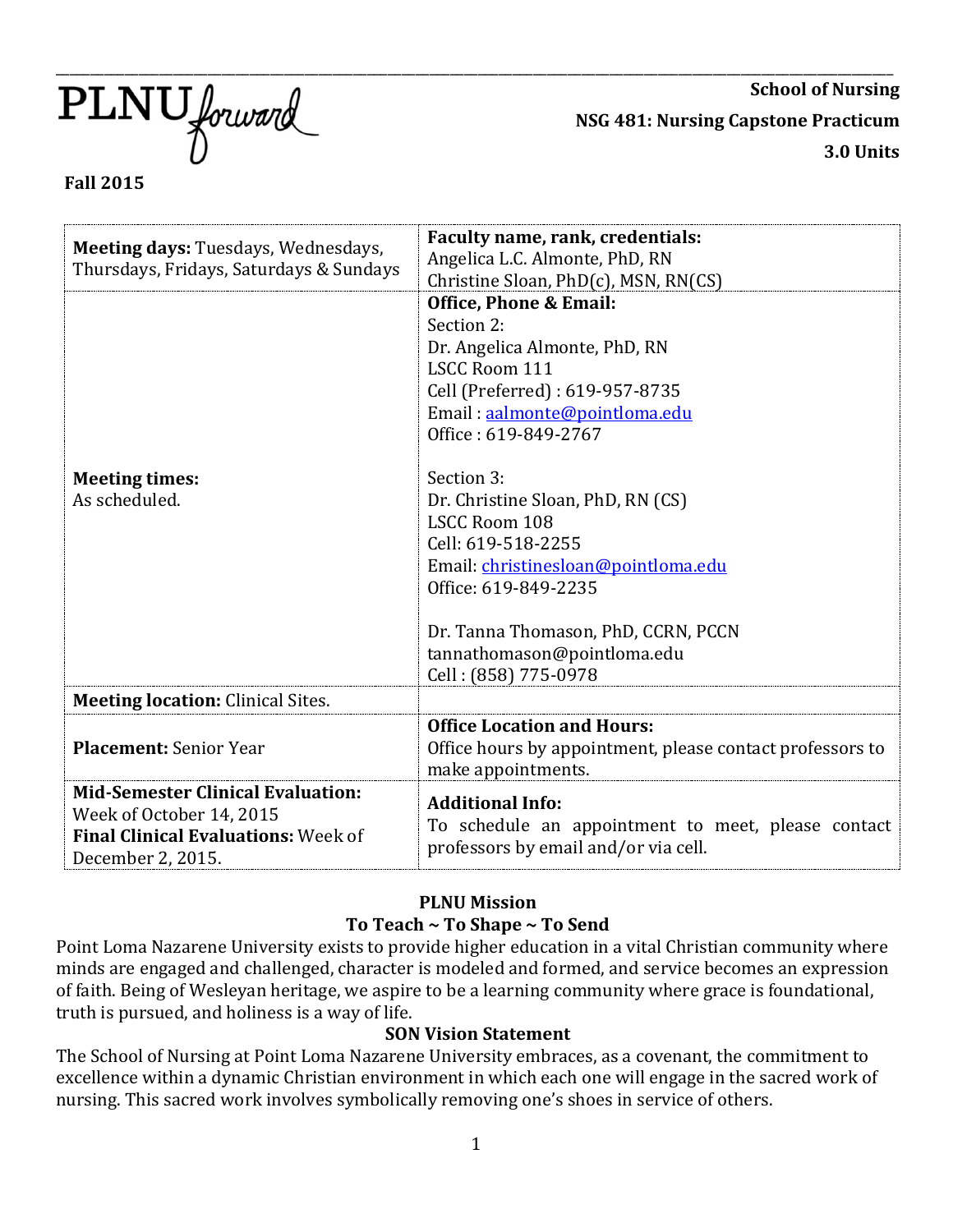# **SON Mission Statement**

The School of Nursing at Point Loma Nazarene University exists to support the university Wesleyan mission and to provide an interdisciplinary learning program of excellence. Graduates of the SON are distinctly identified by grace, truth and holiness, serving others after the example of Christ, as they are sent to fulfill their calling as professional nurses.

*So He got up from the meal, took off His outer clothing, and wrapped a towel around His waist. After that, He poured water into a basin and began to wash His disciple's feet, drying them with a towel that was wrapped around Him. John 13: 4-5 NIV* 

*Now that I, your Lord and Teacher, have washed your feet, you also should wash one another's feet. I have set you an example that you should do as I have done for you. John 13: 14-15 NIV*

# Faculty reserves the right to make necessary schedule changes to this syllabus as the semester progresses.<br>Every attempt will be made to minimize the inconvenience to the student in the event of a change to the

syllabus. Students will be notified of changes via Canvas announcement section, with accompanying email notification, in a timely manner.

#### **PRE-REQUISITES:**

Same as NSG 480 & NSG 470. Note: A minimum grade of "C" must be achieved in all prerequisite courses for course eligibility.

#### **CO-REQUISITES:**

Same as NSG 480 & NSG 470. Note: A minimum grade of "C" must be achieved in all corequisite courses in order to progress in the program.

# **COURSE DESCRIPTIONS**

Application of nursing skills in client care settings with opportunity to provide nursing care to persons with complex health problems. Emphasis is on critical thinking, clinical decision making, and independent judgment in areas of client nursing care as well as management of nursing services. Includes collaboration with health team member and implementation of organizational skills.

Note: A minimum grade of "C" must be achieved in all co-requisite courses in order to progress in the program.

#### **COURSE CREDIT HOUR INFORMATION**

In the interest of providing sufficient time to accomplish the stated Course Learning Outcomes, this class meets the PLNU credit hour policy for a 3 unit class delivered over 15 weeks.

NSG 481 - Section 1 meets with Clinical Instructor Dr. Tanna Thomason

NSG 481 - Sections 2 meet with Clinical Instructor Dr. Angelica Almonte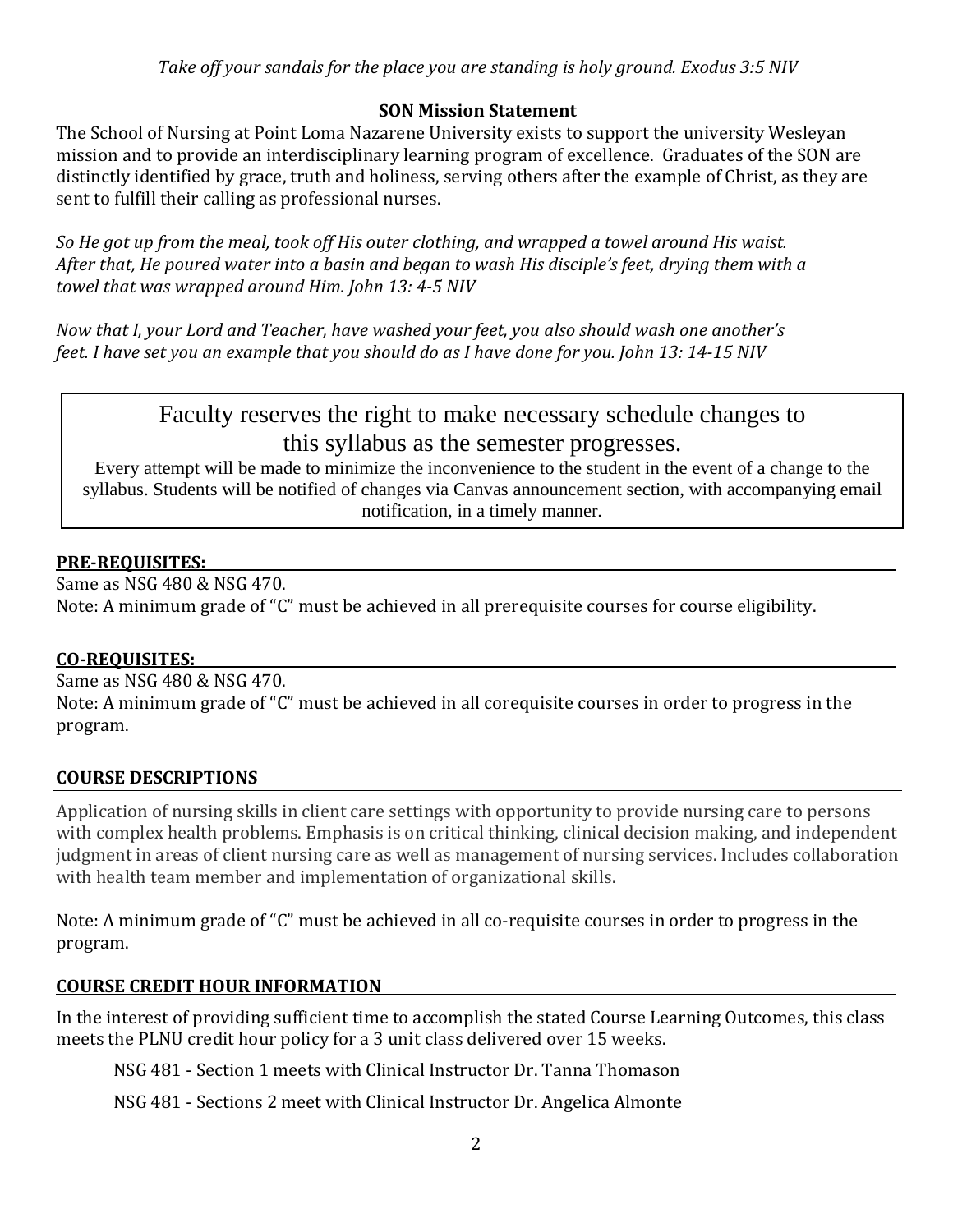# **PROGRAM VALUES & COURSE LEARNING OUTCOMES**

Upon completion of NSG 481, the student will meet the following outcomes (as specified in the *Clinical Assessment & Evaluation Form*):

| <b>VALUES</b>                             | <b>DEFINITION</b>                                                                                                                                                                                                                                                                                                                                                        | <b>PROGRAM LEARNING OUTCOMES</b>                                                                                                                                                                                                                                                                                                                                                                                                                                                                                              |  |  |
|-------------------------------------------|--------------------------------------------------------------------------------------------------------------------------------------------------------------------------------------------------------------------------------------------------------------------------------------------------------------------------------------------------------------------------|-------------------------------------------------------------------------------------------------------------------------------------------------------------------------------------------------------------------------------------------------------------------------------------------------------------------------------------------------------------------------------------------------------------------------------------------------------------------------------------------------------------------------------|--|--|
| <b>INQUIRING</b><br><b>FAITHFULLY</b>     | Student will demonstrate<br>knowledge, skill and<br>behavior of the evidence-<br>based practice of nursing<br>which integrates growth<br>in reasoning, analysis,<br>decision-making and the<br>application of theory with<br>the goal of advocating for<br>others and/or self. This<br>includes holistic nursing<br>skills and the nursing<br>process.                   | Initiate dialogue regarding current practice to<br>$\bullet$<br>improve healthcare<br>Demonstrate use of evidence-based practices as an<br>advocate for self and others.<br>Influence positive outcomes using evidence-based<br>$\bullet$<br>data.<br>Provides holistic care by considering all of the client<br>$\bullet$<br>needs (e.g. physical, psychosocial, spiritual,<br>environmental) including family in a multicultural<br>setting.<br>Engages in self-care practices that facilitate optimal<br>care of patients. |  |  |
| <b>CARING</b><br><b>FAITHFULLY</b>        | The student will embrace<br>a calling to the ministry of<br>compassionate care for all<br>people in response to<br>God's grace, which aims to<br>foster optimal health and<br>bring comfort in suffering<br>and death.                                                                                                                                                   | Demonstrate compassionate care to all people while<br>$\bullet$<br>mirroring Christ's love for all.<br>Partner with the community to establish a trusting<br>$\bullet$<br>relationship.<br>Demonstrate ethics and values consistent with the<br>practice of professional nursing.                                                                                                                                                                                                                                             |  |  |
| <b>COMMUNICATING</b><br><b>FAITHFULLY</b> | The student will actively<br>engage in the dynamic<br>interactive process that is<br>intrapersonal and<br>interpersonal with the<br>goal of advocating for<br>others and/or self. This<br>includes effective,<br>culturally appropriate<br>communication conveys<br>information, thoughts,<br>actions and feelings<br>through the use of verbal<br>and nonverbal skills. | Engages in active listening to promote therapeutic<br>$\bullet$<br>relationships.<br>Demonstrates effective verbal and non-verbal<br>communication skills to provide patient care.<br>Dialogs with members of the healthcare team,<br>including the patient to facilitate positive patient<br>outcomes.<br>Advocates for patients/families and self.<br>$\bullet$<br>Implements patient care while honoring the diversity<br>of patients, families and communities.                                                           |  |  |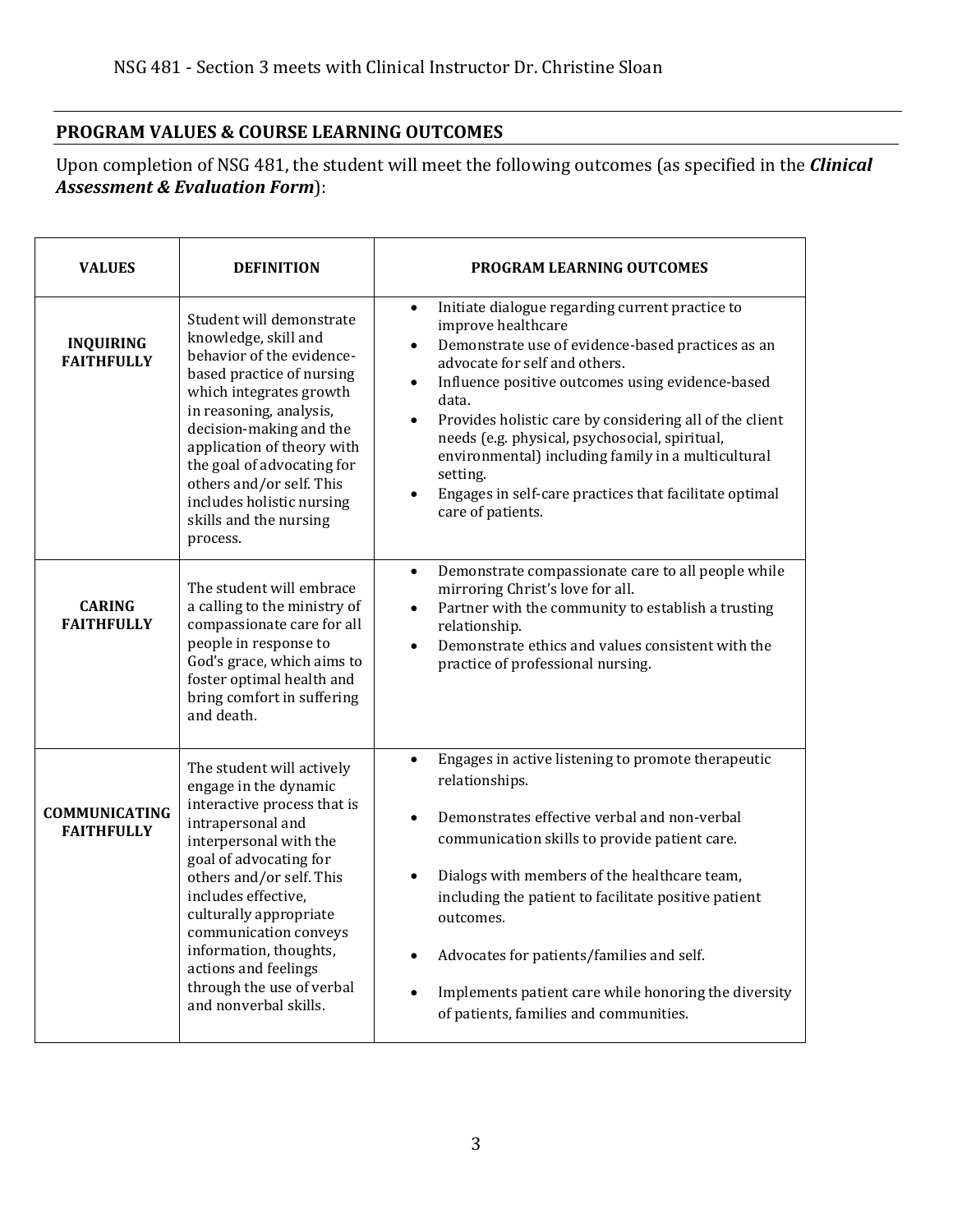| <b>FOLLOWING</b><br><b>FAITHFULLY</b> | Defined as claiming the<br>challenge from Florence<br>Nightingale that nursing is<br>a "divine imposed duty of<br>ordinary work." The<br>nursing student will<br>integrate the ordinary<br>work by complying with<br>and adhering to<br>regulatory and<br>professional standards<br>(e.g. ANA Code of Ethics,<br>the California Board of<br>Registered Nursing, Scope<br>of Nursing Practice, SON<br>Handbook). This includes<br>taking responsibility,<br>being accountable for all<br>actions and treating<br>others with respect and<br>dignity.          | Engages in professional practice environment that<br>$\bullet$<br>promotes nursing excellence.<br>Provides patient care within the boundaries<br>$\bullet$<br>designated by regulatory agencies, professional<br>practices and ethical standards of a Christian nurse.<br>Avails self of learning opportunities to cultivate the<br>$\bullet$<br>life-long learning process. |
|---------------------------------------|--------------------------------------------------------------------------------------------------------------------------------------------------------------------------------------------------------------------------------------------------------------------------------------------------------------------------------------------------------------------------------------------------------------------------------------------------------------------------------------------------------------------------------------------------------------|------------------------------------------------------------------------------------------------------------------------------------------------------------------------------------------------------------------------------------------------------------------------------------------------------------------------------------------------------------------------------|
| <b>LEADING</b><br><b>FAITHFULLY</b>   | The student will<br>incorporate a<br>foundational relationship<br>with Christ and others and<br>embrace a willingness to<br>serve others in the midst<br>of life circumstances (e.g.,<br>illness, injustice, poverty).<br>The student will role-<br>model the need for<br>"Sabbath Rest" as a means<br>of personal renewal, and<br>true care of the self, so<br>that service to others is<br>optimally achieved. The<br>student will incorporate<br>the characteristics of a<br>servant leader including:<br>humility, courage,<br>forgiveness, discernment. | Provides graceful service through compassionate<br>$\bullet$<br>responses to others' needs.<br>Demonstrate the principles of a servant leader as a<br>$\bullet$<br>reflection of Christ's love.<br>Exhibits patient advocacy that reflects sensitivity to<br>diversity in a holistic manner.                                                                                 |

#### **METHODS OF EVALUATION**

You must meet a minimum of 75% of the standards listed on the *Clinical Evaluation Form* to receive "Credit". You must complete a minimum of 144 clinical hours as verified/confirmed by the Clinical Preceptor to receive "Credit".

#### **ACADEMIC POLICIES**

Make up for clinical hours is at the discretion of the faculty. All clinical (i.e. on-campus, skills lab, clinical sites) hours must be made up. It is the responsibility of the student to initiate communication regarding arrangements for make-up. Failure to makeup clinical hours will result in a "No Credit" for the clinical practicum and an incomplete for the co-requisite theory course.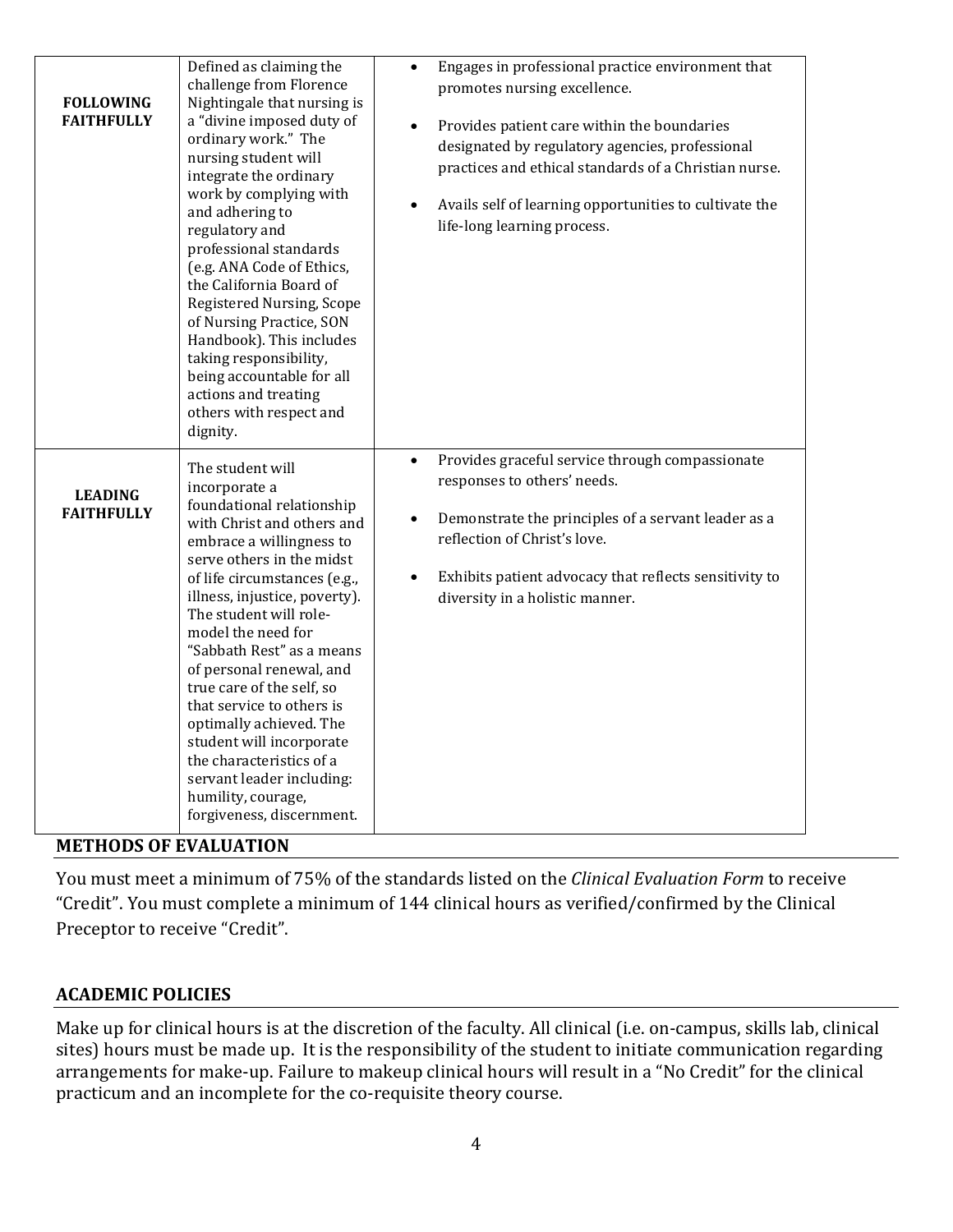# **ATTENDANCE AND PARTICIPATION**

Make up for clinical hours is at the discretion of the faculty. All clinical (i.e. on-campus, skills lab, clinical sites) hours must be made up. It is the responsibility of the student to initiate communication directly with their preceptor regarding arrangements for make-up and they must inform their Clinical Faculty. Failure to make up clinical hours will result in a "no credit" for the clinical practicum and an incomplete for the co-requisite theory course.

# **REQUIRED TEXTS & RECOMMENDED STUDY RESOURCES**

Same as NSG 480.

# **COURSE-SPECIFIC POLICIES: ROLE OF THE STUDENT**

The student must take an active role in the educational process during the preceptorship. The following guidelines are provided in preparing students for clinical experiences. The student will:

- Students are responsible to obtain RN preceptor's signature of clinical shift attendance on day of clinical shift completion as documentation for proof of timely Capstone Preceptorship shift attendance.
- Students are expected to proactively communicate regarding absences and/or tardiness with both the Clinical Faculty and directly with the RN Preceptor.
- Announcements via Canvas and emails will be the primary forms of communication and should be checked daily.
- Identify appropriate learning activities in relation to course learning outcomes and personal learning objectives, in collaboration with the preceptor.
- Develop 3-5 personal objectives based upon the Faithfully Values and program/course learning outcomes.
- Identify and submit to the faculty/advisor in writing a clinical plan/schedule for the meeting course learning outcomes and personal learning objectives. A required 144 clinical hours should be projected on the schedule throughout the semester. The student must obtain documentation of completion of the clinical hours after every shift by getting the preceptor's signature. The preceptor and clinical faculty will approve this plan before the clinical practicum starts.
- Identify strengths and weaknesses and discuss them with the preceptor and clinical faculty, working to improve in the areas of weaknesses.
- Arrange with faculty and preceptor for clinical site visits. Clinical site visits will take place at the clinical location. At a minimum, two clinical site visits will be attended by the student, preceptor, and faculty.
- Maintain a clinical log to document clinical hours, spheres of influence and a reflection of how the course learning outcomes and personal learning objectives were met during the clinical experience.
- Complete the self-assessment and personal learning objectives at the beginning of the semester based upon reflection on strengths and weaknesses and critical reviews of past evaluations.
- Complete the beginning self-assessment, mid-semester assessment and also the end of semester evaluation with the preceptor and return the evaluations to the clinical faculty via Canvas.
- Adhere to the SON Student Handbook: Attire Policy.
- Adhere to the course syllabus.
- Communicate, proactively, with the preceptor. Student will also notify the RN Preceptor and course faculty as soon feasible or prudent should any of potential or actual medication, student,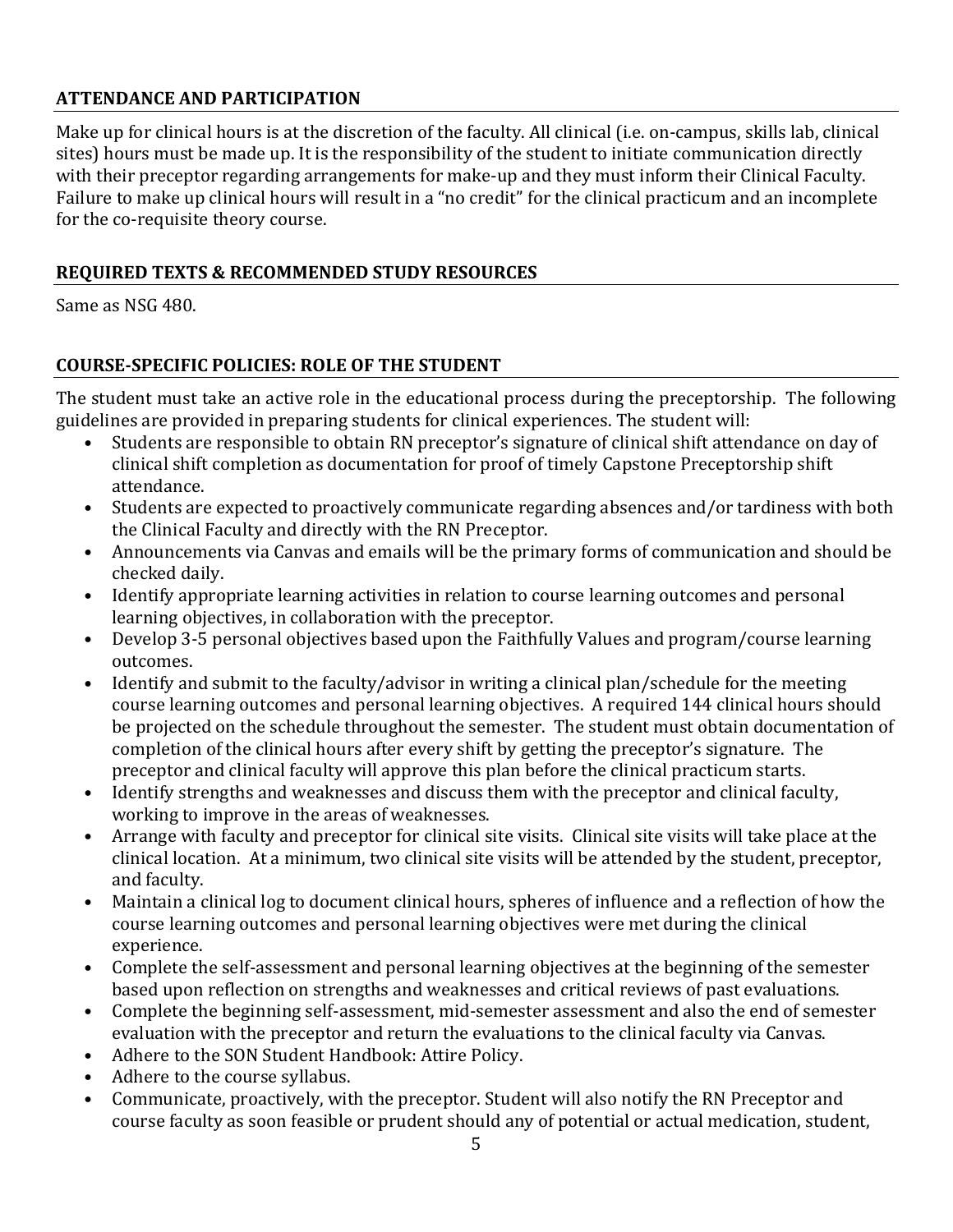and/or faculty incidents occur. Please follow the procedures for incident reporting, denoted in course syllabus and attached in appendix I of this document.

- The following is a partial list of expected behaviors that form the basis for awarding a grade of "credit" in the clinical setting. The student will:
	- o Accept responsibility for own behavior in the clinical setting
	- o Know own limitations and seek assistance as appropriate to the situation
	- o Know availability of and use resources that are appropriate to the clinical setting
	- o Verify all physician orders with the patient's chart
	- o Know the essential information about medications before they are given. (The purpose for the medication, route, dosage, side effects, nursing interventions, and documentation - the rights of drug administration!)
	- o **No pagers or cell phone use in the clinical setting for personal business.**
	- o **Turn in a journal every 2 shifts upon completion of clinical hours as described in the rubric (unless otherwise approved by faculty) to clinical faculty.**
	- o **Act in a professional manner and dress in a professional manner.**
- *CRITICAL BEHAVIORS WHICH IMMEDIATELY RESULT IN PROBATION OR POSSIBLE FAILURE OF COURSE:*
	- o **Falsifying a client record.**
	- o **Blatant disregard of client confidentiality.**
	- o **Denying responsibility for one's own deviation from standard practice.**
	- o **Actions which place the client in jeopardy.**
	- o **Actions which place student or colleague in jeopardy.**
	- o **Abusive behavior toward clients.**
	- o **Ignoring the need for essential information before intervening.**
	- o **Failure to complete timely completion of objectives, self-assessment, mid-semester evaluation, and end of year evaluation.**
	- o **Failure to communicate every 2 shifts via journal with clinical faculty.**
	- o **Failure to contact Clinical Faculty for any potential or actual incident reporting.**

Process Procedures if Student is Ill:<br>• If a student is ill, contact the

- If a student is ill, contact the RN Preceptor directly (prior to the shift's start) to inform them of the illness and to arrange a make-up clinical shift with the RN Preceptor or approved secondary RN preceptor.
- Prior to the shift's start, the student is to inform their Clinical Faculty of their illness and plan to make up the clinical hours.

Process Procedures if Preceptor is Ill:

- If a preceptor is ill, the student will work directly with the unit/ward Shift Charge Nurse to be assigned to the approved secondary RN preceptor (must complete the administrative paperwork for clearance).
- If the secondary preceptor is not available, the student will go home and reschedule that shift.
- The student is to inform their Clinical Faculty of the situation and proposed plan for the clinical hours.

Process Procedures to Schedule Make-Up Hours:<br>• The student will keep an ongoing tally of

• The student will keep an ongoing tally of clinical hours and inform the RN Preceptor and Clinical Faculty of any potential short-falls and proactive plans to meet the 144 clinical hour requirement for this clinical preceptorship.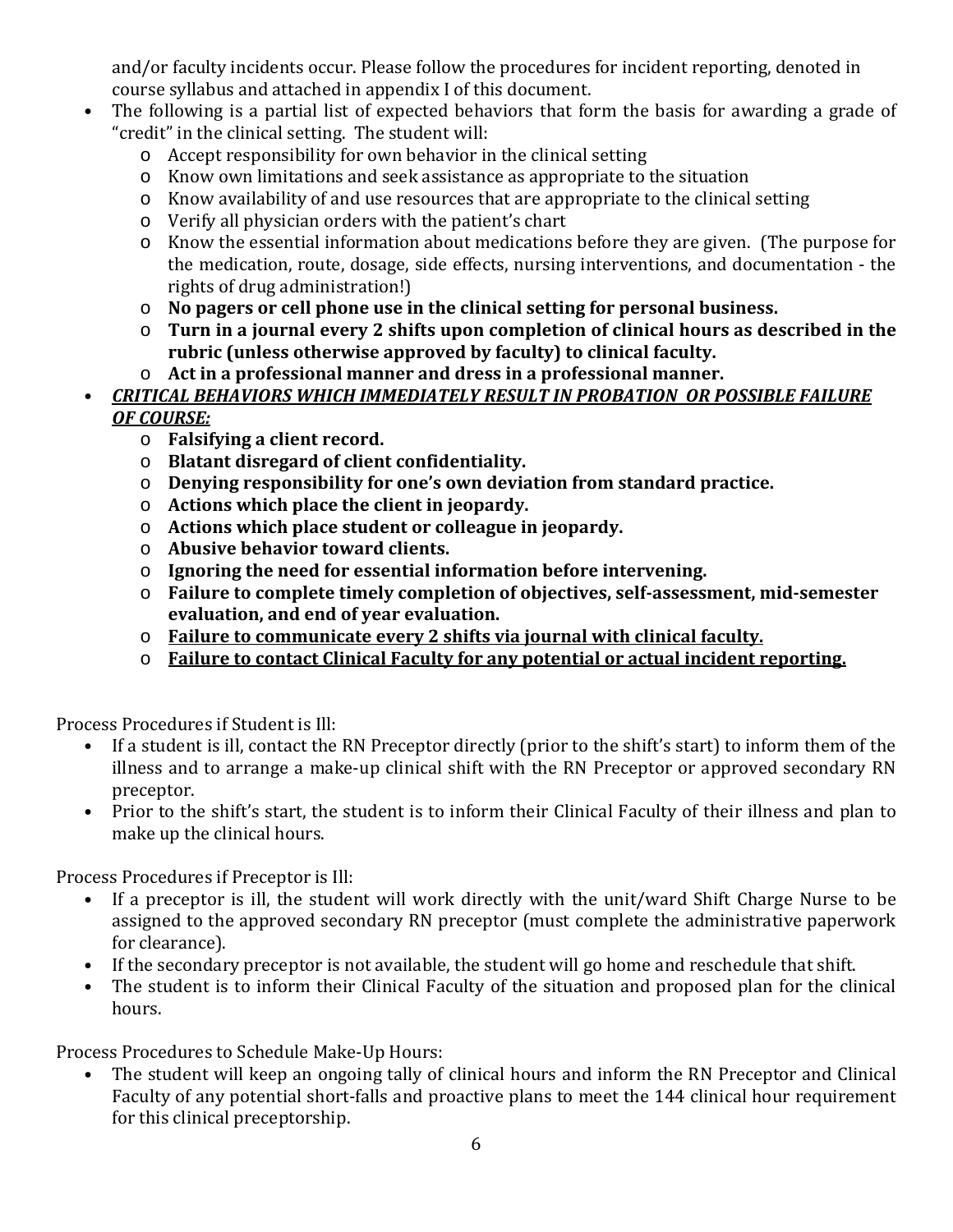Evaluation of Preceptor by Student

Students are expected to evaluate their clinical preceptor experiences at the end of each completed clinical course. Students will find the Evaluation of Preceptor Form in the Course Syllabus.

Evaluation of Clinical Facility by Student

• Students are expected to evaluate their clinical facility at the end of each completed clinical course. Students will find the Evaluation of Clinical Facility Form in the Course Syllabus.

Professional Conduct

The nursing profession insists that its members be responsible, accountable, self-directed and professional in behavior. Nursing has earned the public's trust by holding firm to these behaviors. The process of becoming a professional begins with you entering Point Loma as a freshman in PLNU's nursing program (we hold them accountable for issues in this first year). Students demonstrate professionalism by attending and being punctual for classes and clinical experiences, by exhibiting courteous behavior, and by being prepared for class/clinical assignments.

# PLNU Student Conduct Policies

- Point Loma Nazarene University wishes to assist students in leading congruent lives that are based on integrity and truth. The student conduct policies are based on a set of shared and biblical values, and establish the expectations for PLNU students regardless of where and when their behaviors occur. Therefore, students engaging in inappropriate conduct will be held accountable to these standards, regardless if the behavior is on or off campus. Students will also be held accountable for statements and publications that they make, whether in printed or any electronic form, that are inconsistent with the student conduct policies. The Student Handbook is maintained by the Office of Student Development. Questions or comments may be directed to the Vice President for Student Development, Caye Smith, Psy.D.
- All behaviors inconsistent with those articulated in this policy will be documented and such documentation will remain a part of the student's record through the nursing program. Any occurrence that potentially places the client, self or others in actual or potential danger will result in a full review of the student's record.
- During their time at PLNU, nursing students are engaged in a number of professional relationships and therefore have obligations to different individuals and groups. These groups include patients and their families, other health professionals, the profession itself, fellow students, community partners, clinical facility staff and university personnel.

# PROFESSIONAL BEHAVIORS

- Nondiscrimination: nursing students shall provide respectful care to patients/clients without discrimination
- Confidentiality: nursing students shall be educated about and adhere to HIPAA policies. Health records or copies of electronic records may not be removed from a health care institution. Students may extract information from the record to direct care and will be instructed by faculty how to handle de-identified information.
- Representation: Students will identify themselves by the appropriate wearing of the PLNU badge when in uniform or in professional dress situations as student nurses.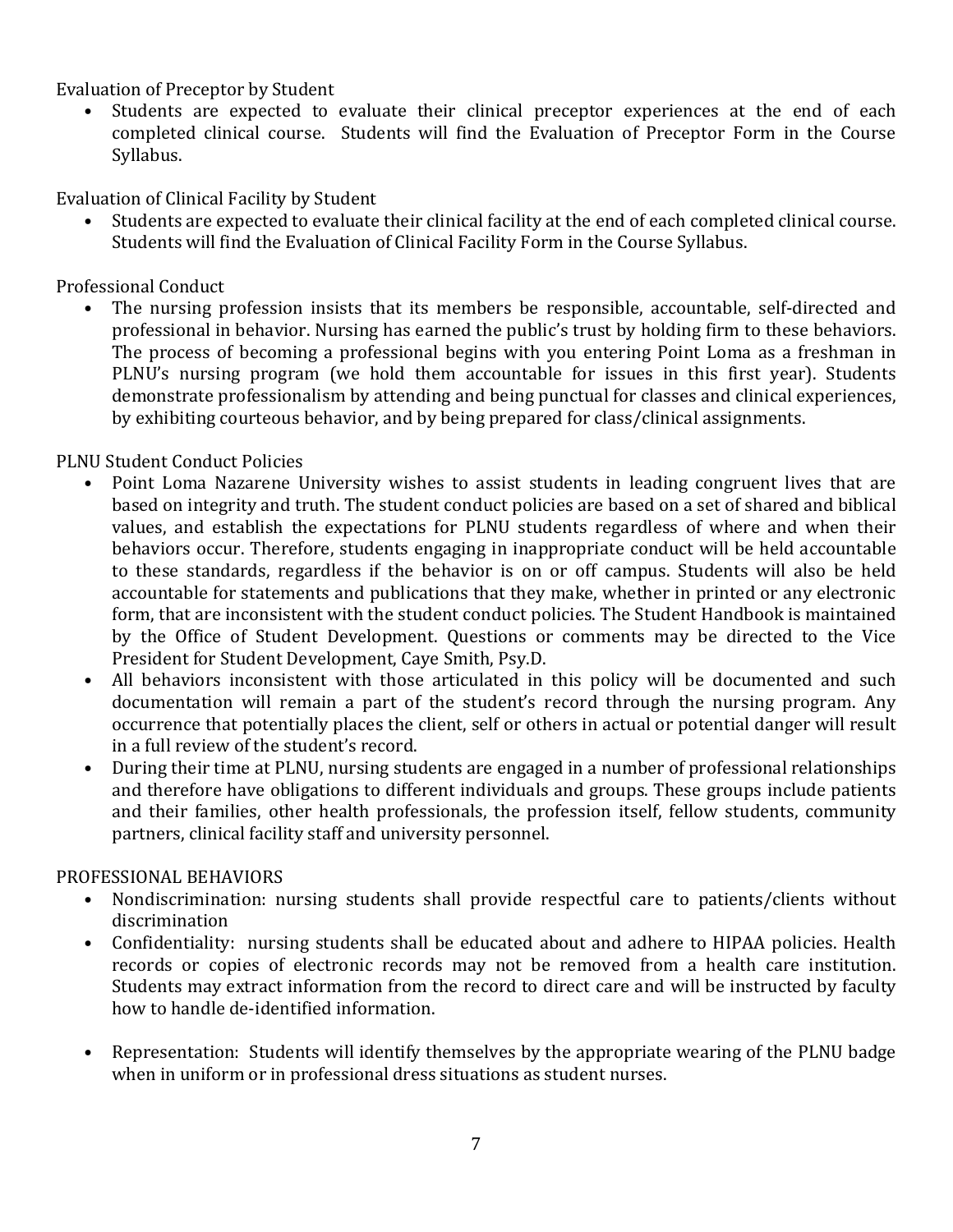- Personal Responsibility: Student nurses must use sound judgment in not coming to clinical ill, which may put others at risk of exposure. Students will call their clinical instructor to assess and make a plan for making up clinical experience.
- Professional attitude: nursing students are representatives of the PLNU SON. Nursing students are expected to be thoughtful and professional when interacting with faculty and staff, patients/clients and their families, other students, the public, and all members of the health care team at all times.

#### EXPECTED STUDENT BEHAVIORS

- Using critical thinking skills in determining one's actions in the clinical setting
- Demonstrating professional behavior at all times
- Accepting responsibility for one's own actions, including preparing sufficiently for class and clinical
- Adhering to the School's dress code and having a neat, clean appearance. This includes responding promptly when feedback is given by a faculty member that dress, jewelry or hygiene is outside the bounds of the dress code as defined in the student handbook
- Attending orientations, class and clinical, arriving and leaving as scheduled
- Taking exams as scheduled and completing assignments on time, including patient/client care
- Responding appropriately and in a timely fashion to constructive criticism and feedback from faculty, clinical site staff, and peers
- Giving prior notification in writing or as directed by the faculty member if unable to meet commitments and following up with faculty regarding potential make up requirements
- Dealing with others (peers, faculty, staff, patients/clients and their families) in an honest, respectful, sensitive and nonjudgmental manner that communicates respect for individual differences
- Nonuse of inappropriate language, gestures or remarks
- Nonuse of intimidation, coercion or deception in working with patients/clients, families, staff, other students and faculty and staff
- Demonstrating teamwork and helping behavior for colleagues that exemplifies an assertive, rather than aggressive approach
- Respecting others' space and time through the demonstration of such actions as turning off cell phones, avoiding disruptive sidebar conversations, and refraining from texting others in class and clinical settings.

# SOCIAL MEDIA POLICY

- The PLNU School of Nursing supports the use of social media to reach audiences important to the University such as students, prospective students, faculty and staff. The University presence or participation on social media sites is guided by university policy. This policy applies to School of Nursing students who engage in Internet conversations for school-related purposes or schoolrelated activities such as interactions in or about clinical and didactic course activities. Distribution of sensitive and confidential information is protected under HIPAA and FERPA whether discussed through traditional communication channels or through social media.
- Social media is defined as web-based and mobile platforms for user generated content that is public and accessible. As student nurses it is imperative to maintain the awareness that you are representing the nursing profession through intended or unintended outcomes of social media usage both school and clinical settings at any time. The student nurse may face potentially serious consequences including dismissal for inappropriate use of social media. In addition, the "Nurse's Guide to Use of Social Media" provides recommendations about social media use https://www.ncsbn.org/NCSBN\_SocialMedia.pdf.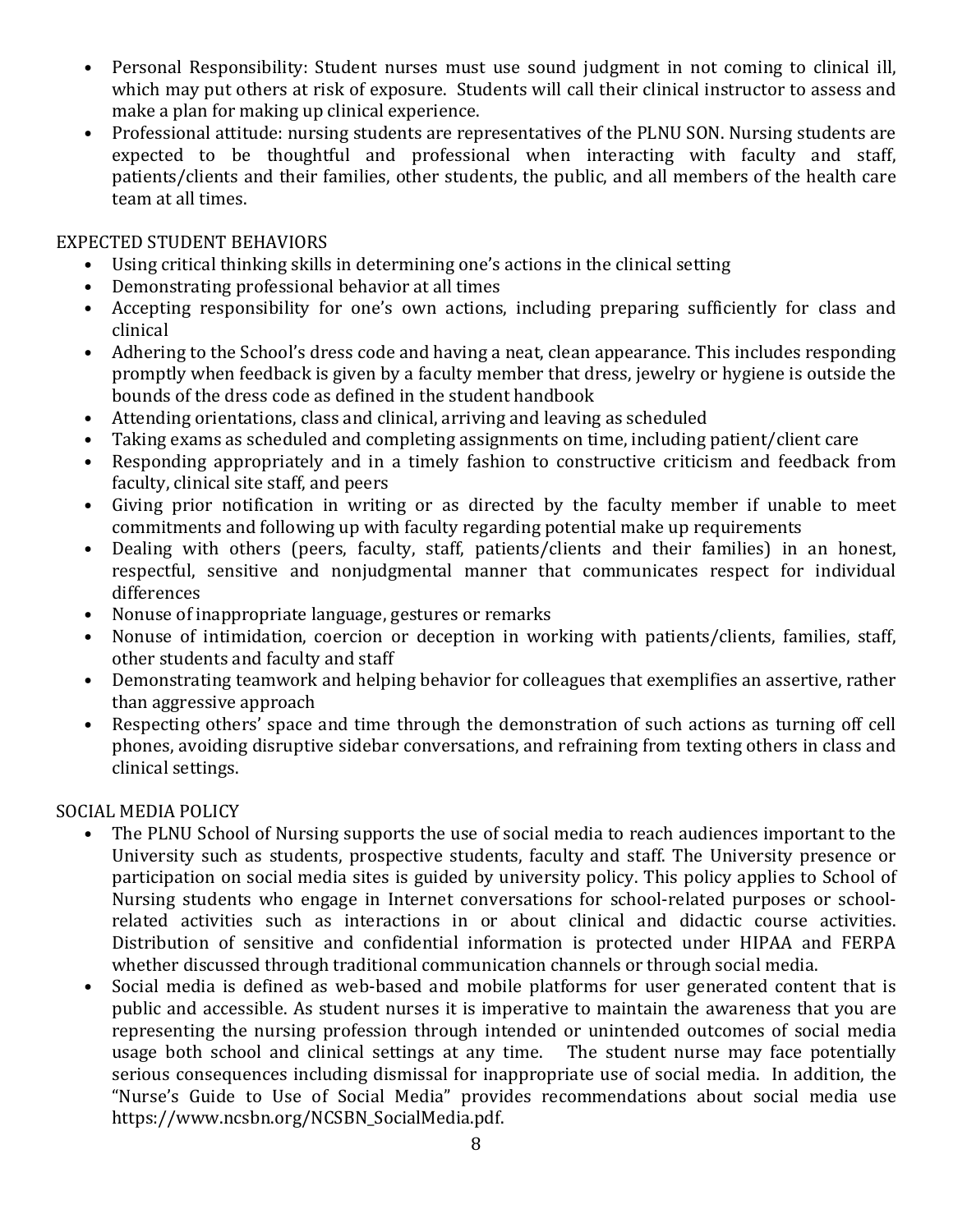- When publishing information on social media sites remain aware that information may be public for anyone to see and can be traced back to you as an individual. Since social media typically enables two-way communications with your audience, you have less control about how materials you post will be used by others. If you are about to publish something that makes you the slightest bit uncertain, review the suggestions and policy, and seek guidance before you post. \*\*\*Please note that social media accounts with a "private" status are not a defense to privacy violations.
- Policy:
	- o Protect confidential, sensitive, and exclusively owned information: Do not post confidential or proprietary information about the university, staff, students, clinical facilities, patients/clients, or others with whom one has contact in the role of a PLNU School of Nursing student.
	- o Do not use PLNU School of Nursing marks, such as logos and graphics, on personal social media sites. Do not use PLNU's name to promote a product, cause, or political party or candidate.
	- o No student shall videotape professors or fellow students for personal or social media use without the express written permission of the faculty or fellow student. At NO time shall patients/clients be videotaped or photographed without written permission of the patient/client and of the facility in advance and submitted to the course instructor in writing.
	- o Be aware of your association with PLNU in online social networks. If you identify yourself as a student, ensure your profile and related content is consistent with how you wish to present yourself to colleagues, clients, and potential employers. Identify your views as your own.
	- o HIPAA guidelines must be followed at all times. Identifiable information concerning clients/clinical rotations must not be posted in any online forum or webpage.

# **PORTFOLIO REQUIREMENT**

At the conclusion of each course, students are expected to complete/update a LiveText® portfolio including self-evaluation of outcomes using the BSN Growth Portfolio template. The portfolio provides evidence supporting professional development and attainment of PLNU SON BSN graduate outcomes. The portfolio rubric will be used for review with your Clinical Faculty, see Appendix A. For this course, the following assignment(s) are **required** to be submitted in LiveText®.

- Guided Reflective Journal Assignments on Humility, Courage, Discernment, and Forgiveness.
- Items as listed in NSG 470 Course Syllabus.

Students are strongly encouraged to submit additional coursework into LiveText® to demonstrate personal and professional growth.

- Guided Reflective Journal Assignments.
- Course Clinical Assessment & Evaluation Form.

# **REQUIRED LEARNING ACTIVITIES**

All the items below are required to pass this course. They include: Attendance at Clinical Orientation; Attendance at Unit Orientation; Personal Learning Objectives; Student Assessment & Evaluation Form Reviewed with Preceptor and Faculty; Clinical Schedule (Proposed, Confirmed, Completed); Student Evaluation of Preceptor; Student Evaluation of Preceptorship Clinical Site; Clinical Faculty Review of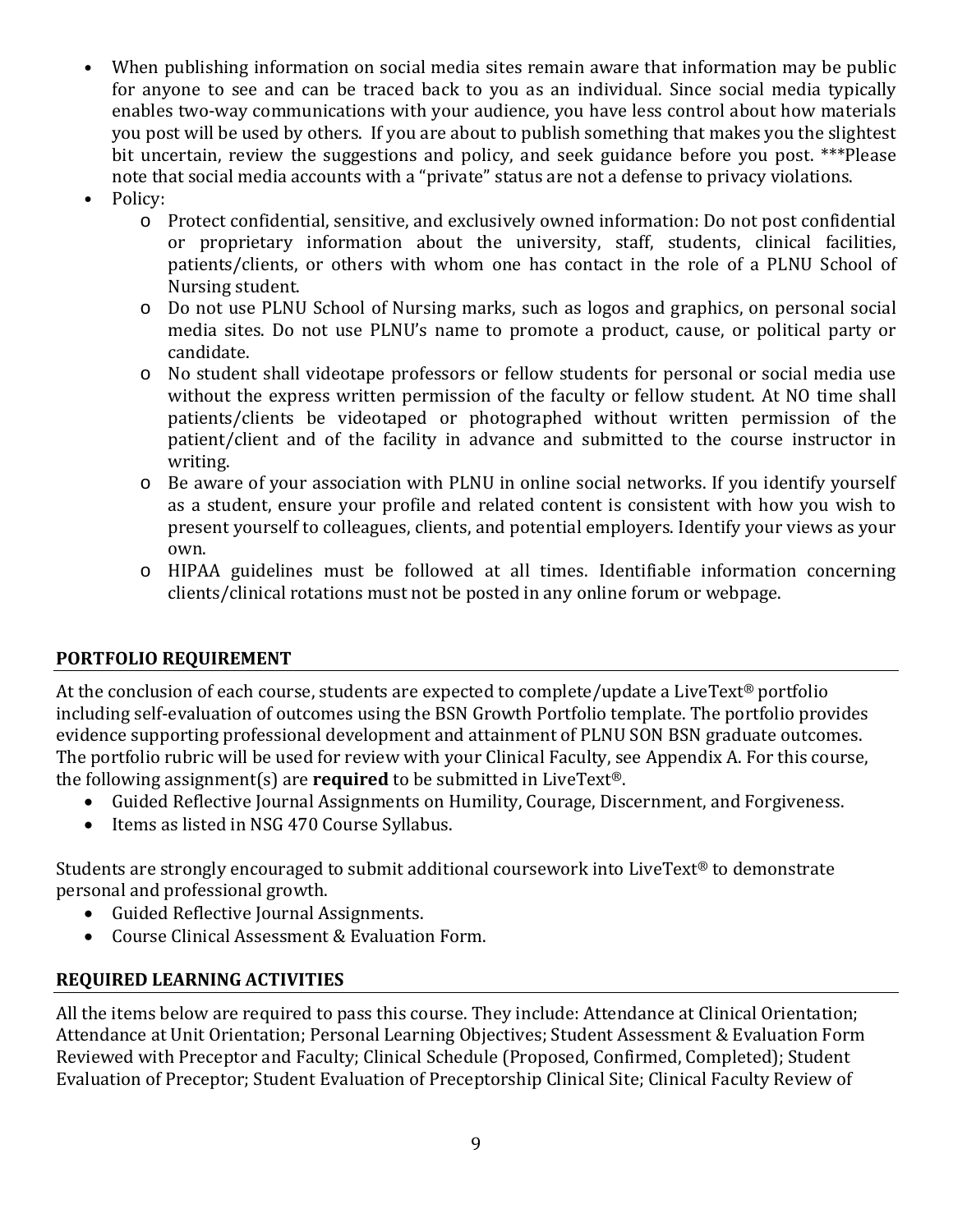Student's Completed Live Text ePortfolio. Note that Clinical Journals are assigned points in the NSG 480 and NSG 470A courses.

|                                     | Due Date                                                                                                                                                                                                                     | <b>Method of Evaluation</b>                                                                                                                                                              | <b>REQUIRED</b>                                                                                                                                                                                                                                                                                                                                                                                                                                                                                                                                                                                                                                                                                                                                                                                                                                                                                                                                                                                                                                                                                                                                                                                                                                                                                                                                                                                                                                                                 |
|-------------------------------------|------------------------------------------------------------------------------------------------------------------------------------------------------------------------------------------------------------------------------|------------------------------------------------------------------------------------------------------------------------------------------------------------------------------------------|---------------------------------------------------------------------------------------------------------------------------------------------------------------------------------------------------------------------------------------------------------------------------------------------------------------------------------------------------------------------------------------------------------------------------------------------------------------------------------------------------------------------------------------------------------------------------------------------------------------------------------------------------------------------------------------------------------------------------------------------------------------------------------------------------------------------------------------------------------------------------------------------------------------------------------------------------------------------------------------------------------------------------------------------------------------------------------------------------------------------------------------------------------------------------------------------------------------------------------------------------------------------------------------------------------------------------------------------------------------------------------------------------------------------------------------------------------------------------------|
|                                     | Due: 9/2/15                                                                                                                                                                                                                  | 1A) Attendance at NSG 481<br>Clinical Orientation or<br>Equivalent (preapproved by<br>Clinical Faculty)                                                                                  | <b>LEARNING ACTIVITY #1A: Clinical Orientation</b><br><b>Attendance - Required to Pass</b><br>Attendance at NSG 481 Clinical Orientation as<br>approved by Clinical Faculty. Upon receipt of your<br>preceptor's contact information, email your<br>preceptor to set up your first meeting and inform<br>your Clinical Faculty of your meeting date and<br>time.                                                                                                                                                                                                                                                                                                                                                                                                                                                                                                                                                                                                                                                                                                                                                                                                                                                                                                                                                                                                                                                                                                                |
|                                     | Due: Paperwork<br>Due Within 2<br>weeks of clinical<br>preceptorship start<br>but hospital specific<br>training completed<br>prior to hospital<br>entry & unit<br>orientation<br>completed on 1 <sup>st</sup><br>day on unit | 1B) Hospital Unit<br>Orientation to be<br>completed on 1st day on<br>the hospital unit; Hospital<br>specific student training to<br>be completed per<br>requirements of SD<br>Consortium | <b>LEARNING ACTIVITY #1B: Hospital Unit</b><br><b>Orientation &amp; Hospital Specific Training</b>                                                                                                                                                                                                                                                                                                                                                                                                                                                                                                                                                                                                                                                                                                                                                                                                                                                                                                                                                                                                                                                                                                                                                                                                                                                                                                                                                                              |
| Assignments: Capstone Preceptorship | Due: Within 2 weeks<br>of clinical<br>preceptorship start<br>(Week of September<br>14 or earlier)                                                                                                                            | 2) 3-5 Personal Learning<br>Objectives (Based on<br>Strengths, Weaknesses,<br>Previous Evaluations). Must<br>also be reviewed with<br>Preceptor & approved by<br>Faculty                 | <b>LEARNING ACTIVITY #2: Personal Learning</b><br><b>Objectives - Required to Pass. Due: Within 2</b><br>weeks of clinical preceptorship start. Personal<br>Learning Objectives (Based on Strengths,<br>Weaknesses, Previous Evaluations) in the format<br>using specific, measureable, actionable, realistic,<br>and timed verbiage. These objectives are to be<br>linked to the NSG 481Values and Program Learning<br>Objectives. Reflect upon your past clinical<br>rotations and your identified areas of strength and<br>areas for improvement. Then identify your<br>personal learning objectives (as related to the<br>values of Inquiring Faithfully, Caring Faithfully,<br>Communicating Faithfully, Following Faithfully,<br>and Leading Faithfully and program learning<br>outcomes) for this course. List your objectives<br>using specific, measurable, actionable/achievable,<br>realistic, and timely verbiage. Identify 3-5 of your<br>personal learning objectives. Select personal<br>learning objectives/learning activities that you<br>would like to meet by the completion of the<br>semester in the clinical setting. The objectives must<br>relate to the bedside RN role. Please review with<br>your preceptor and obtain faculty approval.<br>Provide both preceptor and faculty a copy of<br>your personal learning objectives. Example:<br>Personal Learning Objective #1) By the end of the<br>semester, I will be confident in initiating dialogs |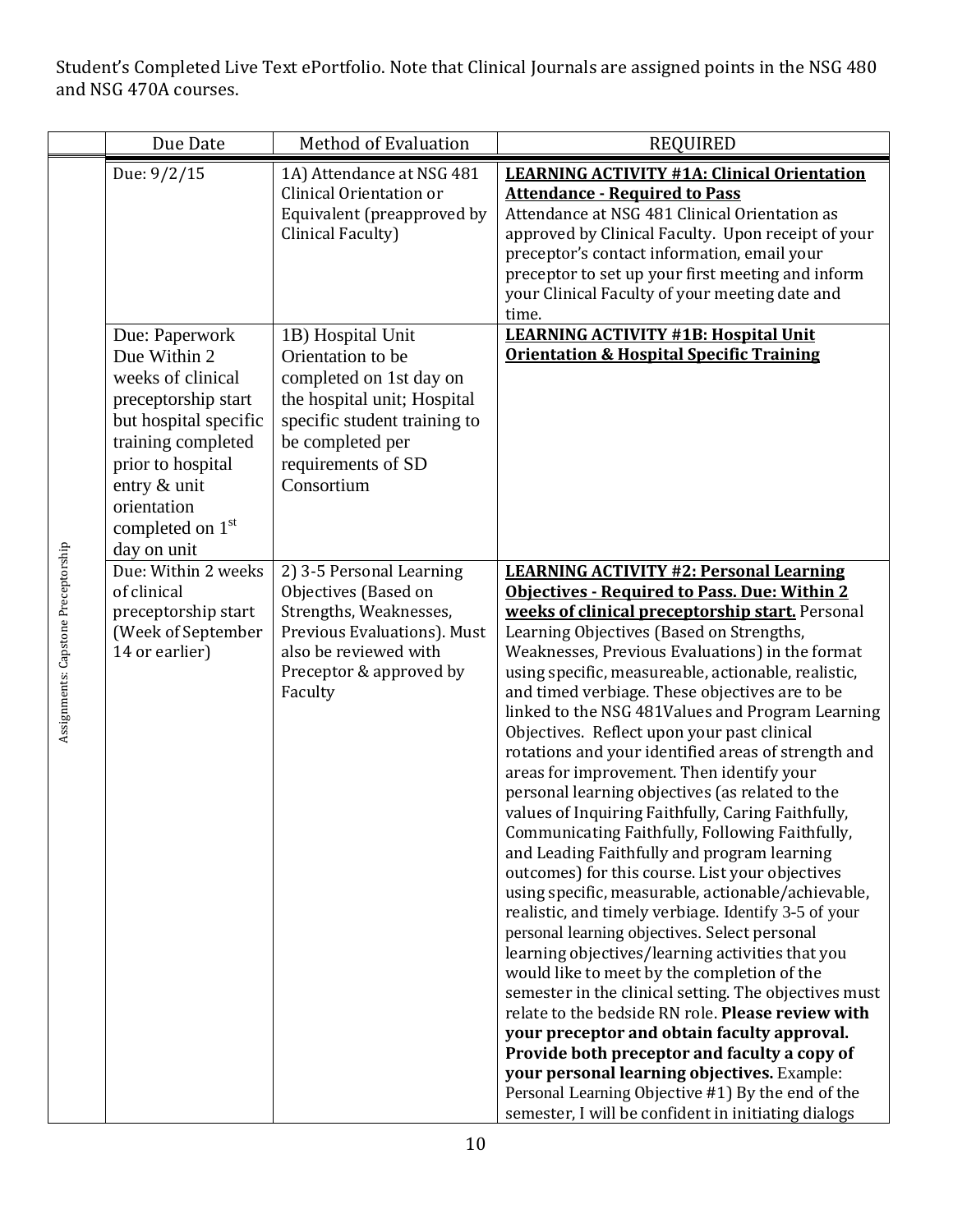|                                                                                                                                                                                                                  |                                                                                                                        | with members of the healthcare team (specifically<br>physicians), to facilitate positive patient outcomes.<br>My current confidence/comfort level using the<br>SBAR communication format and providing patient<br>report is 3/10, goal is 9/10. See Appendix B.                                                                                                                                                                                                                                                                                                                                                                                                                                                                                                                                                                             |
|------------------------------------------------------------------------------------------------------------------------------------------------------------------------------------------------------------------|------------------------------------------------------------------------------------------------------------------------|---------------------------------------------------------------------------------------------------------------------------------------------------------------------------------------------------------------------------------------------------------------------------------------------------------------------------------------------------------------------------------------------------------------------------------------------------------------------------------------------------------------------------------------------------------------------------------------------------------------------------------------------------------------------------------------------------------------------------------------------------------------------------------------------------------------------------------------------|
| Due: Within 2 weeks<br>of clinical<br>preceptorship start<br>and ongoing. Faculty<br>to review as needed<br>and minimally mid-<br>semester (week of<br>$9/14/15$ and end of<br>semester week of<br>$10/14/15$ ). | 3) Clinical Schedule<br>(Proposed, Confirmed - 144<br>Clinical Hours-to be<br>completed between 9/3/15<br>to 12/11/15) | <b>LEARNING ACTIVITY #3: Clinical Schedule</b><br>(Proposed, Confirmed, Completed) - Required<br>to Pass. Due: Within 2 weeks of clinical<br>preceptorship start. Purpose: Proactive and<br>continuous communication of projected and<br>completed 12 hour shifts. The student is<br>responsible for informing the Clinical Faculty of<br>their clinical preceptorship hours at all times.<br>Clinical hours must be projected, tracked, and<br>confirmed by preceptor's signature on the<br>completion of the shift. Please keep current<br>information on Canvas. See Appendix C.                                                                                                                                                                                                                                                         |
| Due: Within 2 weeks<br>of clinical<br>preceptorship start                                                                                                                                                        | 4) Completed Preceptor<br>Data Sheet                                                                                   | <b>LEARNING ACTIVITY #4: Preceptor Data Sheet -</b><br><b>Required to Pass. Due: Within 2 weeks of</b><br>clinical preceptorship start. Please have the RN<br>Preceptor complete the Preceptor Data Sheet and<br>return completed copy to Faculty. See Appendix D.                                                                                                                                                                                                                                                                                                                                                                                                                                                                                                                                                                          |
| Due: Within 2 weeks<br>of clinical<br>preceptorship start                                                                                                                                                        | 5) Completed Preceptor<br><b>Orientation Post-Test</b>                                                                 | <b>LEARNING ACTIVITY #5: Preceptor Post-Test-</b><br><b>Required to Pass. Due: Within 2 weeks of</b><br>clinical preceptorship start. Please have the RN<br>Preceptor review the Preceptor Handbook, online<br>Southwestern College Preceptor training, and<br>complete the Post-Test. Preceptor is to complete<br>the Southwestern College "Preceptor Orientation"<br>modules located on the San Diego Nursing<br>Education and Allied Health Consortium website-<br>sdnsec.org/preceptor.asp prior to the first clinical<br>day. Upload the preceptor's post-test onto Canvas<br>for the faculty to grade and provide feedback. If the<br>preceptor has already received preceptor training,<br>please obtain documentation of this and submit via<br>Canvas and to course faculty. This will be<br>submitted to the SON. See Appendix E. |
| Due: Within 2 weeks<br>of clinical<br>preceptorship start                                                                                                                                                        | 6) Self-Assessment &<br>Preceptor Review & Faculty<br>Review (Start of the<br>semester)                                | <b>LEARNING ACTIVITY #6: Self-Assessment &amp;</b><br><b>Preceptor Review &amp; Faculty Review (Beginning</b><br>of Semester) - Required to Pass. Due: Within 2<br>weeks of clinical preceptorship start. See<br>Appendix F.                                                                                                                                                                                                                                                                                                                                                                                                                                                                                                                                                                                                                |
| Due: Every 2 Shifts<br>via Canvas to<br><b>Clinical Faculty</b>                                                                                                                                                  | 7) Six Guided Reflective<br>Assignments/Journals, as<br>described in NSG 481<br>Syllabus                               | Points assigned in NSG 480. See grading rubric<br>following this table. LEARNING ACTIVITY #7:<br><b>EVERY 2 SHIFTS JOURNALS</b>                                                                                                                                                                                                                                                                                                                                                                                                                                                                                                                                                                                                                                                                                                             |
| Due: Mid-term                                                                                                                                                                                                    | 8) Self-Evaluation &                                                                                                   | <b>LEARNING ACTIVITY #8: Self-Evaluation &amp;</b>                                                                                                                                                                                                                                                                                                                                                                                                                                                                                                                                                                                                                                                                                                                                                                                          |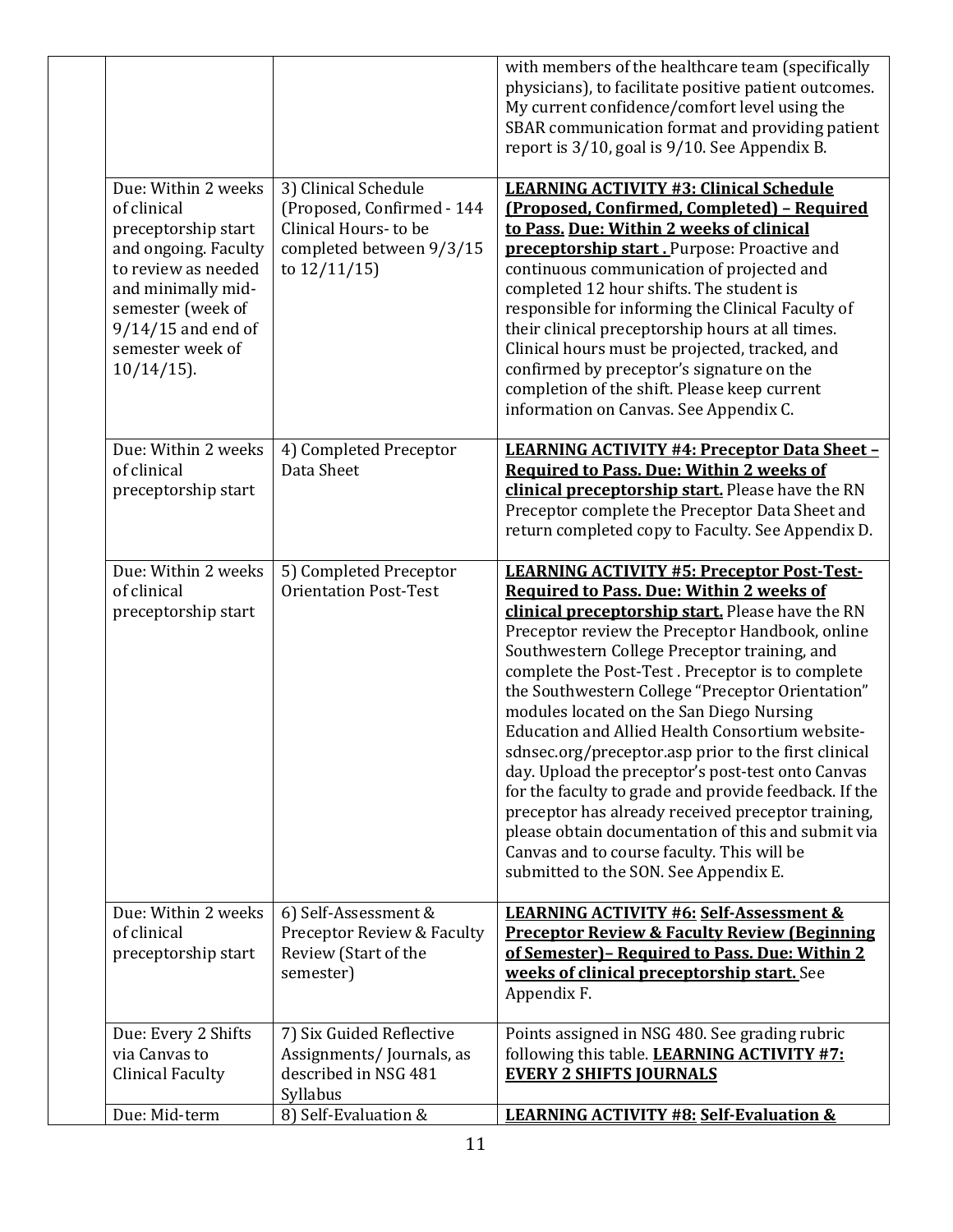| (week of 10/14/15 -<br>approximately after<br>completion of 5-7<br>clinical shifts)<br>Due: Week of<br>12/2/15<br>Due: Week of<br>$12/2/15$ or earlier<br>Due: Week of<br>12/2/15 | Preceptor Evaluation &<br><b>Faculty Acknowledgement</b><br>(Working towards meeting<br>75% of clinical<br>requirements, with plans to<br>improve and meet.) (Mid-<br>Term)<br>9) Self-Evaluation &<br>Preceptor Evaluation &<br><b>Faculty Acknowledgement</b><br>(Achieved minimum<br>meeting of 75% of clinical<br>requirements.) (End of<br>Semester)<br>10) Clinical Evaluations<br>with Clinical Faculty &<br>Review of updated<br>ePortfolios- Uploaded on<br>Livetext<br>10 & 11 & 12) Students'<br><b>Evaluations of Preceptor,</b><br>Clinical Site, Facility<br>Requirement | <b>Preceptor Evaluation &amp; Faculty Evaluation</b><br><b>(Working towards 75% with plan to improve</b><br>and meet clinical requirements) (Mid-Term)-<br>Required to Pass. See Appendix F.<br><b>LEARNING ACTIVITY #9: Self-Evaluation &amp;</b><br><b>Preceptor Evaluation &amp; Faculty Evaluation</b><br>(Achieved minimum 75% Proficiency) (End of<br><b>Semester) - Required to Pass. See Appendix F.</b><br><b>LEARNING ACTIVITY #10: Clinical Evaluations</b><br>with Clinical Faculty & Review of ePortfolios-<br><b>Uploaded on Livetext - Required to Pass.</b> See<br>Appendices A & F.<br>LEARNING ACTIVITIES #10, 11, & 12: Students'<br><b>Evaluations of Preceptor, Clinical Site, Facility</b><br><b>Requirement - Required to Pass. Due: Week of</b><br>December 2, 2015 to Clinical Faculty<br>See Appendices G, H & online Consortium<br><b>Requirements for Facility Evaluations</b> |
|-----------------------------------------------------------------------------------------------------------------------------------------------------------------------------------|----------------------------------------------------------------------------------------------------------------------------------------------------------------------------------------------------------------------------------------------------------------------------------------------------------------------------------------------------------------------------------------------------------------------------------------------------------------------------------------------------------------------------------------------------------------------------------------|------------------------------------------------------------------------------------------------------------------------------------------------------------------------------------------------------------------------------------------------------------------------------------------------------------------------------------------------------------------------------------------------------------------------------------------------------------------------------------------------------------------------------------------------------------------------------------------------------------------------------------------------------------------------------------------------------------------------------------------------------------------------------------------------------------------------------------------------------------------------------------------------------------|
| Final                                                                                                                                                                             | Pass if all required items                                                                                                                                                                                                                                                                                                                                                                                                                                                                                                                                                             | (www.sdnsec.org).                                                                                                                                                                                                                                                                                                                                                                                                                                                                                                                                                                                                                                                                                                                                                                                                                                                                                          |
| Course Grade                                                                                                                                                                      | are completed.                                                                                                                                                                                                                                                                                                                                                                                                                                                                                                                                                                         |                                                                                                                                                                                                                                                                                                                                                                                                                                                                                                                                                                                                                                                                                                                                                                                                                                                                                                            |

**LEARNING ACTIVITY #7: EVERY 2 SHIFTS JOURNAL REPORTS – Required to pass NSG 480 or NSG 470A. REQUIRED LEARNING ACTIVITIES, LEARNING ACTIVITY:** Guided Reflective Assignment (240 points) Purpose: Maintain a guided reflective assignment of weekly clinical activities, personal evaluation, and lessons learned in clinical experiences. Please journal about a significant clinical situation or critical incident that you experience during the clinical shift. Address each of the sections listed below. The bulleted prompts are there to guide you through each section of your journal paper. All HIPAA requirements must be upheld; therefore, pseudonyms must be used when referring to patients, family members, staff members, faculty, students, etc. **There are six required journals, 20 points each. Four of the journals should focus on prescribed themes while the remaining two may focus on the student's chosen themes. The required themes are:** 

- Humility
- Courage
- Discernment
- Forgiveness

Your Choice (i.e., Any of the above topics or a new one such as: Delegations, Conflict Management, Advocacy, Customer Service, Leadership & Management Theories, Change Theories, Communication Issues, Time Management/Prioritization/Organization, Handling of Adversity, Coordination of Care, etc.)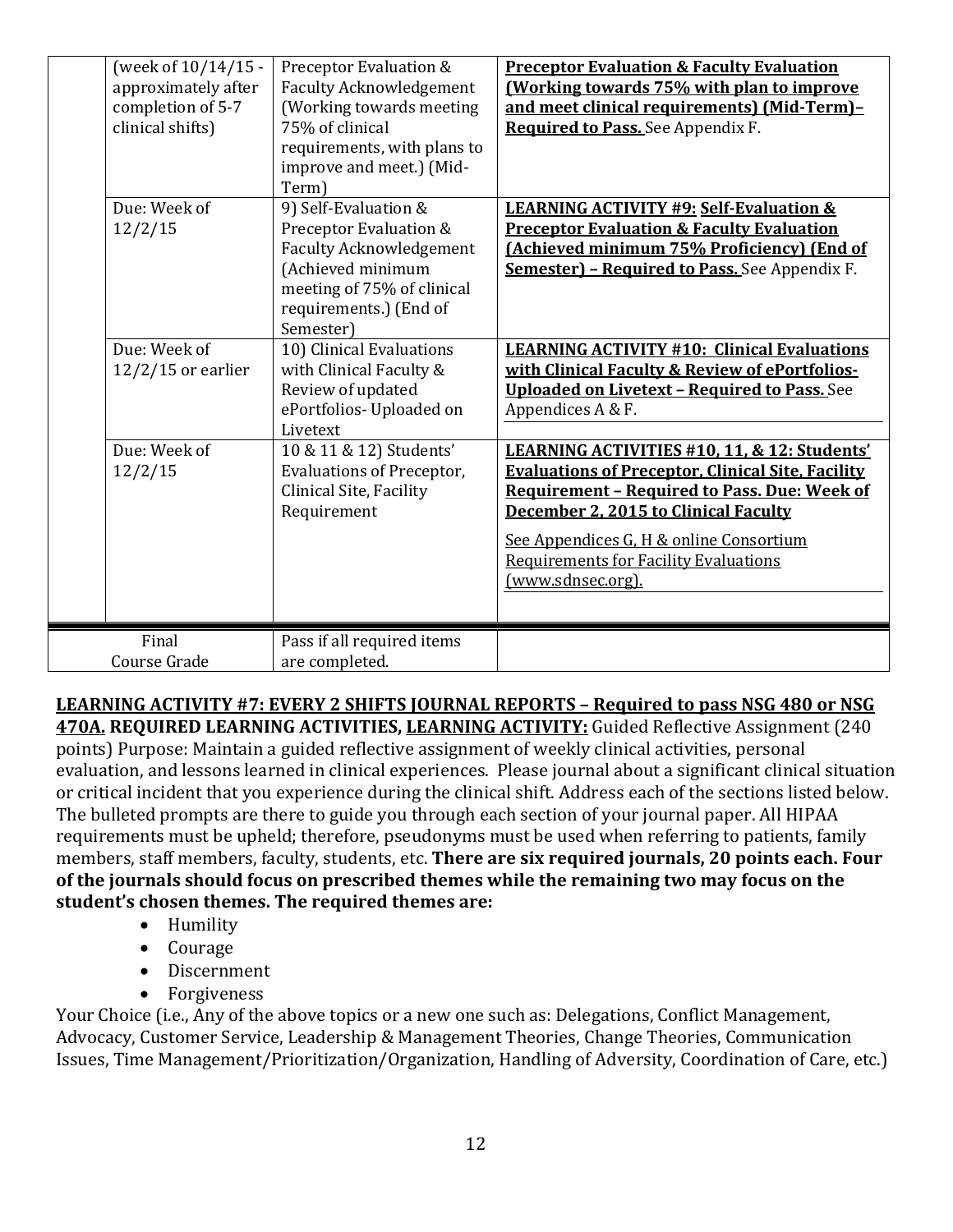DUE: The Guided Reflective Assignments are due 7 days following the beginning of every 2 clinical shifts by via NSG 481 Canvas.

| <b>Criteria for Guided Reflective Assignments</b>                                                    | <b>Possible</b>  | <b>Earned</b> |
|------------------------------------------------------------------------------------------------------|------------------|---------------|
|                                                                                                      | <b>Points</b>    | <b>Points</b> |
| Cover Page: Student Name, Journal Number, Journal Theme, 2                                           | $\mathbf{1}$     |               |
| Dates of Clinical Experience, Preceptor Name, DUE Date for                                           |                  |               |
| Journal (7 days after the beginning of the start of the 2nd Clinical                                 |                  |               |
| Experience)                                                                                          |                  |               |
| Description of the Clinical Context, Clinical Experiences &                                          | $\boldsymbol{4}$ |               |
| <b>Identification of Journal Theme: Describe the following:</b>                                      |                  |               |
| <b>Clinical Context</b>                                                                              |                  |               |
| What clinical day/night is this?<br>$\bullet$                                                        |                  |               |
| What theme will you address in this journal?                                                         |                  |               |
| Describe the context of the unit (e.g. calm unit due to low<br>$\bullet$                             |                  |               |
| census; short staff; post code blue, preceptor change etc.).                                         |                  |               |
| <b>Clinical Experiences (2 Shifts Included)</b>                                                      |                  |               |
| Provide an overview of your patient assignment.<br>$\bullet$                                         |                  |               |
| What happened on this clinical shift?                                                                |                  |               |
| What specific actions took place during the event? (Your<br>$\bullet$                                |                  |               |
| actions, others' actions, etc.)                                                                      |                  |               |
| Were there any specific or unique conditions related to the<br>$\bullet$                             |                  |               |
| event?                                                                                               |                  |               |
| Personal Reactions & Evaluation of the Situation: Description                                        | $5\phantom{1}$   |               |
| of what you were thinking and feeling. Use the following                                             |                  |               |
| questions to guide your description, as applicable:                                                  |                  |               |
| What were your thoughts during the event?<br>$\bullet$                                               |                  |               |
| What were your feelings related to the event?<br>$\bullet$                                           |                  |               |
| Were your actions the most appropriate for this particular<br>$\bullet$<br>incident? Why or why not? |                  |               |
| What were the positive and negative aspects and<br>$\bullet$                                         |                  |               |
| outcomes of the incident?                                                                            |                  |               |
| Were there aspects or influences that interfered with                                                |                  |               |
| doing a better job? What were they?                                                                  |                  |               |
| <b>Analysis of the Situation:</b>                                                                    | 6                |               |
| What personal clinical objectives did you meet today and<br>how?                                     |                  |               |
| Incorporate/Integrate two text/ATI/journal                                                           |                  |               |
| theory/references into body of written clinical experience.                                          |                  |               |
| Ensure references are course textbooks and pertinent                                                 |                  |               |
| topical research articles from peer reviewed journals.                                               |                  |               |
| Additionally, you may use the following questions to guide                                           |                  |               |
| deeper analysis, as applicable:                                                                      |                  |               |
| How can you make sense of what happened?                                                             |                  |               |
| At the time of the event, what guided your actions?<br>$\bullet$                                     |                  |               |
| What should you have used to guide your actions?                                                     |                  |               |
| How did you use your knowledge in this situation? Did                                                |                  |               |
| you possess the knowledge and skill level needed for the                                             |                  |               |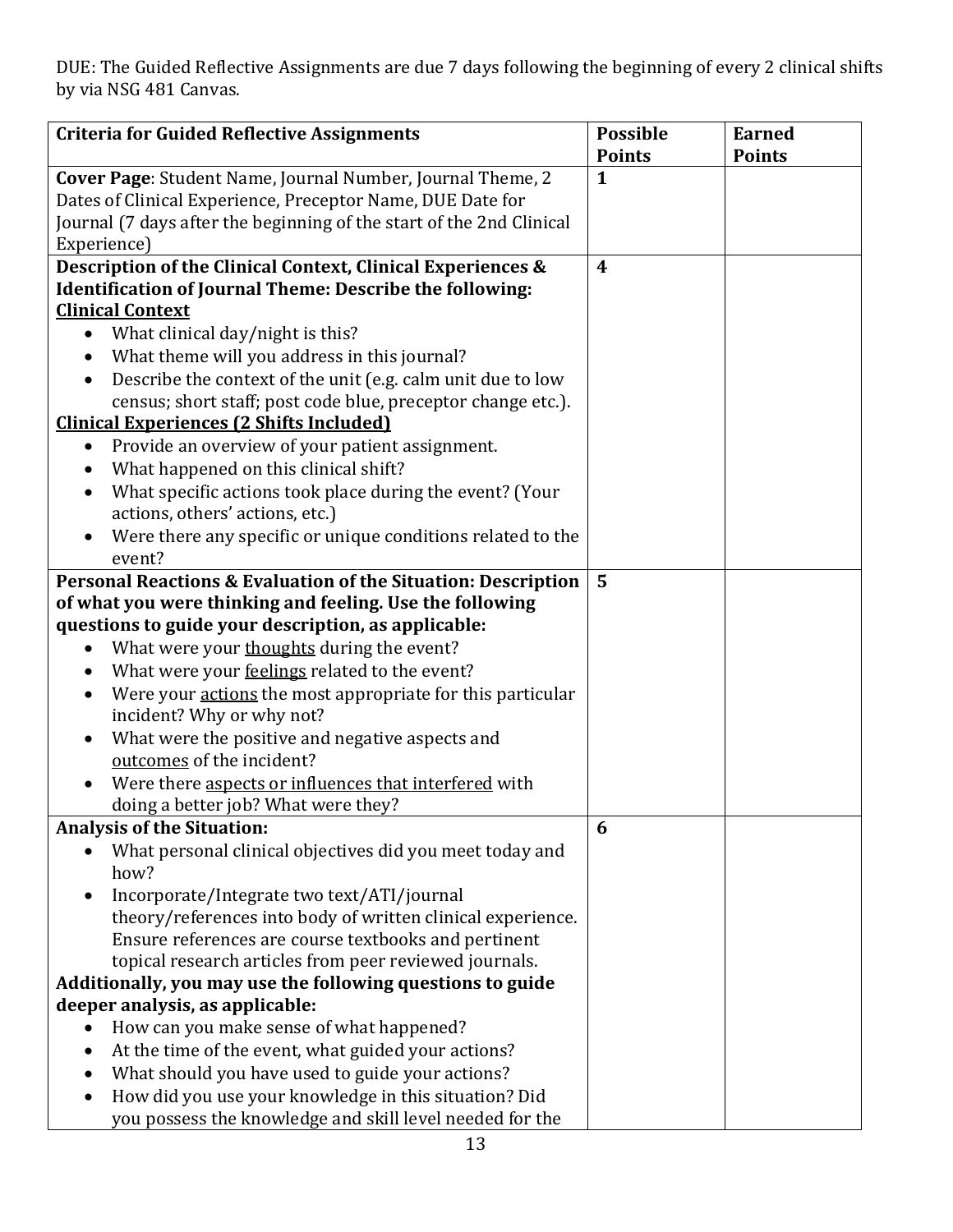| event?                                                                       |              |  |
|------------------------------------------------------------------------------|--------------|--|
| What did you learn that surprises you?                                       |              |  |
|                                                                              |              |  |
| Conclusion. Identify your lessons learned, how you will                      | 3            |  |
| incorporate what you have learned today into your nursing                    |              |  |
| practice. Use the following questions to guide your                          |              |  |
| conclusion, as applicable:                                                   |              |  |
| What did you learn as a result of this event? What were<br>$\bullet$         |              |  |
| your lessons learned today?                                                  |              |  |
| Do you need to modify your beliefs, assumptions, and<br>$\bullet$            |              |  |
| attitudes? If this event were to occur again, how will you                   |              |  |
| act similarly/differently?                                                   |              |  |
| How has this situation influenced your practice?                             |              |  |
| <b>Professional writing:</b>                                                 | $\mathbf{1}$ |  |
| Correct grammar/spelling<br>$\bullet$                                        |              |  |
| APA (6 <sup>th</sup> edition) format: Title page, page numbers,<br>$\bullet$ |              |  |
| running head, headers, citations, references                                 |              |  |
| Clearly understood.                                                          |              |  |
| Total:                                                                       | 20           |  |
| Two points will be deducted per day for late journals.                       |              |  |
| DUE: The Guided Reflective Assignments are due 7 days following              |              |  |
| the beginning of the clinical shift via NSG 481 Canvas.                      |              |  |

#### **REQUIRED REPORTING**

Please notify your RN Preceptor and Clinical Faculty as soon as possible should any of potential or actual medication, student, and/or faculty incidents occur. Please follow the procedures for incident reporting, see Appendices I.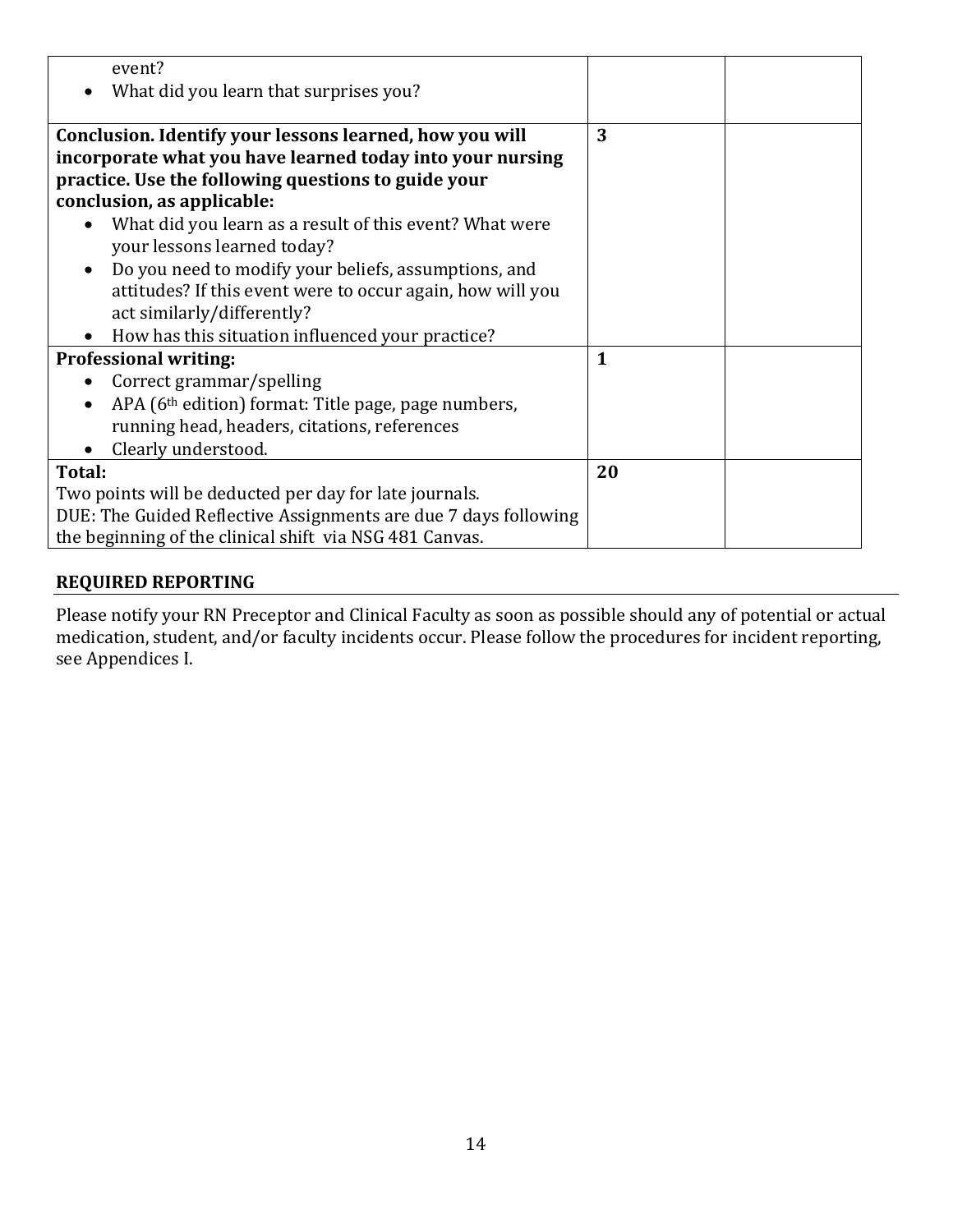#### **POINT LOMA NAZARENE UNIVERSITY School of Nursing NSG 481 – CLINICAL ORIENTATION NSG 481 FALL 2015 SEPTEMBER 2, 2015 Thursday, Main Campus, SMEE Room 100 0900-1500**

TOPIC: NSG 481 Course Orientation

Student Learning Outcomes: Upon completion of the class session and discussion, you will be able to:

- 1. Introduce self to professor and peers
- 2. Describe course format and requirements

RELATED STUDENT ACTIVITIES: (i.e. readings or videos, etc.)

- 1. Review & Discuss Course Syllabus
- 2. Review, Discuss & Sync hronize/Collate Course Calendar & Daily Planners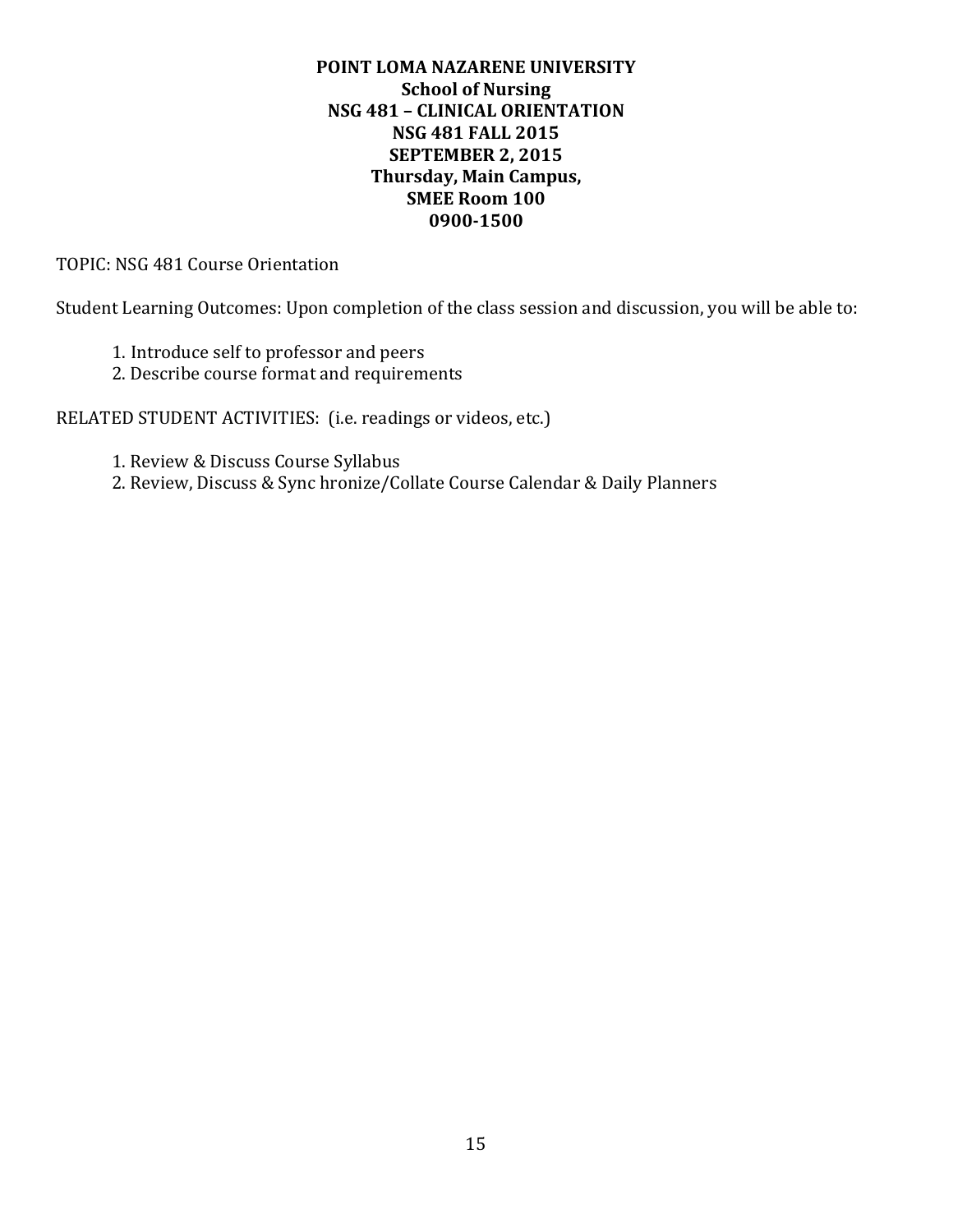|                                                                                                                              | Appendix A: ePortfolio on<br><b>LiveText Review Rubric</b><br>1 Incomplete (1 pt)                                                                                                                                                                                                                                                                                                                                | 2 Partially Proficient (2 pts)                                                                                                                                                                                                                                                                                                                                    | 3 Proficient (3 pts)                                                                                                                                                                                                                                                                                                                                              | 4 Exemplary (4 pts)                                                                                                                                                                                                                                                                                                                   | N/A |
|------------------------------------------------------------------------------------------------------------------------------|------------------------------------------------------------------------------------------------------------------------------------------------------------------------------------------------------------------------------------------------------------------------------------------------------------------------------------------------------------------------------------------------------------------|-------------------------------------------------------------------------------------------------------------------------------------------------------------------------------------------------------------------------------------------------------------------------------------------------------------------------------------------------------------------|-------------------------------------------------------------------------------------------------------------------------------------------------------------------------------------------------------------------------------------------------------------------------------------------------------------------------------------------------------------------|---------------------------------------------------------------------------------------------------------------------------------------------------------------------------------------------------------------------------------------------------------------------------------------------------------------------------------------|-----|
| ş<br>Element 1<br><b>Timeiness</b><br>$(1.000, 14\%)$                                                                        | All Artifacts Presented Past<br>Due Date                                                                                                                                                                                                                                                                                                                                                                         | ! or more artifacts not in on<br>time                                                                                                                                                                                                                                                                                                                             | All Artifacts in on Due Date                                                                                                                                                                                                                                                                                                                                      | All Artifacts in before Due<br>Date                                                                                                                                                                                                                                                                                                   |     |
| g<br>Element 2<br><b>Reflections</b><br>$(1.000, 14\%)$<br>AACN-CCNE-<br>2009.III.B<br>AACN-CCNE-<br>2009.III.C              | No reflections describe why<br>artifacts in the e-portfolio<br>demonstrate achievement of<br>each standard or goal and do<br>not include goals for future<br>learning. No reflections<br>illustrate the ability to<br>effectively critique work or<br>provide suggestions for<br>constructive practical<br>alternatives.                                                                                         | A few reflections describe<br>why artifacts in the e-portfolio<br>demonstrate achievement of<br>each standard or goal and<br>include goals for future<br>learning. A few reflections<br>illustrate the ability to<br>effectively critique work and<br>provide suggestions for<br>constructive practical<br>alternatives.                                          | Most of the reflections<br>describe why artifacts in the<br>e-portfolio demonstrate<br>achievement of each<br>standard or goal and<br>include goals for future<br>learning. Most of the<br>reflections illustrate the<br>ability to effectively critique<br>work and provide<br>suggestions for constructive<br>practical alternatives.                           | All reflections clearly<br>describe why artifacts in<br>the e-portfolio<br>demonstrate achievement<br>of each standard or goal<br>and include goals for<br>continued learning. All<br>reflections illustrate the<br>ability to effectively<br>critique work and provide<br>suggestions for<br>constructive practical<br>alternatives. |     |
| Ş<br>Element 3<br>Use of<br>Multimedia<br>$(1.000, 14\%)$<br>AACN-CCNE-<br>2009.III.C.E<br>AACN-CCNE<br>2009.III.F.E         | The photographs, graphics,<br>sounds, and/or videos are<br>inappropriate, do not enhance<br>reflective statements, and are<br>inappropriate examples of one<br>or more standards or are<br>distracting decorations that<br>detract from the content. No<br>information is included<br>concerning the size of files<br>when providing links to<br>images, sounds, movies, or<br>other files                       | A few of the photographs,<br>graphics, sound and/or video<br>are inappropriate and do not<br>enhance reflective statements<br>or create interest, and are<br>inappropriate examples of one<br>or more standards.<br>Information is included<br>concerning the size of a few<br>of the files when providing<br>links to images, sounds,<br>movies, or other files. | Most of the photographs,<br>graphics, sound and/or<br>video enhance reflective<br>statements, create interest,<br>and are appropriate<br>examples of one or more<br>standards. Information is<br>included concerning the<br>size of most of the files<br>when providing links to<br>images, sounds, movies, or<br>other files.                                    | All of the photographs,<br>graphics, sound and/or<br>video enhance reflective<br>statements, create<br>interest, and are<br>appropriate examples of<br>one or more standards.<br>Information is included<br>concerning the size of the<br>files when providing links<br>to images, sounds,<br>movies, or other files                  |     |
| ş<br>Element 4<br>Creativity<br>$(1.000, 14\%)$<br>AACN-CCNE-<br>2009.III.F.E                                                | No use of creativity or original<br>ideas is evident that enhances original ideas is evident that<br>the content of the e-portfolio.                                                                                                                                                                                                                                                                             | Some use of creativity or<br>enhances the content of the<br>e-portfolio.                                                                                                                                                                                                                                                                                          | Most of the files show use<br>of creativity and original<br>ideas to enhance the<br>content of the e-portfolio.                                                                                                                                                                                                                                                   | Creativity and original<br>ideas enhance the content<br>of the e-portfolio in an<br>innovative way                                                                                                                                                                                                                                    |     |
| ş<br>Element 5<br>Layout and<br>Text<br>Elements<br>$(1.000, 14\%)$<br>AACN-CCNE-<br>2009.III.D<br>AACN-CCNE<br>2009.III.D.E | The e-portfolio is difficult to<br>read due to inappropriate use<br>of fonts, point size, bullets,<br>italics, bold, and indentations<br>for headings and sub-<br>headings. The layout uses<br>horizontal and vertical white<br>space inappropriately and the<br>content appears cluttered. The inappropriately in some<br>background and colors are<br>distracting and decrease the<br>readability of the text. | The e-portfolio is often<br>difficult to read due to<br>inappropriate use of fonts,<br>point size, bullets, italics,<br>bold, and indentations for<br>headings and sub-headings.<br>The layout uses horizontal<br>and vertical white space<br>places. The background and<br>colors are distracting in some<br>places and decrease the<br>readability of the text. | The e-portfolio is generally<br>easy to read with<br>appropriate use of fonts,<br>point size, bullets, italics,<br>bold, and indentations for<br>headings and sub-<br>headings. The layout uses<br>horizontal and vertical white<br>space appropriately in most<br>places. The background<br>and colors enhance the<br>readability of the text in<br>most places. | The e-portfolio is easy to<br>read with appropriate use<br>of fonts, point size,<br>bullets, italics, bold, and<br>indentations for headings<br>and sub-headings. The<br>layout uses horizontal and<br>vertical white space<br>appropriately. The<br>background and colors<br>enhance the readability of<br>the text.                 |     |
| Ş<br>Element 6<br>Annotations<br>$(1.000, 14\%)$<br>AACN-CCNE-<br>2009.III.E<br>AACN-CCNE-<br>2009.III.E.E                   | None of the artifacts are<br>accompanied by a caption that accompanied by a caption<br>articulately explains the<br>importance of that particular<br>work including title, author,<br>date, and description of the<br>importance of the artifact.                                                                                                                                                                | Some of the artifacts are<br>that articulately explains the<br>importance of that particular<br>work including title, author,<br>date, and description of the<br>importance of the artifact.                                                                                                                                                                      | Most of the artifacts are<br>accompanied by a caption<br>that articulately explains the<br>importance of that particular the importance of that<br>work including title, author,<br>date, and description of the<br>importance of the artifact.                                                                                                                   | Each artifact is<br>accompanied by a caption<br>that articulately explains<br>particular work including<br>title, author, date, and<br>description of the<br>importance of the artifact.                                                                                                                                              |     |
| ş<br>Element 7<br>Writing<br><b>Mechanics</b><br>$(1.000, 14\%)$<br>AACN-CCNE-<br>2009.III.F                                 | The text has many errors in<br>grammar, capitalization,<br>punctuation, and spelling<br>requiring major editing and<br>revision. (more than 6 errors)                                                                                                                                                                                                                                                            | The text has errors in<br>grammar, capitalization,<br>punctuation, and spelling<br>requiring editing and revision.<br>(4 or more errors)                                                                                                                                                                                                                          | The text has a few errors in<br>grammar, capitalization,<br>punctuation, and spelling.<br>These require minor editing<br>and revision.                                                                                                                                                                                                                            | The text has no errors in<br>grammar, capitalization,<br>punctuation, and spelling.                                                                                                                                                                                                                                                   |     |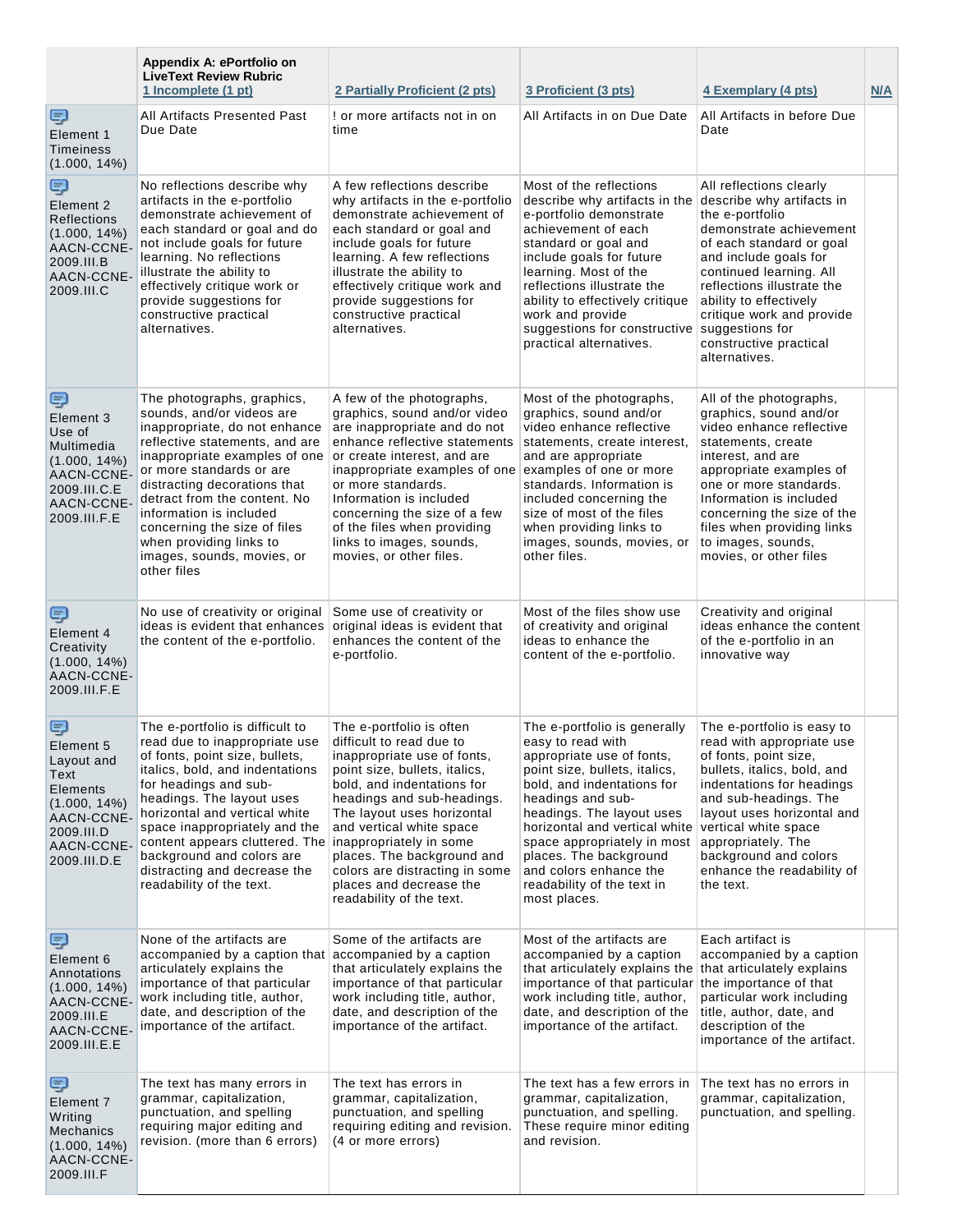# **APPENDIX B POINT LOMA NAZARENE UNIVERSITY SCHOOL OF NURSING NSG 481, NURSING CAPSTONE PRACTICUM, FALL 2015** *Personal Learning Objectives*

Utilizing (a) your completed self-assessment data on needs improvement categories; (b) sophomore and junior clinical evaluations/feedback; and (c) your clinical unit/environment – **write 3-5 personal learning objectives.** Objectives should be based on the Faithfully Values categories and should be measurable (provide a baseline measure and end-of-semester target goal).

#### Example:

#### **#1 PERSONAL LEARNING OBJECTIVE:**

By the end of the semester, I will demonstrate effective communication by proving a comprehensive shift-toshift RN hand-off report on at least one patient. My baseline competence and comfort is a "2"; end of semester goal "7". (Using a 1-10 scale). I will accomplish this goal by observing others and practicing with my preceptor.

#### **VALUE:** Communicating Faithfully

**PROGRAM LEARNING OUTCOMES:** Dialogs with members of the healthcare team, including the patient to facilitate positive patient outcomes.

Use table below to list your Personal Learning Objectives and upload into Canvas assignments.

| NSG481 FA14 Preceptorship<br><b>NAME:</b><br>DATE:<br><b>LOCATION:</b> |              |                                 |
|------------------------------------------------------------------------|--------------|---------------------------------|
| PERSONAL LEARNING OBJECTIVES                                           | <b>VALUE</b> | <b>PROGRAM LEARNING OUTCOME</b> |
| #1 PERSONAL LEARNING OBJECTIVE:                                        |              |                                 |
| #2 PERSONAL LEARNING OBJECTIVE:                                        |              |                                 |
| #3 PERSONAL LEARNING OBJECTIVE:                                        |              |                                 |
| #4 PERSONAL LEARNING OBJECTIVE:                                        |              |                                 |
| #5 PERSONAL LEARNING OBJECTIVE:                                        |              |                                 |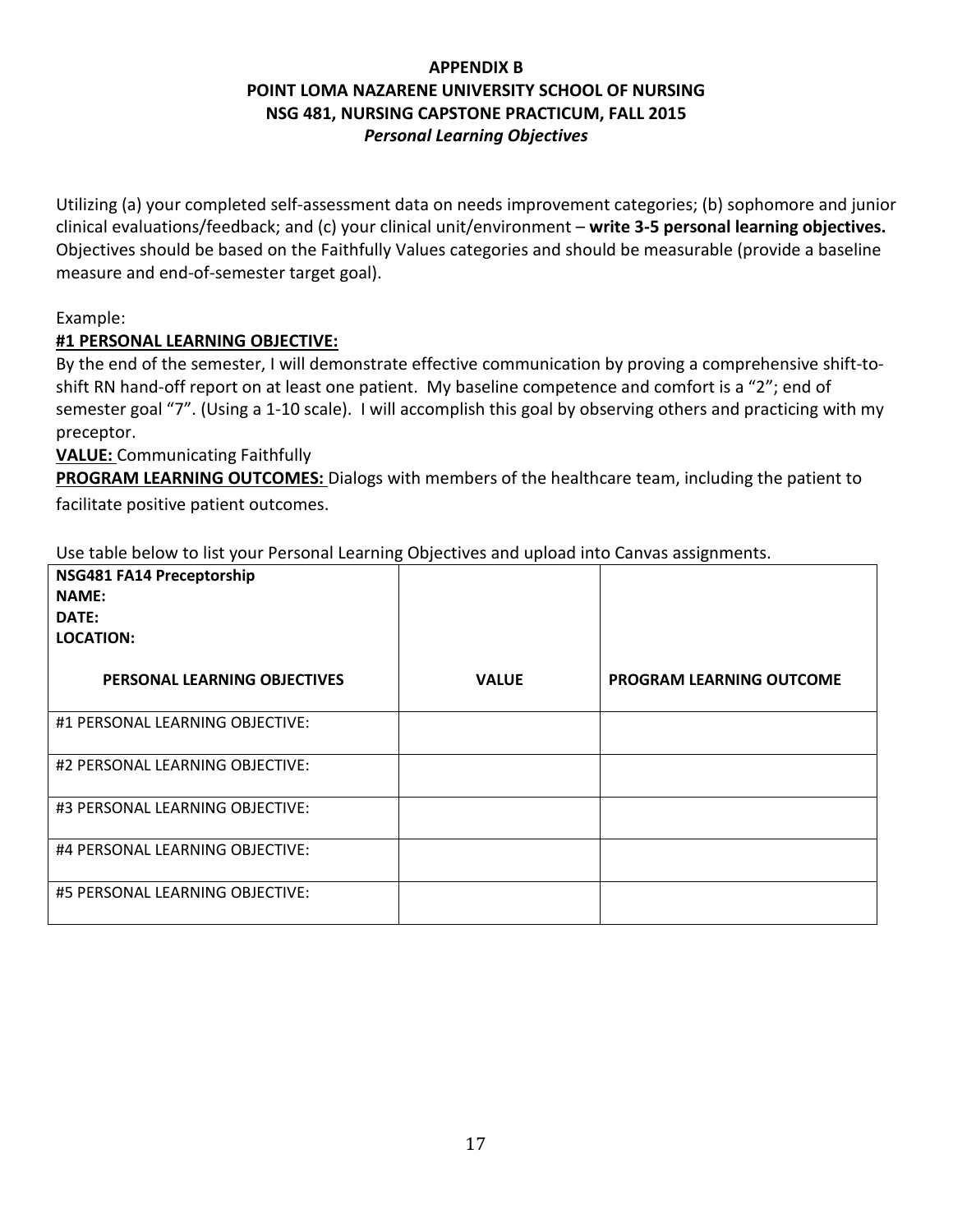#### **APPENDIX C POINT LOMA NAZARENE UNIVERSITY School of Nursing NURSING CAPSTONE PRACTICUM NSG 481 – FALL 2015** *Capstone Preceptorship Clinical Schedule & Hours Completed*

Student Name: \_\_\_\_\_\_\_\_\_\_\_\_\_\_\_\_\_\_\_\_\_\_\_\_\_\_\_\_\_\_\_\_\_\_

Preceptor Name: \_\_\_\_\_\_\_\_\_\_\_\_\_\_\_\_\_\_\_\_\_\_\_\_\_\_\_\_\_\_\_\_

Agency: \_\_\_\_\_\_\_\_\_\_\_\_\_\_\_\_\_\_\_\_\_\_\_\_\_\_

Unit: \_\_\_\_\_\_\_\_\_\_\_\_\_\_\_\_\_\_\_\_\_\_\_\_\_\_\_\_\_

Students must complete a minimum of all 144 clinical hours in order to earn three semester units. The major portion of these hours will be spent with the clinical preceptor primarily through 12-hour shifts. *Consult with your primary preceptor regarding your tentative schedule. Write the days and hours in the spaces provided below that you will actually be in the clinical setting. Make copies for yourself, the Clinical Faculty, and the preceptor. Any missed clinical hours must be made up by the end of the semester. The instructor must be informed of any alternate dates used. Clinical schedules must be proposed, confirmed, and completed. Ensure the preceptor provides a signature to confirm completion of the clinical hours as scheduled/on specific date of completion. Provide current copies on Canvas.*

|                |                                   |                           | Number of              | Confirmation of        |
|----------------|-----------------------------------|---------------------------|------------------------|------------------------|
|                |                                   |                           | Hours                  | <b>Completed Hours</b> |
| Week of School | Proposed                          | <b>Clinical Completed</b> | <b>Completed This</b>  | Preceptor Signature    |
|                | Date & Shift Hours                | Date & Shift Hours        | Week/                  | and Date               |
|                |                                   |                           | <b>Total Number of</b> |                        |
|                |                                   |                           | Hours                  |                        |
|                |                                   |                           | Completed              |                        |
| Week 1: 9/2/15 | <b>Clinical Orientation &amp;</b> |                           | N/A                    |                        |
|                | <b>Hospital Specific</b>          |                           |                        |                        |
|                | Training                          |                           |                        |                        |
| Week 2:        | <b>Hospital Unit</b>              |                           |                        |                        |
|                | Orientation                       |                           |                        |                        |
| Week 3:        | Due to Clinical Faculty:          |                           |                        |                        |
|                | Clinical Schedule,                |                           |                        |                        |
|                | Personal Learning                 |                           |                        |                        |
|                | Objectives, Preceptor             |                           |                        |                        |
|                | Data Sheet, Preceptor             |                           |                        |                        |
|                | Post-Test, Baseline               |                           |                        |                        |
|                | Self-Assessment                   |                           |                        |                        |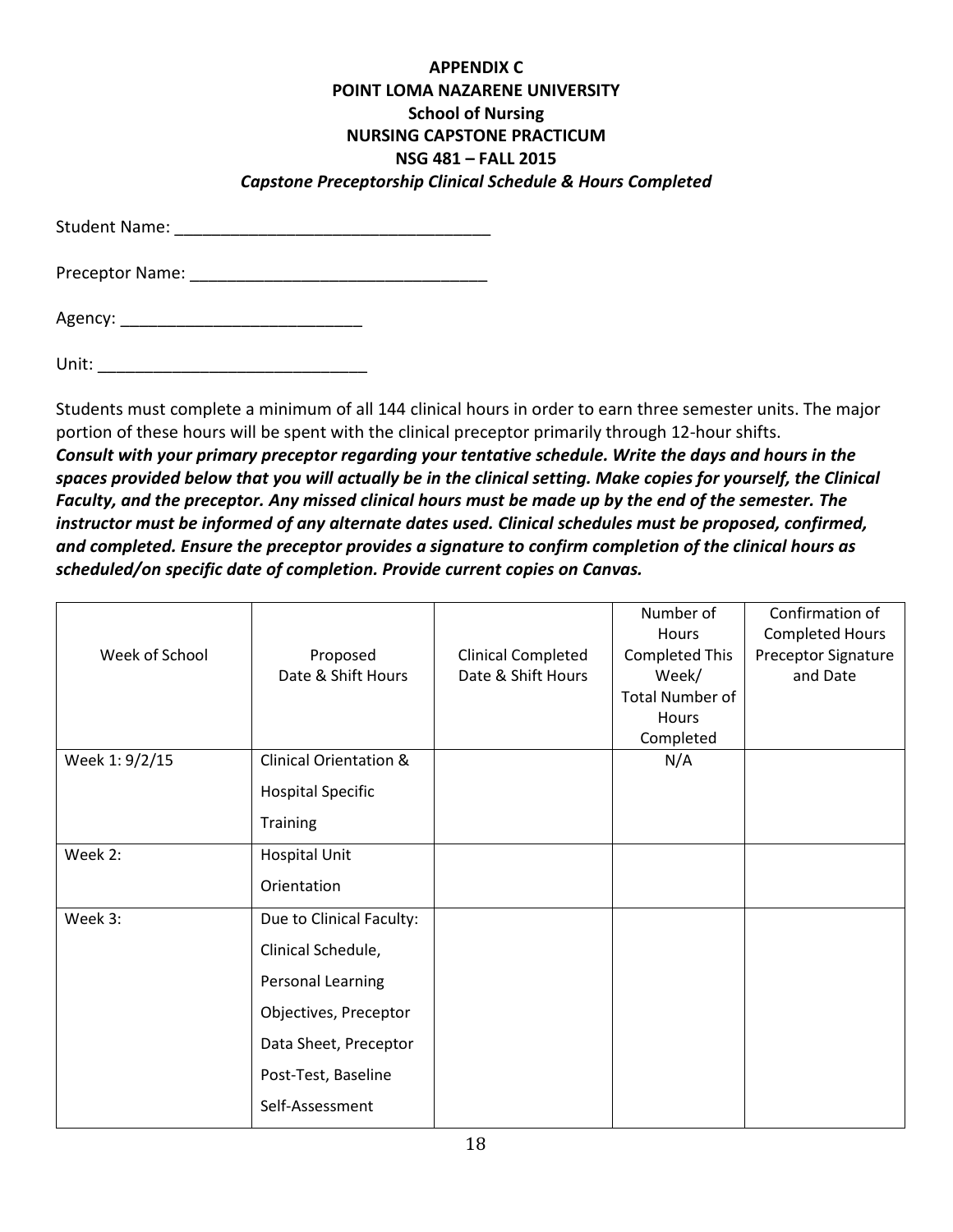|                                    | Reviewed by Preceptor     |               |  |
|------------------------------------|---------------------------|---------------|--|
| Week 4:                            |                           | i.e., $12/12$ |  |
| Week 5:                            |                           | i.e., 12/24   |  |
| Week 6: Completion of              | Due to Clinical Faculty:  |               |  |
| Mid-Semester                       | <b>Completed Mid-Term</b> |               |  |
| <b>Assessment &amp; Evaluation</b> | Assessment Completed      |               |  |
|                                    | by Self & Preceptor       |               |  |
| Week 7:                            |                           |               |  |
| Week 8:                            |                           |               |  |
| Week 9:                            |                           |               |  |
| <b>Week 10:</b>                    |                           |               |  |
| <b>Week 11:</b>                    |                           |               |  |
| <b>Week 12:</b>                    |                           |               |  |
| Week 13: Completion of             |                           |               |  |
| <b>End of Semester</b>             |                           |               |  |
| <b>Evaluation Completed by</b>     |                           |               |  |
| Self & Preceptor;                  |                           |               |  |
| Completion of Preceptor            |                           |               |  |
| & Site Evaluation                  |                           |               |  |
| Week 14: By 4/25/15                | Due to Clinical Faculty:  |               |  |
|                                    | Completed Self &          |               |  |
|                                    | <b>Preceptor Clinical</b> |               |  |
|                                    | Evaluation; Evaluation    |               |  |
|                                    | of Preceptor & Clinical   |               |  |
|                                    | Site                      |               |  |
| Week 15: 12/7/15 or                | Meet with Clinical        |               |  |
| earlier                            | Faculty for End of        |               |  |
|                                    | Semester Clinical         |               |  |
|                                    | <b>Faculty Evaluation</b> |               |  |
| Total Required: 144                |                           |               |  |
| hours between 9/3/14               |                           |               |  |
| and 12/6 /14 (no later             |                           |               |  |
| than 12/11/15)                     |                           |               |  |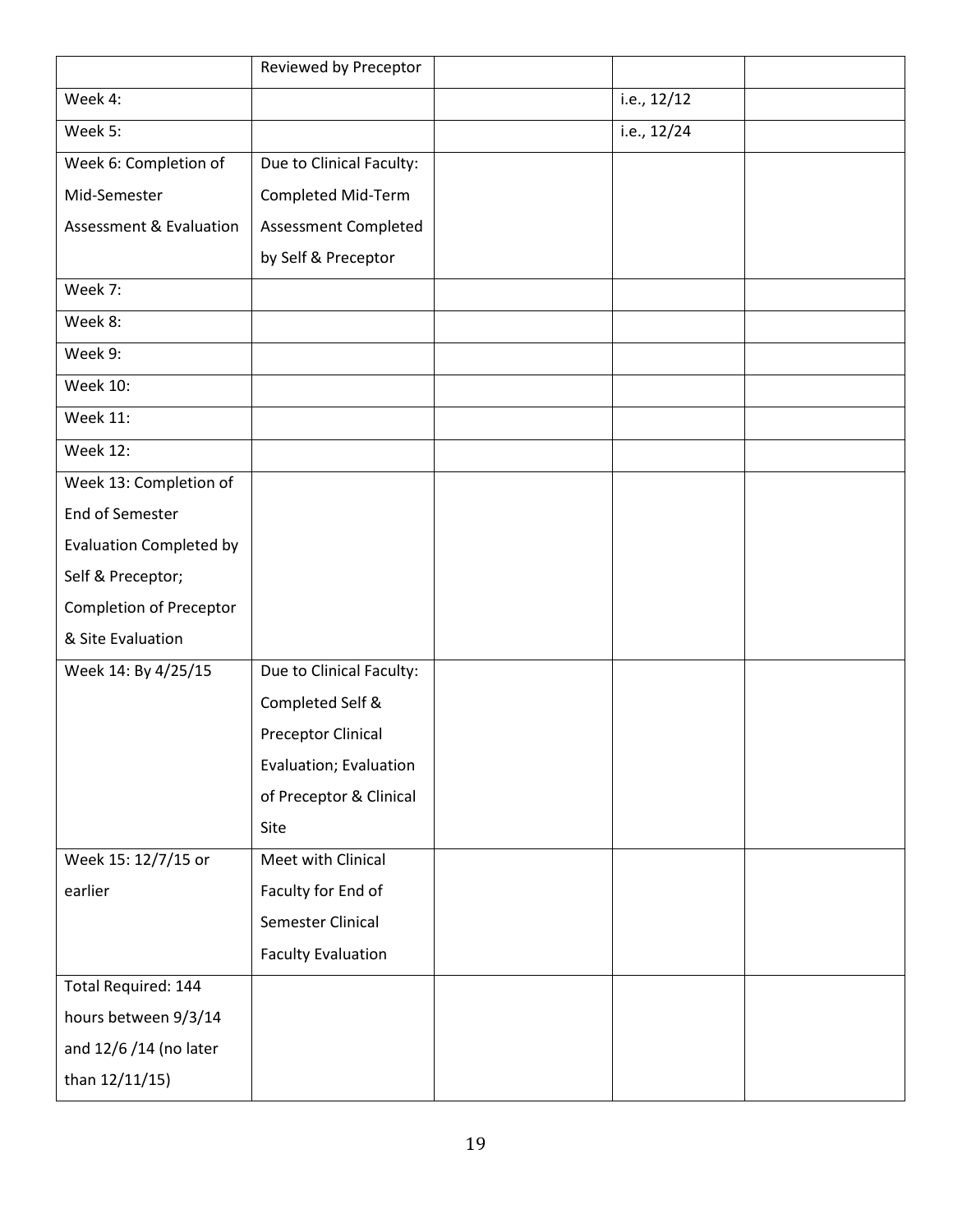#### **APPENDIX D POINT LOMA NAZARENE UNIVERSITY SCHOOL OF NURSING NSG 481, NURSING CAPSTONE PRACTICUM, FALL 2015** *PRECEPTOR DATA SHEET*

#### **Personal Data:**

Name of Preceptor

Preferred Contact Info (Email, Phone Number)

Current Position (Title) Current Position (Title) Amount of Time in Position (Must be >1 year)

Hospital Unit & Location **Notify Contact Unit Contact Info** 

\_\_\_\_\_\_\_\_\_\_\_\_\_\_\_\_\_\_\_\_\_\_\_

#### **University Education: (Highest level of College on top row)**

| School | Attended | Major | Degree | Graduation |
|--------|----------|-------|--------|------------|
|        |          |       |        |            |
|        |          |       |        |            |
|        |          |       |        |            |
|        |          |       |        |            |

#### **Recent (last 5 years) RN Work Experience:**

|        |          |            | Area of Nursing         |
|--------|----------|------------|-------------------------|
|        |          |            | Acute Care. Progressive |
|        |          | Dates of   | Care, ED., Home Health, |
| Agency | Position | Employment | etc.                    |
|        |          |            |                         |
|        |          |            |                         |
|        |          |            |                         |
|        |          |            |                         |
|        |          |            |                         |
|        |          |            |                         |

I have received the PLNU Orientation and Preceptor Handbook. I agree to contact the PLNU course instructor if I have any questions or concerns.

| <b>Preceptor Signature:</b> |  | <b>Date:</b> |
|-----------------------------|--|--------------|
|-----------------------------|--|--------------|

**Student Name: \_\_\_\_\_\_\_\_\_\_\_\_\_\_\_\_\_\_\_\_\_\_\_\_\_ Fall\_\_\_\_\_\_ Year \_\_\_\_\_\_\_\_\_**

| Preceptor RN License State & #:                               | to be verified by PLNU |
|---------------------------------------------------------------|------------------------|
| School of Nursing administrative staff (Verified by Initials: | /Date:                 |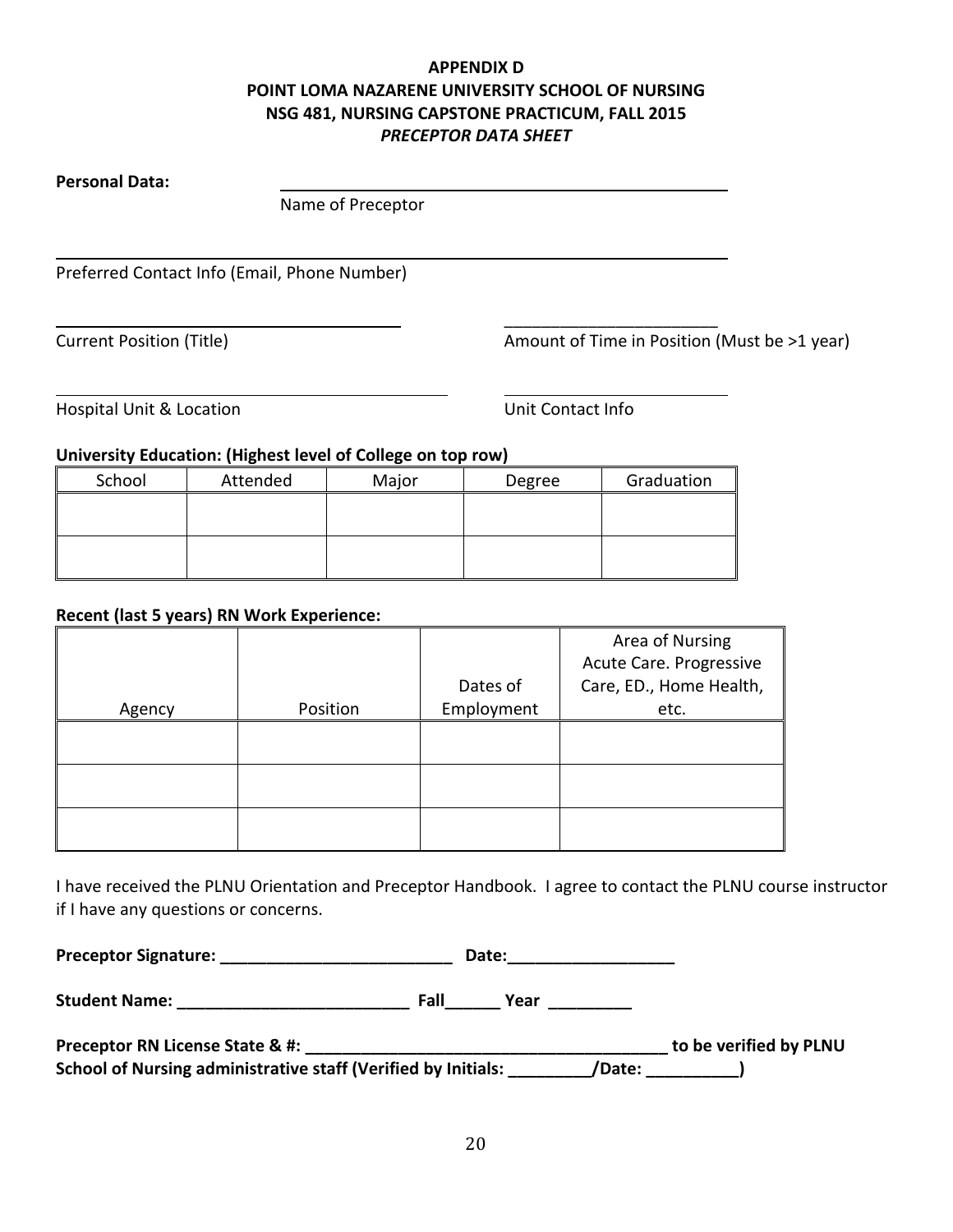#### **APPENDIX E**

#### **Southwestern College Preceptor Course Post-Test**

**Used with permission and obtained from http://www.sdnsec.org/forms/SWCPreceptorCourse.pdf**

**Preceptor Name: Preceptor Student:** \_\_\_\_\_\_\_\_\_\_\_\_\_\_\_\_\_\_\_\_\_\_\_\_\_\_\_\_\_\_\_\_ **Hospital & Unit:** \_\_\_\_\_\_\_\_\_\_\_\_\_\_\_\_\_\_\_\_\_\_\_\_\_\_\_\_\_\_\_\_\_\_\_ **Date:** 

**Scored & Feedback Provided to 100% Correct Review:** \_\_\_\_\_\_\_\_\_\_\_\_\_\_\_\_\_\_\_\_\_\_\_

#### **Instructions:**

- Go to website:<http://www.sdnsec.org/preceptor.asp>
- Scroll down to Southwestern CE Preceptor Module
- Double click onto SWC Preceptor Course. Please note that we are unable to provide continuing education units for this module at this time.
- Review the course handbook.
- Complete the posttest prior to the first clinical day (Appendix C) and provide it to the student. The faculty will grade and provide feedback on the 100% correct answers.

1. What is the length of time a Registered Nurse must practice in a specific facility on the same unit in order to meet the regulations to become a preceptor?

- A. Six months
- B. One year
- C. Eighteen months
- D. Three years

2. Which persons have described roles and responsibilities in the preceptor agreement?

- A. The preceptor
- B. The student
- C. The faculty
- D. All of the above

3. What is the maximum number of students a faculty member can supervise in multiple sites?

- A. One
- B. Six
- C. Ten
- D. Twelve

4) Which of the following is one of the principles of adult learners by Knowles?

- A. Adults mature at different rates
- B. Adults become more alike as they age
- C. Adults want to have a reason for learning something
- D. Adults retain less knowledge than younger students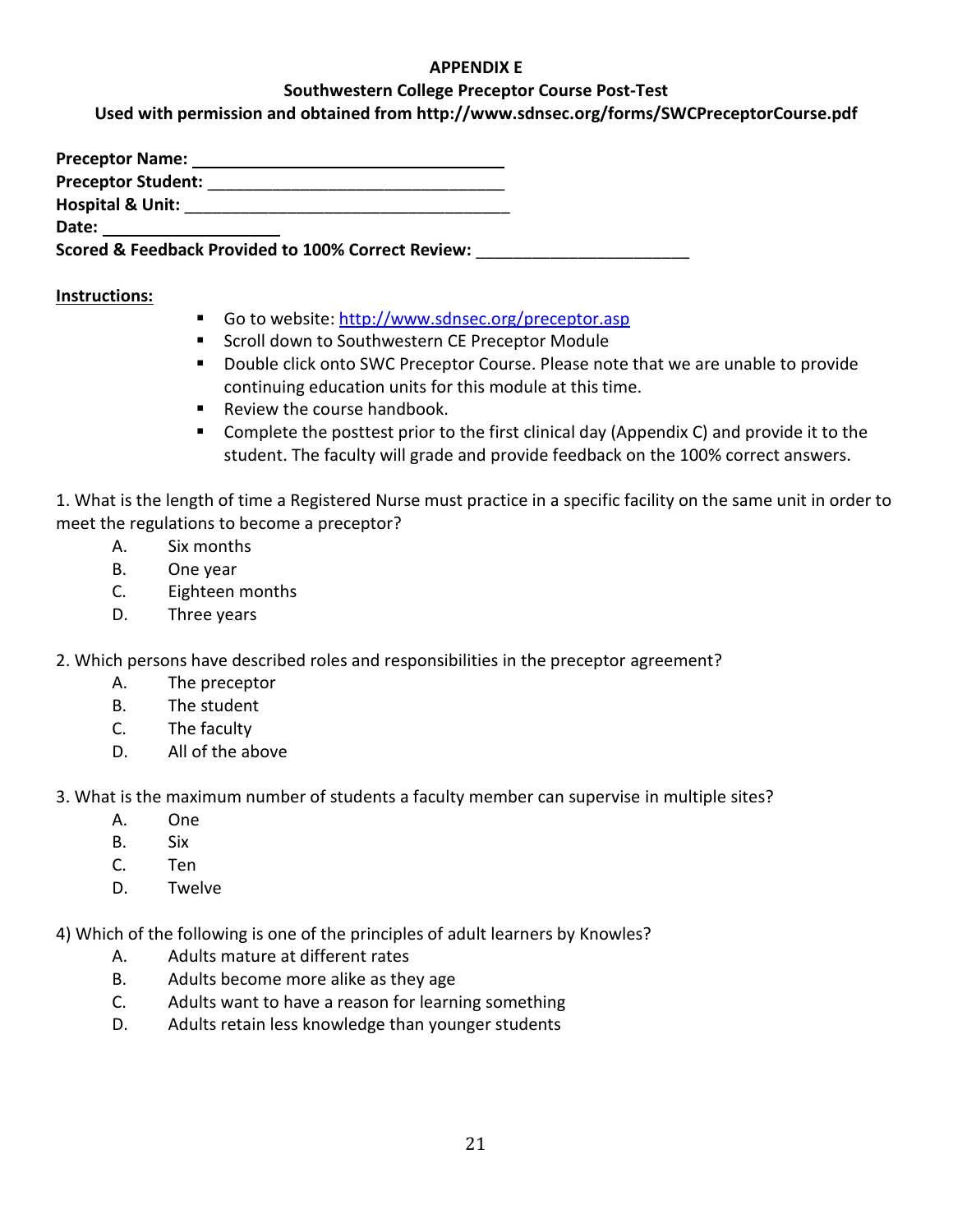5) Which words describe the best feedback on performance to motivate students' behaviors in providing patient care?

- A. Constructive and critical
- B. Regular and specific
- C. Rapid
- D. Written

6) As a preceptor, which of the following will best assist student critical thinking?

- A. Asking the student about the patients care with a focus on outcomes
- B. Reviewing the patients chart with the student
- C. Observing a student completing an assessment
- D. Directing a student to change a dressing

7) Which of the following is a central activity in coaching students?

- A. Visualization
- B. Implementation
- C. Assessment
- D. Goal setting

8) Which of the following is one of the five strategies suggested for use to assist a student in clinical to advance their cognitive abilities?

- A. Modeling
- B. Directing
- C. Supervising
- D. Observing

9) What is step four in the One-Minute Preceptor model?

- A. Imagine a situation
- B. Describe a best practice
- C. Reinforce what was done right
- D. Apply an educational theory

10) Which step in the One-Minute Preceptor model provides specific reinforcement?

- A. Step 1
- B. Step 2
- C. Step 3
- D. Step 4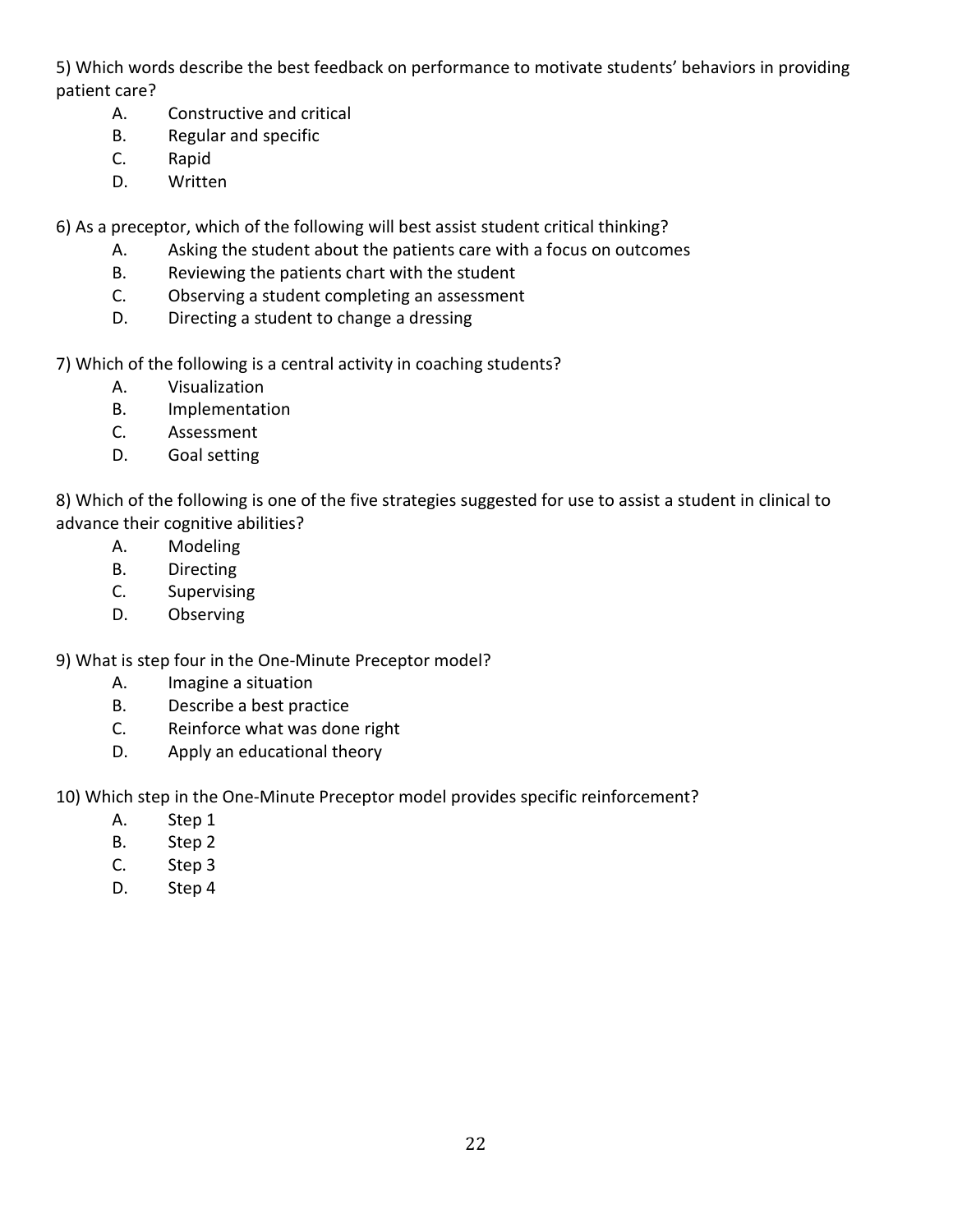#### **APPENDIX F**

#### POINT LOMA NAZARENE UNIVERSITY School of Nursing, Fall 2015 CLINICAL ASSESSMENT & EVALUATION FORM NSG 481, All Sections

|                                             | Student Initials:   |
|---------------------------------------------|---------------------|
|                                             | Faculty Initials:   |
| Preceptor Name: 1990 Manual Preceptor Name: | Preceptor Initials: |
|                                             | Clinical Unit:      |

#### *Adheres to ANA Standards of Practice:*

CRITICAL BEHAVIORS WHICH IMMEDIATELY RESULT IN PROBATION OR POSSIBLE FAILURE OF COURSE:

- Falsifying a client record.
- Blatant disregard of client confidentiality.
- Denying responsibility for one's own deviation from standard practice.
- Actions which place the client in jeopardy.
- Actions which place student or colleague in jeopardy.
- Abusive behavior toward clients.
- Ignoring the need for essential information before intervening.
- Not maintaining the standards of professional practice (for example: uniform, conduct, communication)

**Student Self-Assessment & Self-Evaluation:** Rate yourself in each category by **placing your initials** in the box where you feel that you are performing. If you rate yourself "Needs Improvement," include narrative on your plan to improve.

**Preceptor Assessment & Evaluation**: Mid-semester, assess the student's clinical performance for each clinical outcome by **placing your initials** in the box where you feel that they are performing.. If a student "Needs Improvement," include a narrative summary of the clinical plan for improvement after discussion with the student. At the end of the semester, evaluate the student's clinical performance based upon these clinical outcomes. Include a narrative summary of strengths and areas for improvement on the last page of this document. If at any time you have any questions or concerns regarding the student, assessment, or evaluation, please contact the faculty directly as denoted on the front page.

**Faculty Assessment & Evaluation:** Instructor may elect to document in narrative fashion and attach to the student self-evaluation. Faculty must place their initials in the box appropriate to each outcome to acknowledge the student/preceptor evaluation.

# **Student MUST meet a minimum of 75% of the outcomes (i.e. 15 of 19 outcomes) to pass the course/clinical.**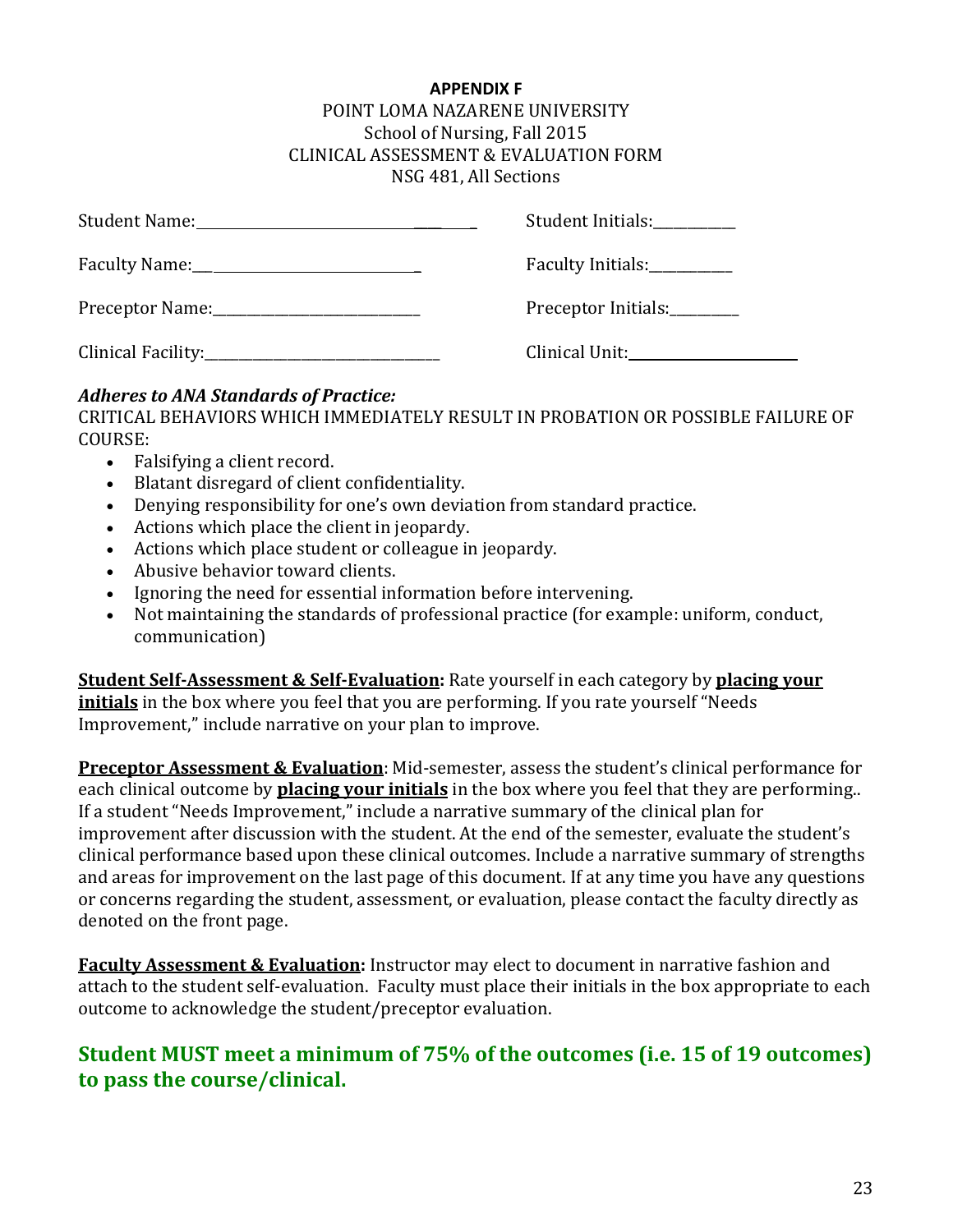**KEY:** Rate in each category by placing your initials in the box that best represents performance at the time of evaluation/assessment.

**M =** Meets Expected Standards

**NI =** Needs Improvement to Meet Expected Standards. If you mark "Needs Improvement," include narrative on the plan to improve.

*A = Acknowledgment of Assessment/Evaluation (for instructor ONLY).*

**SERVICE COMPONENT:** \_\_\_\_\_\_\_\_\_\_\_\_\_\_\_\_\_\_\_\_\_\_\_\_\_\_\_\_\_\_\_\_\_\_\_\_\_\_\_\_\_\_\_\_\_\_

Event: \_\_\_\_\_\_\_\_\_\_\_\_\_\_\_\_\_\_\_\_\_\_\_\_\_\_\_\_\_\_\_\_\_\_\_\_\_\_\_\_\_\_\_\_\_\_\_\_\_\_\_\_\_\_\_\_\_\_\_\_\_\_\_ Date Served: \_\_\_\_\_\_\_\_\_\_\_\_\_\_\_\_\_\_\_\_\_

#### **LEADERSHIP COMPONENT**:

School of Nursing Committee Attended (i.e., School of Nursing, Team Level Meetings, ASAC, CEC, HPC, CNSA-PL): \_\_\_\_\_\_\_\_\_\_\_\_\_\_\_\_\_\_\_\_\_\_\_\_\_\_\_\_\_\_\_\_\_\_\_\_\_\_\_\_ Date Attended: \_\_\_\_\_\_\_\_\_\_\_\_\_\_\_\_

| Completed 100% of clinical time                                     | YES        | N <sub>O</sub> |
|---------------------------------------------------------------------|------------|----------------|
| If not, make-up time completed/arranged                             | YES        | N <sub>O</sub> |
| Portfolio Reviewed & Signature Assignments for Core Courses Present | <b>YES</b> | N <sub>0</sub> |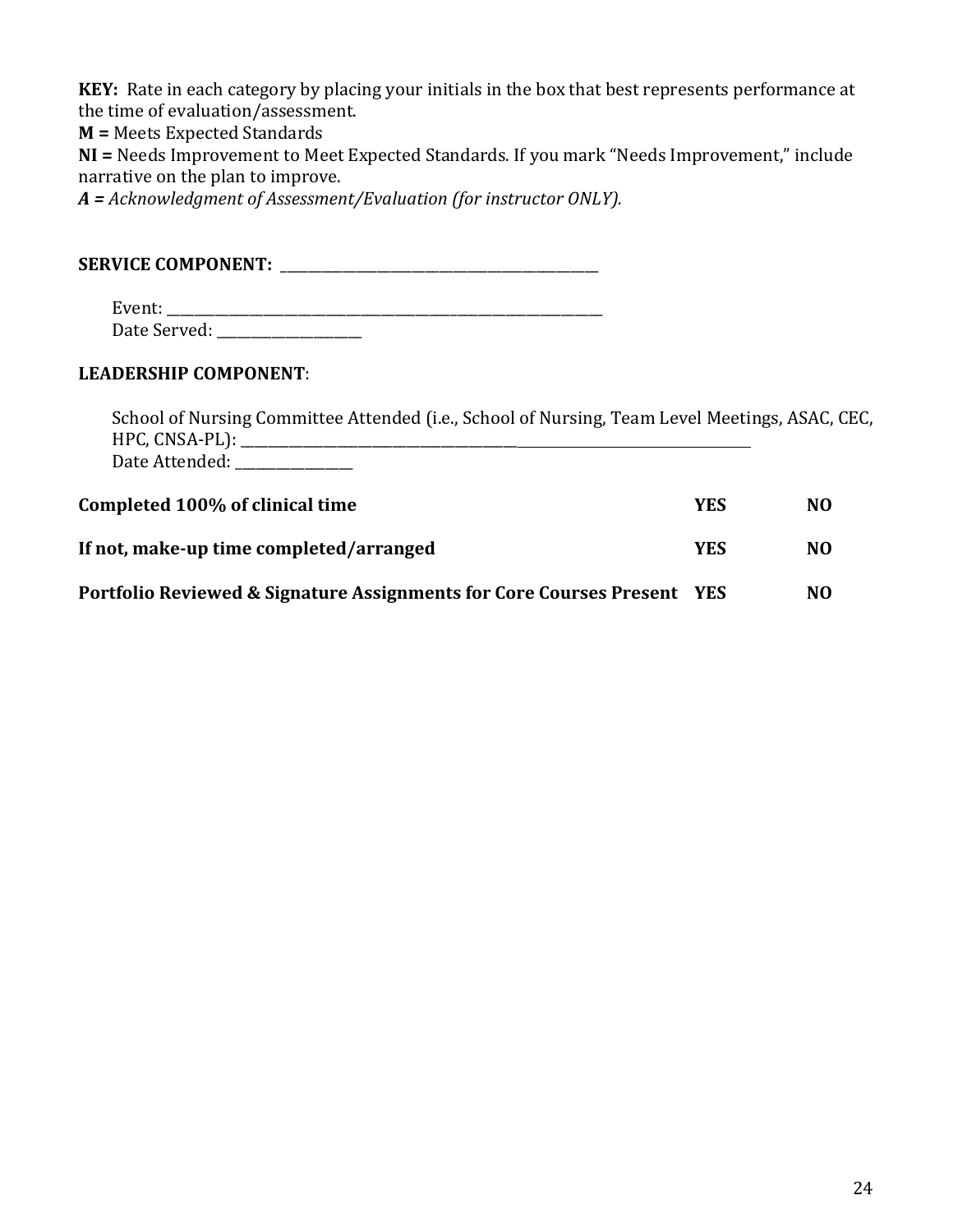| NSG 481 Clinical Assessment & Evaluation<br>Student Initials:<br>Preceptor Initials: _____<br>Faculty Initials: ______<br>Inquiring Faithfully: Student will demonstrate<br>knowledge, skill and behavior of the evidence-based<br>practice of nursing which integrates growth in<br>reasoning, analysis, decision-making and the application<br>of theory with the goal of advocating for others and/or<br>self. This includes holistic nursing skills and the nursing<br>process. |                                                                                                                                                                             |   | <b>Initial</b><br><b>Assessment</b><br>Preceptor<br><b>Student</b> |   |           | Mid-term Assessment/<br><b>Evaluation</b><br>Preceptor<br><b>Student</b><br><b>Instructor</b> |           |   |           |              | <b>FINAL</b><br><b>Evaluation</b><br><b>Student</b><br>Preceptor<br><b>Instructor</b> |           |   |           |              |
|-------------------------------------------------------------------------------------------------------------------------------------------------------------------------------------------------------------------------------------------------------------------------------------------------------------------------------------------------------------------------------------------------------------------------------------------------------------------------------------|-----------------------------------------------------------------------------------------------------------------------------------------------------------------------------|---|--------------------------------------------------------------------|---|-----------|-----------------------------------------------------------------------------------------------|-----------|---|-----------|--------------|---------------------------------------------------------------------------------------|-----------|---|-----------|--------------|
|                                                                                                                                                                                                                                                                                                                                                                                                                                                                                     | <b>Date of Assessment/Evaluation</b>                                                                                                                                        |   |                                                                    |   |           |                                                                                               |           |   |           |              |                                                                                       |           |   |           |              |
|                                                                                                                                                                                                                                                                                                                                                                                                                                                                                     | <b>Program &amp; Course Learning Outcomes</b>                                                                                                                               | M | <b>NI</b>                                                          | M | <b>NI</b> | M                                                                                             | <b>NI</b> | M | <b>NI</b> | $\mathbf{A}$ | M                                                                                     | <b>NI</b> | M | <b>NI</b> | $\mathbf{A}$ |
|                                                                                                                                                                                                                                                                                                                                                                                                                                                                                     | Initiate dialogue regarding current practice to<br>improve healthcare.                                                                                                      |   |                                                                    |   |           |                                                                                               |           |   |           |              |                                                                                       |           |   |           |              |
|                                                                                                                                                                                                                                                                                                                                                                                                                                                                                     | <b>COMMENTS/Plan to Improve:</b>                                                                                                                                            |   |                                                                    |   |           |                                                                                               |           |   |           |              |                                                                                       |           |   |           |              |
|                                                                                                                                                                                                                                                                                                                                                                                                                                                                                     | Demonstrate use of evidence-based practices as an<br>advocate for self and others.                                                                                          |   |                                                                    |   |           |                                                                                               |           |   |           |              |                                                                                       |           |   |           |              |
|                                                                                                                                                                                                                                                                                                                                                                                                                                                                                     | <b>COMMENTS/Plan to Improve:</b>                                                                                                                                            |   |                                                                    |   |           |                                                                                               |           |   |           |              |                                                                                       |           |   |           |              |
| FAITHFULLY                                                                                                                                                                                                                                                                                                                                                                                                                                                                          | Influence positive outcomes using evidence-based<br>data.                                                                                                                   |   |                                                                    |   |           |                                                                                               |           |   |           |              |                                                                                       |           |   |           |              |
|                                                                                                                                                                                                                                                                                                                                                                                                                                                                                     | <b>COMMENTS/Plan to Improve:</b>                                                                                                                                            |   |                                                                    |   |           |                                                                                               |           |   |           |              |                                                                                       |           |   |           |              |
| <b>INOURING</b>                                                                                                                                                                                                                                                                                                                                                                                                                                                                     | Provides holistic care by considering all of the<br>client needs (e.g. physical, psychosocial, spiritual,<br>environmental) including family in a multicultural<br>setting. |   |                                                                    |   |           |                                                                                               |           |   |           |              |                                                                                       |           |   |           |              |
|                                                                                                                                                                                                                                                                                                                                                                                                                                                                                     | <b>COMMENTS/Plan to Improve:</b>                                                                                                                                            |   |                                                                    |   |           |                                                                                               |           |   |           |              |                                                                                       |           |   |           |              |
|                                                                                                                                                                                                                                                                                                                                                                                                                                                                                     | Engages in self-care practices that facilitate optimal<br>care of patients.                                                                                                 |   |                                                                    |   |           |                                                                                               |           |   |           |              |                                                                                       |           |   |           |              |
|                                                                                                                                                                                                                                                                                                                                                                                                                                                                                     | <b>COMMENTS/Plan to Improve:</b>                                                                                                                                            |   |                                                                    |   |           |                                                                                               |           |   |           |              |                                                                                       |           |   |           |              |

KEY: Rate in each category by placing your initials in the box where you think the performance is. If you mark "Needs Improvement," include narrative on the plan to improve. M = Meets Expected Standards, NI = Needs Improve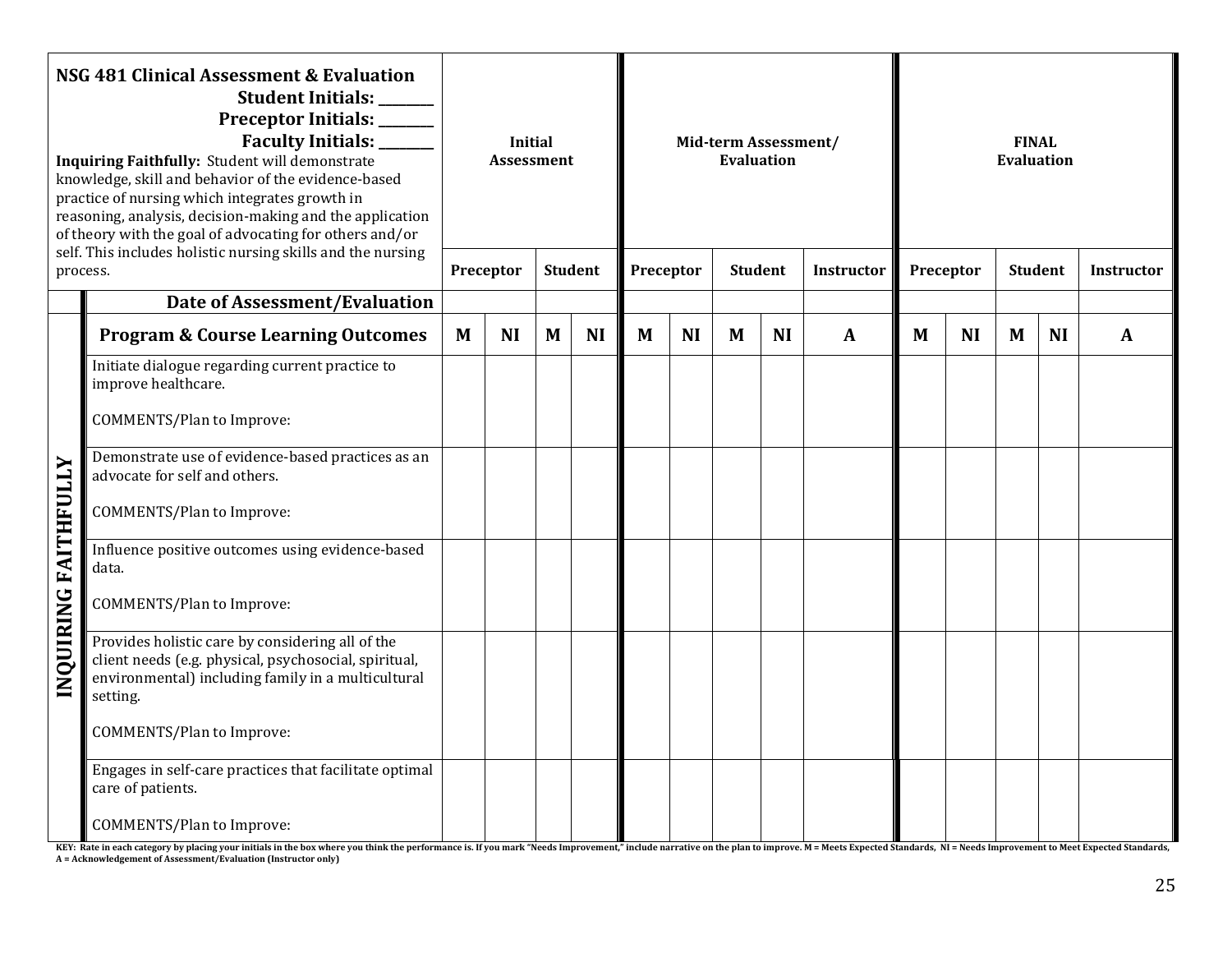|                          | NSG 481 Clinical Assessment & Evaluation<br>Caring Faithfully: The student will embrace a calling to<br>the ministry of compassionate care for all people in<br>response to God's grace, which aims to foster optimal<br>health and bring comfort in suffering and death. | <b>Initial</b><br><b>Assessment</b> |           |   |                | Mid-term Assessment/<br><b>Evaluation</b> |           |                |           |                   | <b>FINAL</b><br><b>Evaluation</b> |           |                |           |                   |  |
|--------------------------|---------------------------------------------------------------------------------------------------------------------------------------------------------------------------------------------------------------------------------------------------------------------------|-------------------------------------|-----------|---|----------------|-------------------------------------------|-----------|----------------|-----------|-------------------|-----------------------------------|-----------|----------------|-----------|-------------------|--|
|                          |                                                                                                                                                                                                                                                                           |                                     | Preceptor |   | <b>Student</b> | Preceptor                                 |           | <b>Student</b> |           | <b>Instructor</b> | Preceptor                         |           | <b>Student</b> |           | <b>Instructor</b> |  |
|                          | Date of Assessment/Evaluation                                                                                                                                                                                                                                             |                                     |           |   |                |                                           |           |                |           |                   |                                   |           |                |           |                   |  |
|                          | <b>Program &amp; Course Learning Outcomes</b>                                                                                                                                                                                                                             | M                                   | <b>NI</b> | M | <b>NI</b>      | M                                         | <b>NI</b> | M              | <b>NI</b> | $\mathbf{A}$      | M                                 | <b>NI</b> | M              | <b>NI</b> | $\mathbf{A}$      |  |
|                          | Demonstrate compassionate care to all people<br>while mirroring Christ's love for all.                                                                                                                                                                                    |                                     |           |   |                |                                           |           |                |           |                   |                                   |           |                |           |                   |  |
|                          | <b>COMMENTS/Plan to Improve:</b>                                                                                                                                                                                                                                          |                                     |           |   |                |                                           |           |                |           |                   |                                   |           |                |           |                   |  |
| <b>CARING FAITHFULLY</b> | Partner with the community to establish a trusting<br>relationship.                                                                                                                                                                                                       |                                     |           |   |                |                                           |           |                |           |                   |                                   |           |                |           |                   |  |
|                          | <b>COMMENTS/Plan to Improve:</b>                                                                                                                                                                                                                                          |                                     |           |   |                |                                           |           |                |           |                   |                                   |           |                |           |                   |  |
|                          | Demonstrate ethics and values consistent with the<br>practice of professional nursing.                                                                                                                                                                                    |                                     |           |   |                |                                           |           |                |           |                   |                                   |           |                |           |                   |  |
|                          | <b>COMMENTS/Plan to Improve:</b>                                                                                                                                                                                                                                          |                                     |           |   |                |                                           |           |                |           |                   |                                   |           |                |           |                   |  |

**KEY: Rate in each category by placing your initials in the box where you think the performance is. If you mark "Needs Improvement," include narrative on the plan to improve. M = Meets Expected Standards, NI = Needs Improvement to Meet Expected Standards, A = Acknowledgement of Assessment/Evaluation (Instructor only)**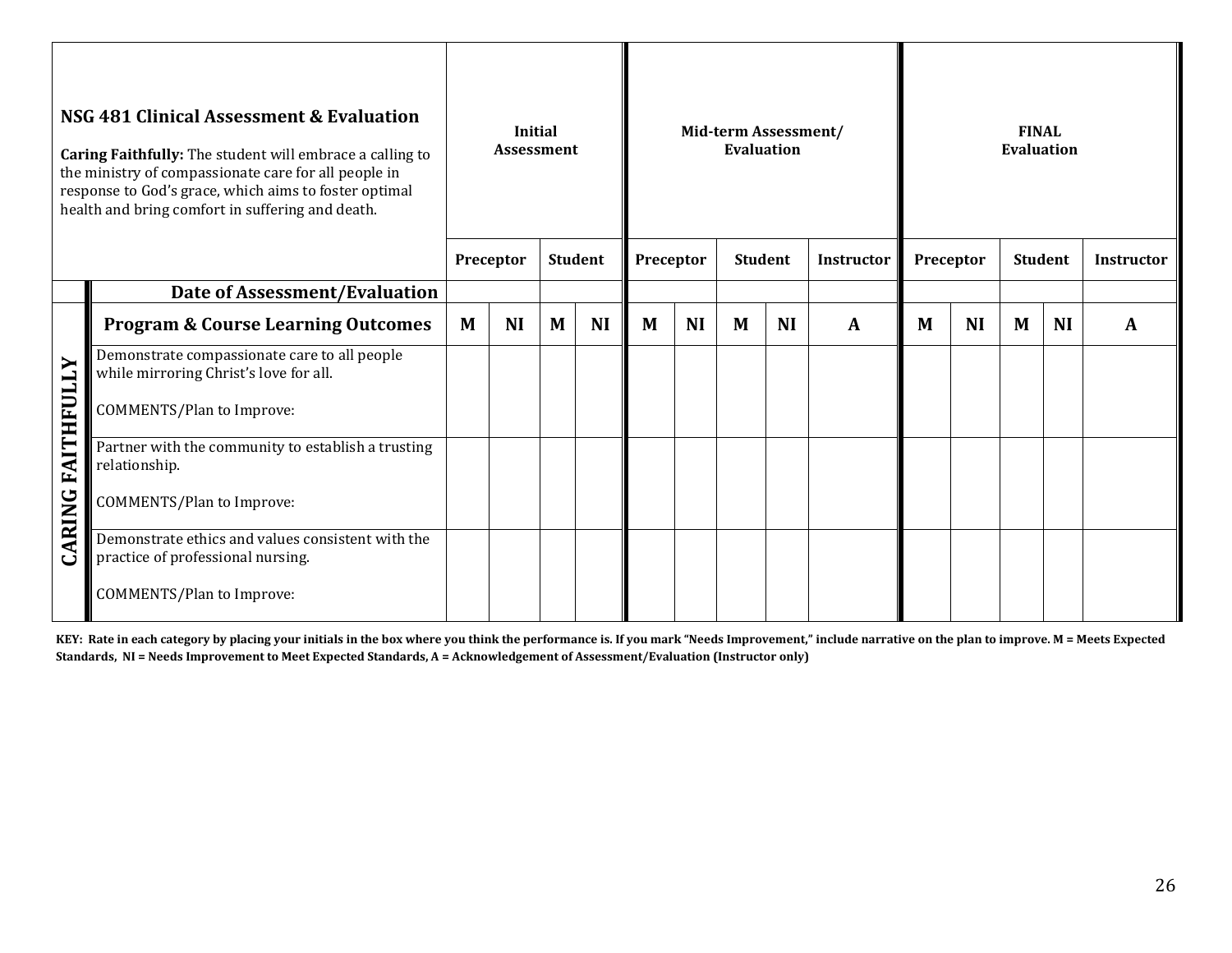| NSG 481 Clinical Assessment & Evaluation<br><b>Communicating Faithfully:</b> The student will actively<br>engage in the dynamic interactive process that is<br>intrapersonal and interpersonal with the goal of<br>advocating for others and/or self. This includes effective,<br>culturally appropriate communication which conveys<br>information, thoughts, actions and feelings through the<br>use of verbal and non-verbal skills. |                                                                                                                     |   | <b>Initial</b><br><b>Assessment</b><br>Preceptor | <b>Student</b> |           | Mid-term Assessment/<br><b>Evaluation</b><br>Preceptor<br><b>Student</b><br><b>Instructor</b> |           |   |           |              | <b>FINAL</b><br><b>Evaluation</b><br><b>Student</b><br>Preceptor<br><b>Instructor</b> |           |   |           |              |
|-----------------------------------------------------------------------------------------------------------------------------------------------------------------------------------------------------------------------------------------------------------------------------------------------------------------------------------------------------------------------------------------------------------------------------------------|---------------------------------------------------------------------------------------------------------------------|---|--------------------------------------------------|----------------|-----------|-----------------------------------------------------------------------------------------------|-----------|---|-----------|--------------|---------------------------------------------------------------------------------------|-----------|---|-----------|--------------|
|                                                                                                                                                                                                                                                                                                                                                                                                                                         | <b>Date of Assessment/Evaluation</b>                                                                                |   |                                                  |                |           |                                                                                               |           |   |           |              |                                                                                       |           |   |           |              |
|                                                                                                                                                                                                                                                                                                                                                                                                                                         | <b>Program &amp; Course Learning Outcomes</b>                                                                       | M | <b>NI</b>                                        | M              | <b>NI</b> | M                                                                                             | <b>NI</b> | M | <b>NI</b> | $\mathbf{A}$ | M                                                                                     | <b>NI</b> | M | <b>NI</b> | $\mathbf{A}$ |
|                                                                                                                                                                                                                                                                                                                                                                                                                                         | Engages in active listening to promote therapeutic<br>relationships.                                                |   |                                                  |                |           |                                                                                               |           |   |           |              |                                                                                       |           |   |           |              |
|                                                                                                                                                                                                                                                                                                                                                                                                                                         | <b>COMMENTS/Plan to Improve:</b>                                                                                    |   |                                                  |                |           |                                                                                               |           |   |           |              |                                                                                       |           |   |           |              |
| FAITHFULLY                                                                                                                                                                                                                                                                                                                                                                                                                              | Demonstrates effective verbal and non-verbal<br>communication skills to provide patient care.                       |   |                                                  |                |           |                                                                                               |           |   |           |              |                                                                                       |           |   |           |              |
|                                                                                                                                                                                                                                                                                                                                                                                                                                         | <b>COMMENTS/Plan to Improve:</b>                                                                                    |   |                                                  |                |           |                                                                                               |           |   |           |              |                                                                                       |           |   |           |              |
| <b>COMMUNICATING</b>                                                                                                                                                                                                                                                                                                                                                                                                                    | Dialogues with members of the healthcare team,<br>including the patient to facilitate positive patient<br>outcomes. |   |                                                  |                |           |                                                                                               |           |   |           |              |                                                                                       |           |   |           |              |
|                                                                                                                                                                                                                                                                                                                                                                                                                                         | <b>COMMENTS/Plan to Improve:</b>                                                                                    |   |                                                  |                |           |                                                                                               |           |   |           |              |                                                                                       |           |   |           |              |
|                                                                                                                                                                                                                                                                                                                                                                                                                                         | Advocates for patients/families and self.                                                                           |   |                                                  |                |           |                                                                                               |           |   |           |              |                                                                                       |           |   |           |              |
|                                                                                                                                                                                                                                                                                                                                                                                                                                         | <b>COMMENTS/Plan to Improve:</b>                                                                                    |   |                                                  |                |           |                                                                                               |           |   |           |              |                                                                                       |           |   |           |              |
|                                                                                                                                                                                                                                                                                                                                                                                                                                         | Implements patient care while honoring the<br>diversity of patients, families and communities.                      |   |                                                  |                |           |                                                                                               |           |   |           |              |                                                                                       |           |   |           |              |
|                                                                                                                                                                                                                                                                                                                                                                                                                                         | <b>COMMENTS/Plan to Improve:</b>                                                                                    |   |                                                  |                |           |                                                                                               |           |   |           |              |                                                                                       |           |   |           |              |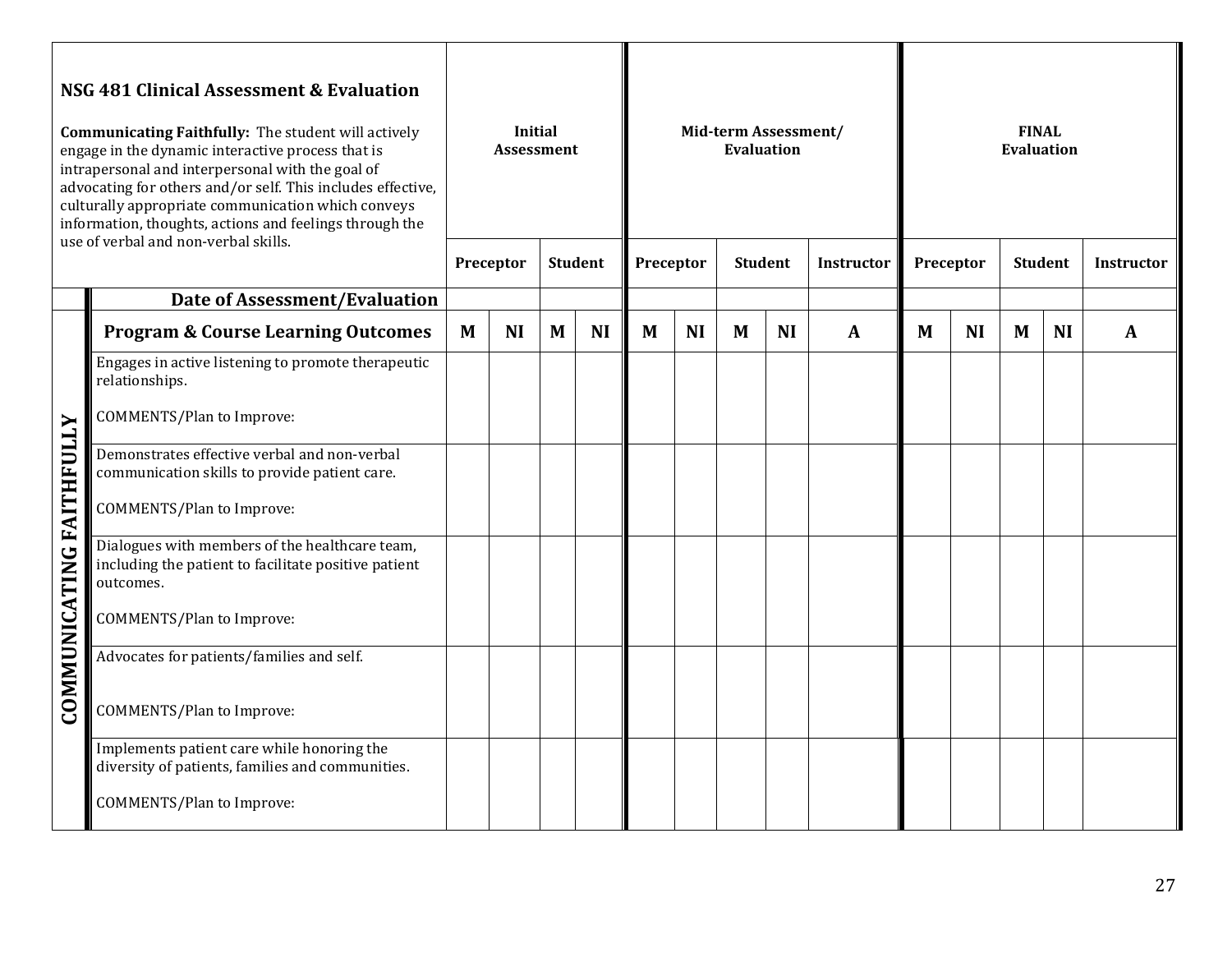KEY: Rate in each category by placing your initials in the box where you think the performance is. If you mark "Needs Improvement," include narrative on the plan to improve. M = Meets Expected **Standards, NI = Needs Improvement to Meet Expected Standards, A = Acknowledgement of Assessment/Evaluation (Instructor only)**

|                   | NSG 481 Clinical Assessment & Evaluation<br>Following Faithfully: Defined as claiming the challenge<br>from Florence Nightingale that nursing is a "divine<br>imposed duty of ordinary work". The nursing student<br>will integrate the ordinary work by complying with and<br>adhering to regulatory and professional standards (e.g.<br>ANA Code of Ethics, the California Board of Registered<br>Nursing, Scope of Nursing Practice, SON Handbook). This<br>includes taking responsibility, being accountable for all | <b>Initial</b><br><b>Assessment</b><br><b>Student</b><br>Preceptor |           |   |           |           |           | Mid-term Assessment/<br><b>Evaluation</b><br><b>Student</b> |           | Instructor | <b>FINAL</b><br><b>Evaluation</b><br><b>Student</b><br>Preceptor |           |   |           |                   |  |
|-------------------|--------------------------------------------------------------------------------------------------------------------------------------------------------------------------------------------------------------------------------------------------------------------------------------------------------------------------------------------------------------------------------------------------------------------------------------------------------------------------------------------------------------------------|--------------------------------------------------------------------|-----------|---|-----------|-----------|-----------|-------------------------------------------------------------|-----------|------------|------------------------------------------------------------------|-----------|---|-----------|-------------------|--|
|                   | actions and treating others with respect and dignity.<br>Date of Assessment/Evaluation                                                                                                                                                                                                                                                                                                                                                                                                                                   |                                                                    |           |   |           | Preceptor |           |                                                             |           |            |                                                                  |           |   |           | <b>Instructor</b> |  |
|                   | <b>Program &amp; Course Learning Outcomes</b>                                                                                                                                                                                                                                                                                                                                                                                                                                                                            | M                                                                  | <b>NI</b> | M | <b>NI</b> | M         | <b>NI</b> | M                                                           | <b>NI</b> | A          | M                                                                | <b>NI</b> | M | <b>NI</b> | A                 |  |
| <b>FAITHFULLY</b> | Engages in professional practice environment that<br>promotes nursing excellence.<br>COMMENTS/Plan to Improve:                                                                                                                                                                                                                                                                                                                                                                                                           |                                                                    |           |   |           |           |           |                                                             |           |            |                                                                  |           |   |           |                   |  |
| <b>FOLLOWING</b>  | Provides patient care within the boundaries<br>designated by regulatory agencies, professional<br>practices and ethical standards of a Christian<br>nurse.<br><b>COMMENTS/Plan to Improve:</b>                                                                                                                                                                                                                                                                                                                           |                                                                    |           |   |           |           |           |                                                             |           |            |                                                                  |           |   |           |                   |  |
|                   | Avails self of learning opportunities to cultivate the<br>life-long learning process.<br><b>COMMENTS/Plan to Improve:</b>                                                                                                                                                                                                                                                                                                                                                                                                |                                                                    |           |   |           |           |           |                                                             |           |            |                                                                  |           |   |           |                   |  |

**KEY: Rate in each category by placing your initials in the box where you think the performance is. If you mark "Needs Improvement," include narrative on the plan to improve. M = Meets Expected Standards, NI = Needs Improvement to Meet Expected Standards, A = Acknowledgement of Assessment/Evaluation (Instructor only)**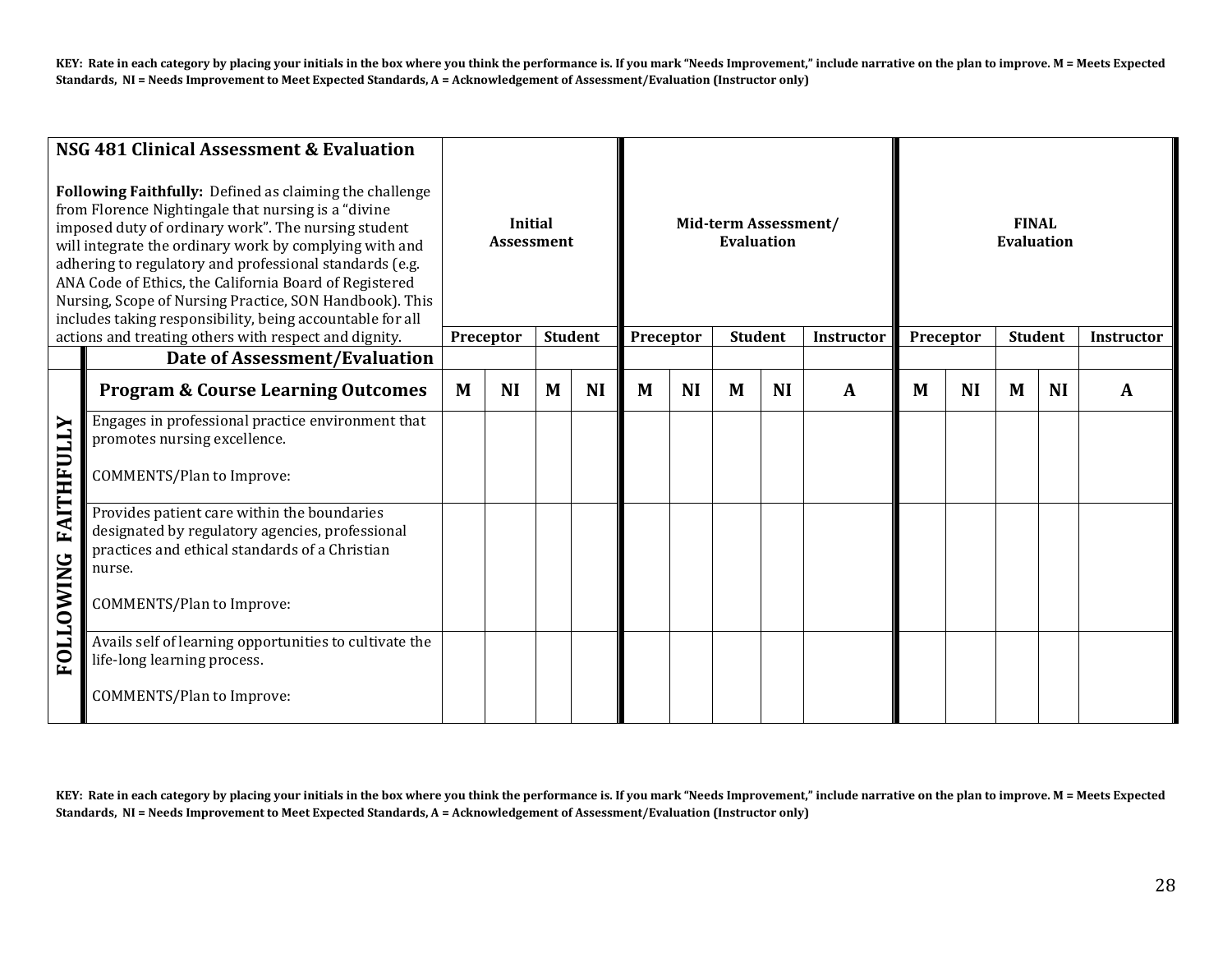|            | NSG 481 Clinical Assessment & Evaluation                                                                                                                                                                                                                                                                                                                                                                          |   |           |                              |                |           |           |                                           |           |                   |   |           |                            |           |                   |  |
|------------|-------------------------------------------------------------------------------------------------------------------------------------------------------------------------------------------------------------------------------------------------------------------------------------------------------------------------------------------------------------------------------------------------------------------|---|-----------|------------------------------|----------------|-----------|-----------|-------------------------------------------|-----------|-------------------|---|-----------|----------------------------|-----------|-------------------|--|
|            | Leading Faithfully: Student will incorporate a<br>foundational relationship with Christ and others and<br>embrace a willingness to serve others in the midst of life<br>circumstances (e.g. illness, injustice, poverty). The<br>student will role-model the need for "Sabbath Rest" as a<br>means of personal renewal and true care of the self, so<br>that service to others is optimally achieved. The student |   |           | Initial<br><b>Assessment</b> |                |           |           | Mid-term Assessment/<br><b>Evaluation</b> |           |                   |   |           | <b>FINAL</b><br>Evaluation |           |                   |  |
|            | will incorporate the characteristics of a servant leader<br>including: humility, courage, forgiveness and<br>discernment.                                                                                                                                                                                                                                                                                         |   | Preceptor |                              | <b>Student</b> | Preceptor |           | <b>Student</b>                            |           | <b>Instructor</b> |   | Preceptor | <b>Student</b>             |           | <b>Instructor</b> |  |
|            | Date of Assessment/Evaluation                                                                                                                                                                                                                                                                                                                                                                                     |   |           |                              |                |           |           |                                           |           |                   |   |           |                            |           |                   |  |
|            | <b>Program &amp; Course Learning Outcomes</b>                                                                                                                                                                                                                                                                                                                                                                     | M | <b>NI</b> | M                            | <b>NI</b>      | M         | <b>NI</b> | M                                         | <b>NI</b> | $\mathbf{A}$      | M | <b>NI</b> | M                          | <b>NI</b> | A                 |  |
|            | Provides graceful service through compassionate<br>response to others needs.                                                                                                                                                                                                                                                                                                                                      |   |           |                              |                |           |           |                                           |           |                   |   |           |                            |           |                   |  |
| FAITHFULLY | <b>COMMENTS/Plan to Improve:</b>                                                                                                                                                                                                                                                                                                                                                                                  |   |           |                              |                |           |           |                                           |           |                   |   |           |                            |           |                   |  |
|            | Demonstrates the principles of a servant leader as<br>a reflection of Christ's love.                                                                                                                                                                                                                                                                                                                              |   |           |                              |                |           |           |                                           |           |                   |   |           |                            |           |                   |  |
| ADING      | <b>COMMENTS/Plan to Improve:</b>                                                                                                                                                                                                                                                                                                                                                                                  |   |           |                              |                |           |           |                                           |           |                   |   |           |                            |           |                   |  |
| E          | Exhibits patient advocacy that reflects sensitivity<br>to diversity in a holistic manner.                                                                                                                                                                                                                                                                                                                         |   |           |                              |                |           |           |                                           |           |                   |   |           |                            |           |                   |  |
|            | <b>COMMENTS/Plan to Improve:</b>                                                                                                                                                                                                                                                                                                                                                                                  |   |           |                              |                |           |           |                                           |           |                   |   |           |                            |           |                   |  |

**KEY: Rate in each category by placing your initials in the box where you think the performance is. If you mark "Needs Improvement," include narrative on the plan to improve. M = Meets Expected Standards, NI = Needs Improvement to Meet Expected Standards, A = Acknowledgement of Assessment/Evaluation (Instructor only)**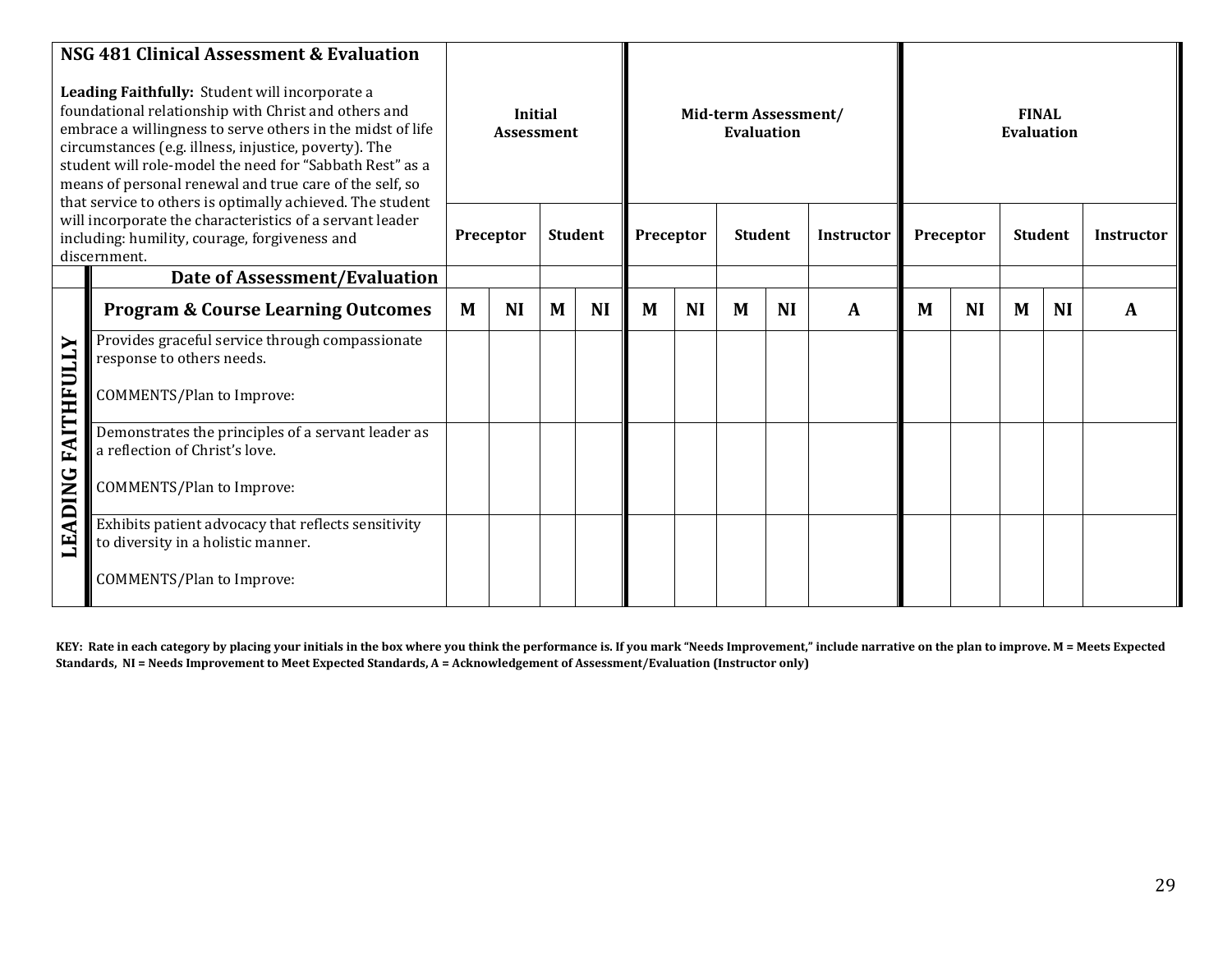# **STUDENT, Initials \_\_\_\_\_\_\_\_\_\_\_, Date \_\_\_\_\_\_\_\_\_\_\_\_\_ Strengths Area's for growth/future goals** PRECEPTOR, Initials \_\_\_\_\_\_\_\_\_, Date \_ **Strengths Area's for growth/future goals INSTRUCTOR, Initials \_\_\_\_\_\_\_\_\_\_\_, Date \_\_\_\_\_\_\_\_\_\_\_\_\_ Strengths Area's for growth/future goals**

# **MID-TERM ASSESSMENT/EVALUATION Narrative**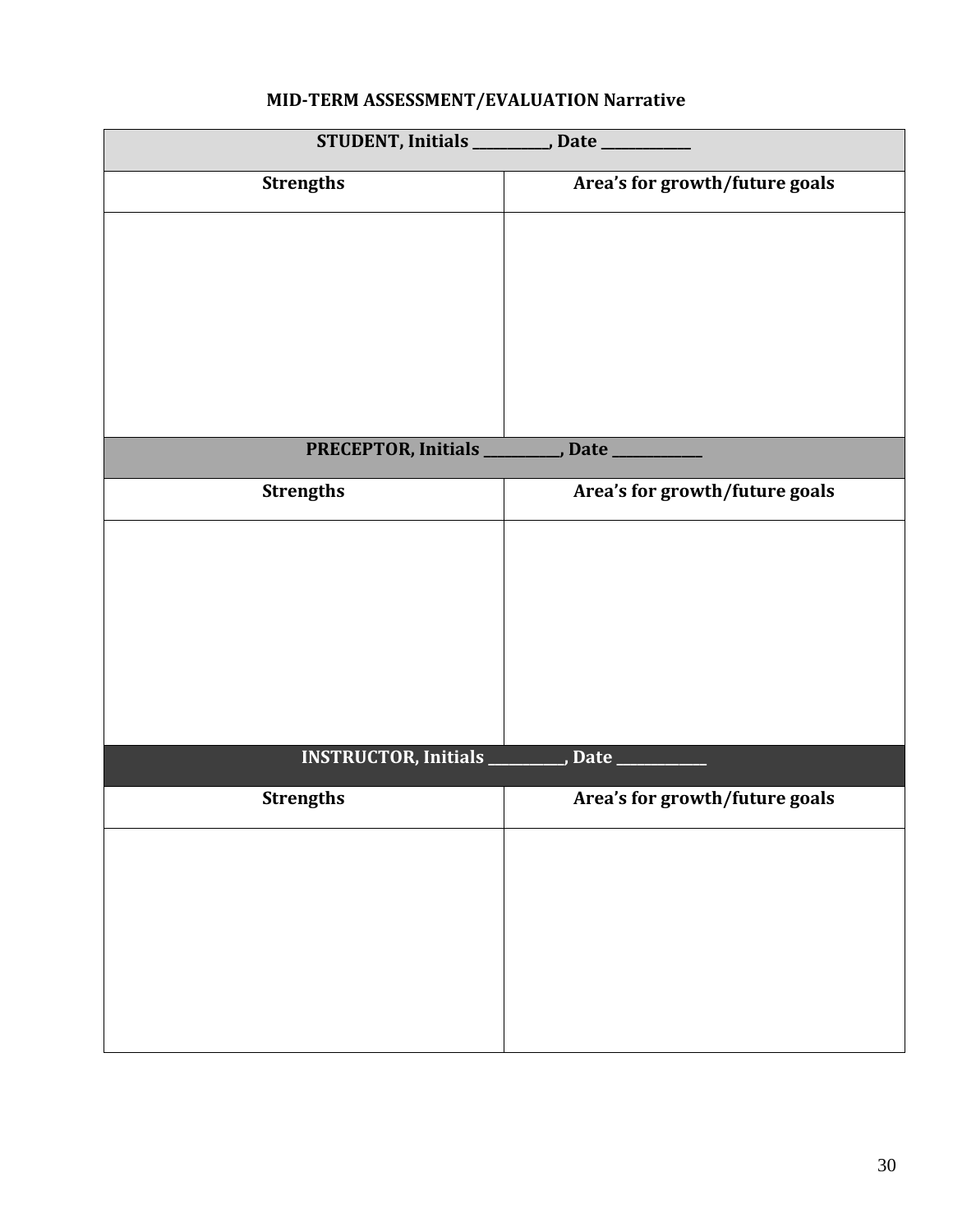# **FINAL ASSESSMENT/EVALUATION Narrative**

|                  | <b>STUDENT</b>                 |
|------------------|--------------------------------|
| <b>Strengths</b> | Area's for growth/future goals |
|                  |                                |
|                  |                                |
|                  |                                |
|                  |                                |
|                  |                                |
|                  | <b>PRECEPTOR</b>               |
|                  |                                |
| <b>Strengths</b> | Area's for growth/future goals |
|                  |                                |
|                  |                                |
|                  |                                |
|                  |                                |
|                  | <b>INSTRUCTOR</b>              |
| <b>Strengths</b> | Area's for growth/future goals |
|                  |                                |
|                  |                                |
|                  |                                |
|                  |                                |
|                  |                                |
|                  |                                |

Instructor Signature: Date: \_\_\_\_\_\_\_\_\_

*For instructor use only:*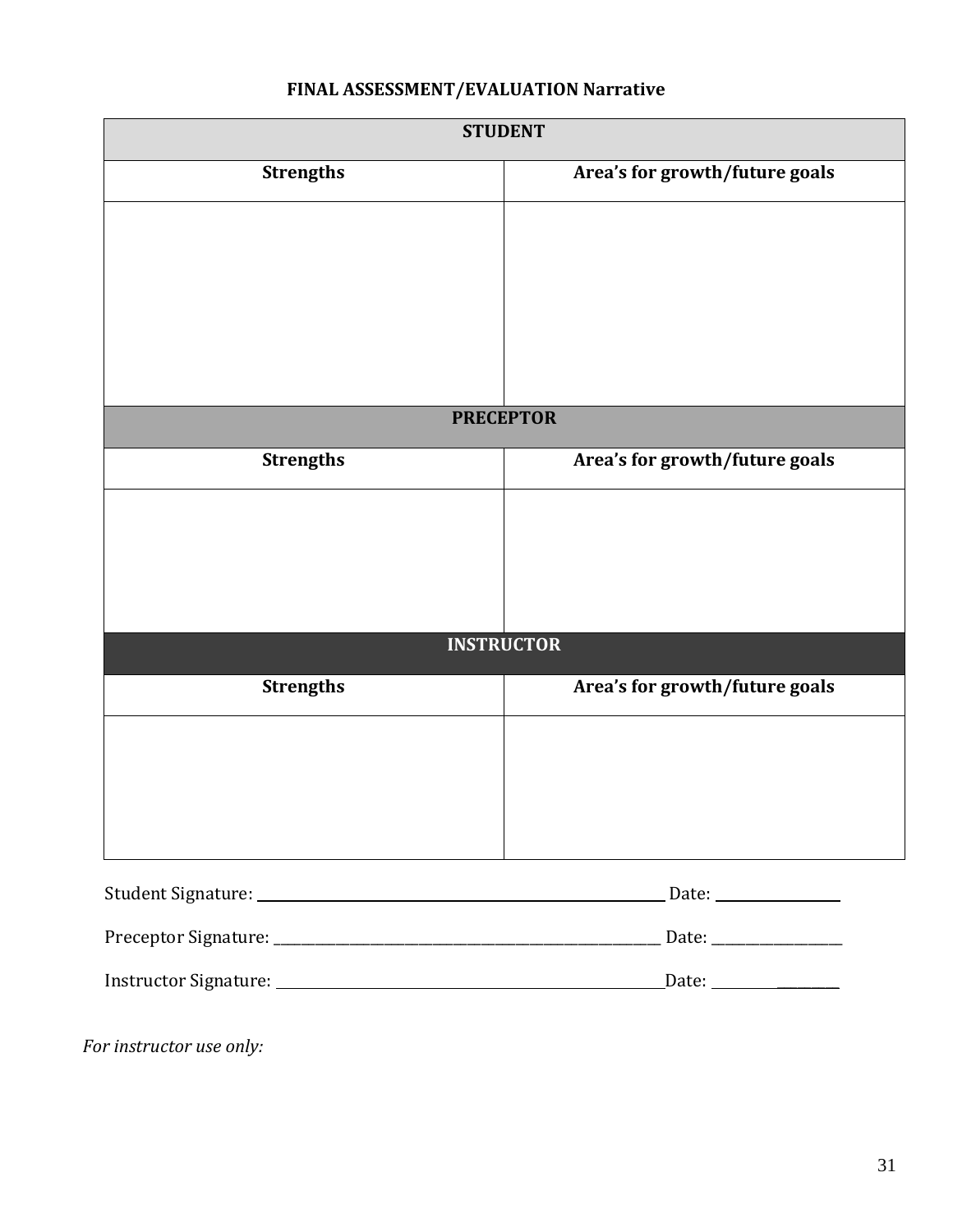| <b>FINAL GRADE:</b> | Credit                      | No Credit |
|---------------------|-----------------------------|-----------|
|                     | Incomplete<br>$\rightarrow$ | Reason:   |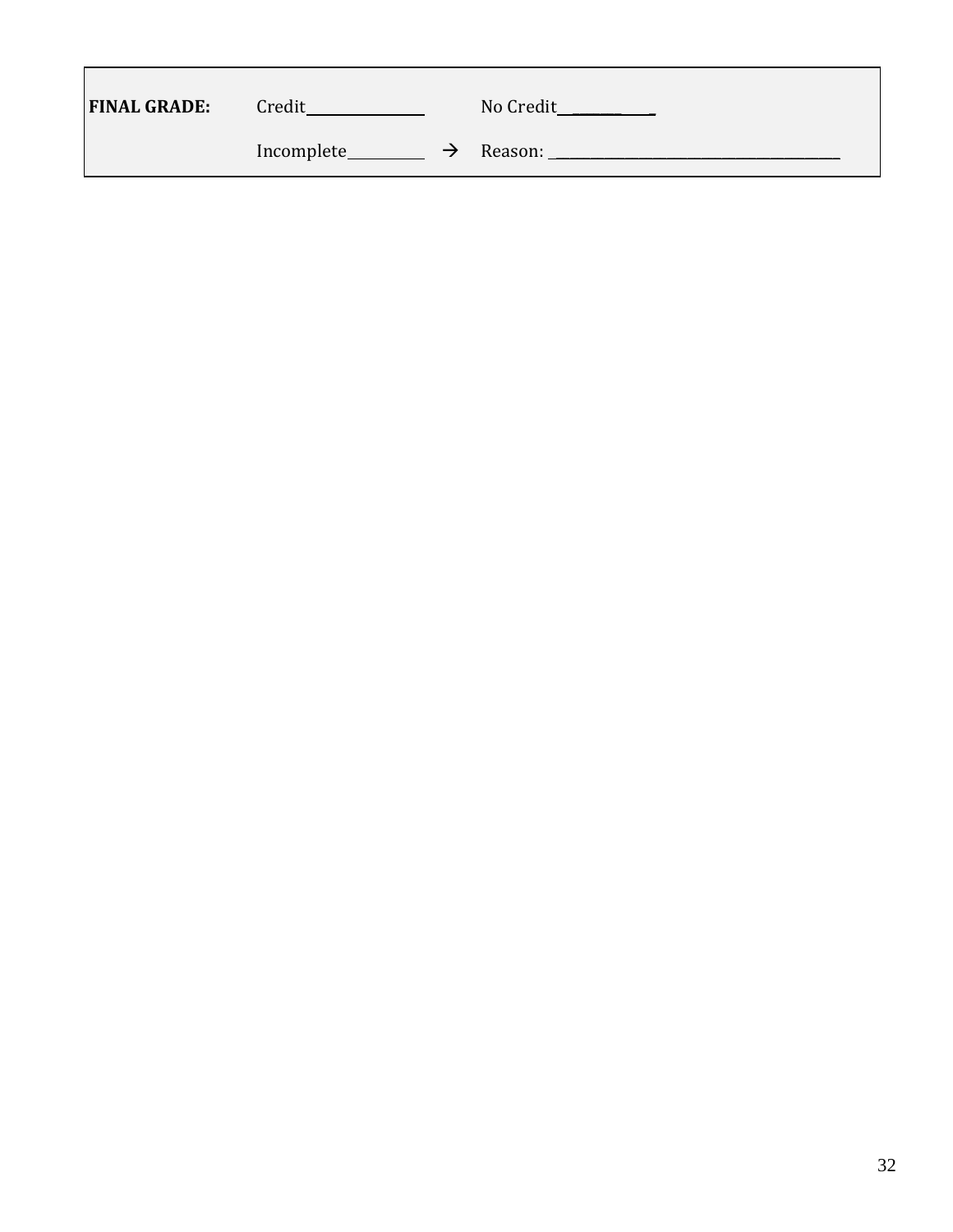#### **APPENDIX G POINT LOMA NAZARENE UNIVERSITY** *School of Nursing* **NSG 481, STUDENT EVALUATION OF PRECEPTOR FORM**

| Preceptor Name      | <b>FALL 2015</b>                                                                                              |
|---------------------|---------------------------------------------------------------------------------------------------------------|
| Agency              |                                                                                                               |
| <b>Student Name</b> |                                                                                                               |
|                     | موزون استخدمتهم المتمازلة سيميركم ومنخسبا ويمسي بالتواصل وخبيما وخوزوه وموسوم وعادونا باستور بامتحام والممراة |

Place a check mark in the appropriate box to signify your evaluation of your clinical preceptor, using the following rating scale: 1-Strongly Disagree; 2-Disagree; 3-Agree; 4-Strongly Agree

- 1. Oriented me to the clinical area to information that I needed.
- 2. Provided informal feedback on my clinical performance.
- 3. Worked directly with me on new learning activities.
- 4. Provided accurate information.
- 5. Provided me with information that I needed throughout the rotation.
- 6. Provided information that was specific and easy to understand.
- 7. Helped me to anticipate and to plan my activities.
- 8. Delegated activities and permitted me to work out solutions to problems.
- 9. Encouraged me to take initiative in seeking greater responsibilities.
- 10. Helped me define goals and to develop strategies to meet them.
- 11. Increased my self-confidence in skill performance.
- 12. Demonstrated genuine interest in me.

I would rate this preceptor as:

- a. Not effective.
- b. Effective.
- c. Very effective

Comments:

Student Signature Date Date Controller and Date Date

 $1 \mid 2 \mid 3 \mid 4$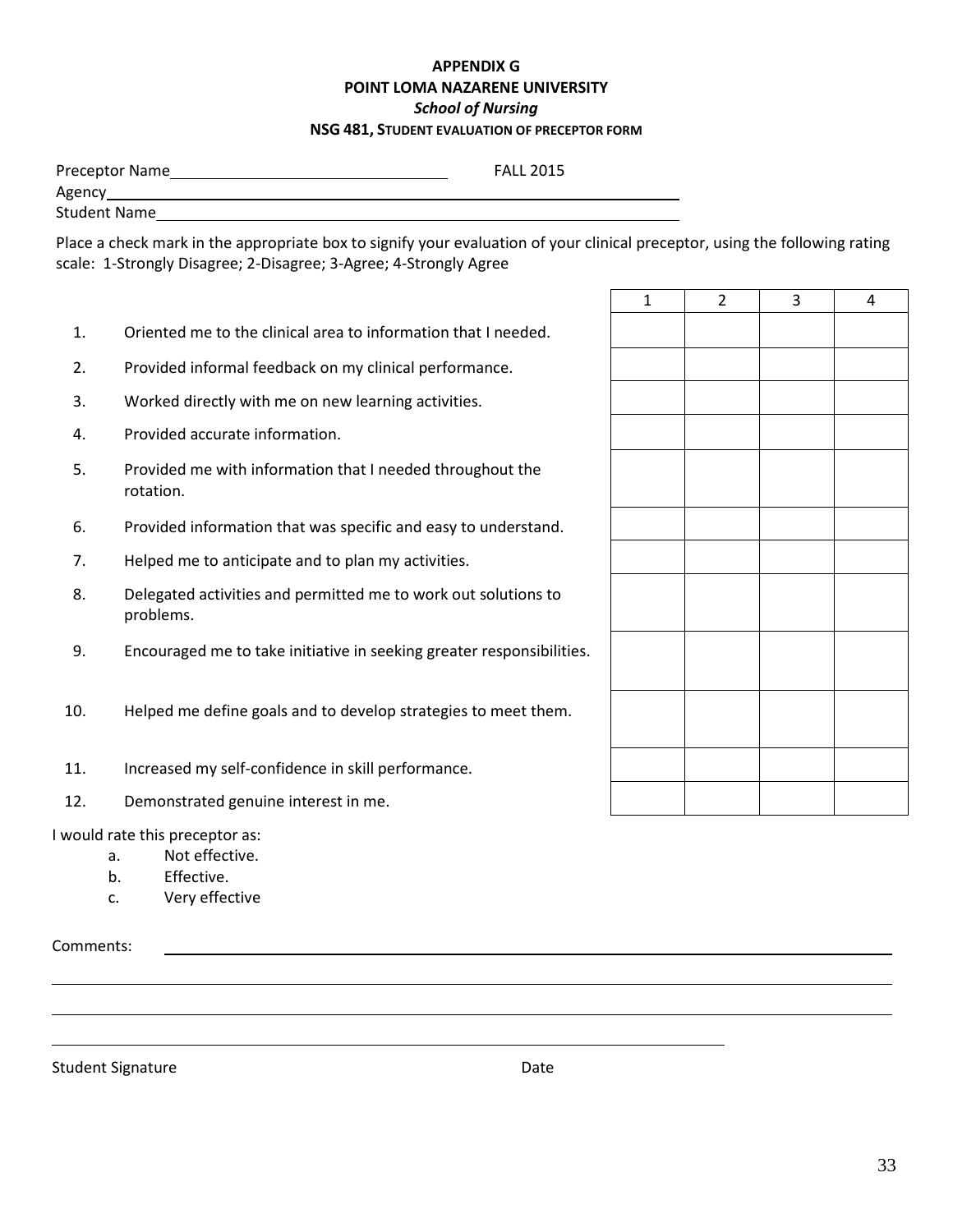#### **APPENDIX H POINT LOMA NAZARENE UNIVERSITY SCHOOL OF NURSING, NSG 481, FALL 2015 STUDENT EVALUATION OF CLINICAL SITE FORM**

Please evaluate your student experience and share your feedback and observations so that your faculty can share them with the staff at this clinical agency. Thank you for taking the time to answer these questions.

| Agency _ | <u> 1989 - Johann Harry Harry Harry Harry Harry Harry Harry Harry Harry Harry Harry Harry Harry Harry Harry Harry</u> |
|----------|-----------------------------------------------------------------------------------------------------------------------|
|          |                                                                                                                       |
| 1.       | Staff in the area was:                                                                                                |
|          | Very interested in teaching and helping students, and looked for<br>opportunities to assist students in learning.     |
|          | Were available to teach or help, but only if asked                                                                    |
|          | Were not interested in teaching or helping students.                                                                  |
| 2.       | The patients in the area of assignment were and/or the area of assignment was:                                        |
|          | Very appropriate for practicing the theory and principles learned in class.                                           |
|          | Somewhat appropriate for the theory and principles learned in class.                                                  |
|          | Not at all appropriate.                                                                                               |
| 3.       | If I were interested in this specialty, I:                                                                            |
|          | Would definitely seek employment at this health care facility.                                                        |
|          | Might seek employment at this health care facility                                                                    |
|          | Would definitely not seek employment at this healthcare facility. If not, please explain.                             |
| 4.       | Please list/discuss positive features of this clinical experience:                                                    |

- 5. Please list/discuss any problems encountered:
- 6. Please list suggestions to improve the clinical experience in this facility: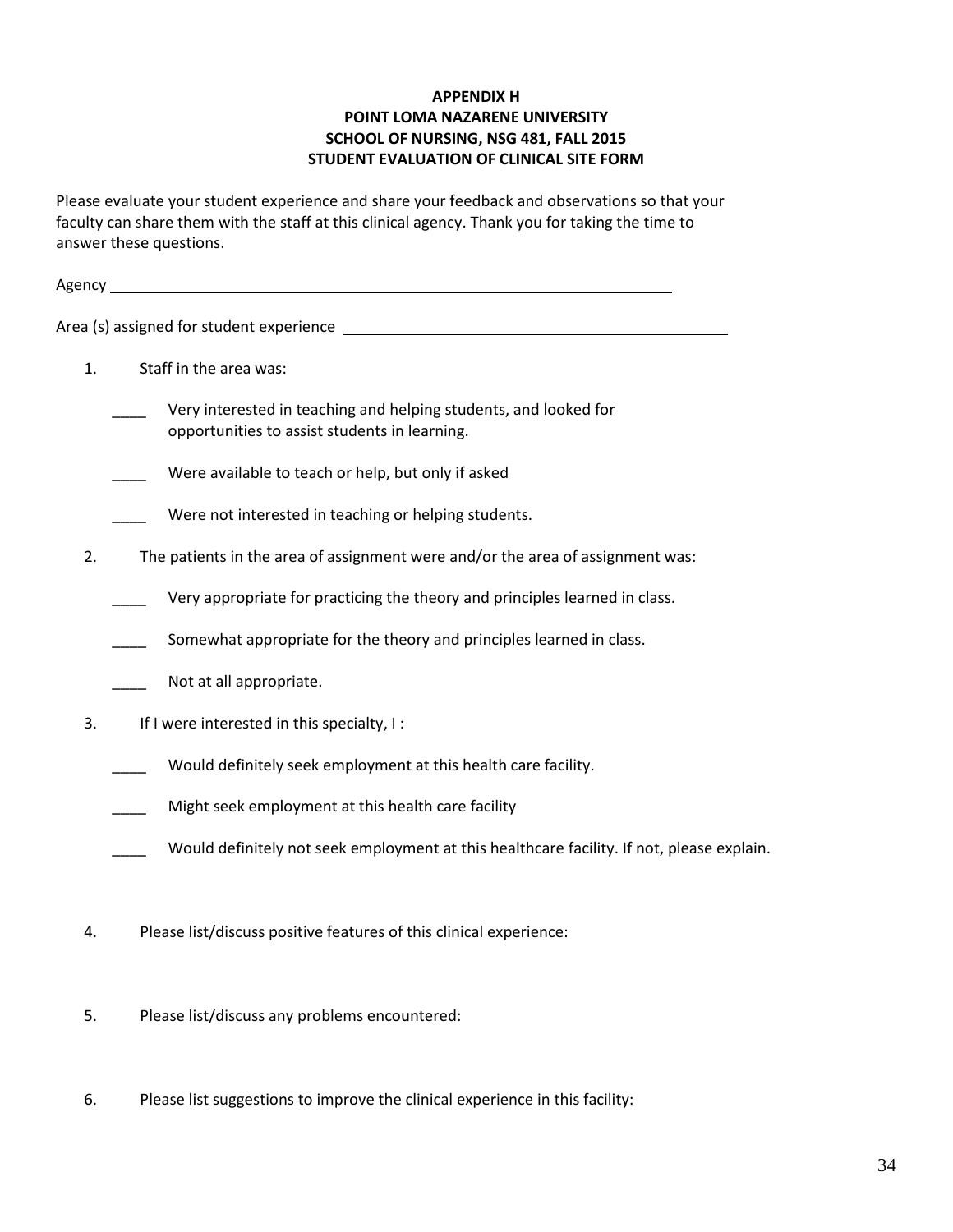# **APPENDIX I POINT LOMA NAZARENE UNIVERSITY School of Nursing, NSG 481**

# **ACTUAL AND POTENTIAL INCIDENT REPORTING**

The following procedure is to be followed by the Faculty at the time of any actual or potential critical incidents or medication errors. This is a confidential survey that is intended to be used for patient/student safety and tracking purposes. The following is a list of occasions that may require reporting, including but not limited to:

# **Medication related incidents** such as:

- 1. Administration of the wrong medication.
- 2. Administering medication to the wrong patient.
- 3. Administering the wrong drip rate or dose.
- 4. Administering the medication at the wrong time or omitting a dose by mistake.
- 5. Unsafe medication administration.
- 6. "Near miss" medication error was stopped prior to administration by RN or Instructor.

# **Patient related incidents** such as:

- 1. Incomplete, inaccurate or incorrect charting.
- 2. Inappropriate actions resulting in actual or potential danger to patient well-being.
- 3. Demonstration of inadequate knowledge base to carry out safe clinical practice (inadequate preparation for clinical).
- 4. Patient fall or injury.
- 5. Other behaviors which warrant the concern of the nursing instructor or clinical staff.

# **Student related incidents** such as:

- 1. Any injury requiring medical treatment that occurs during clinical hours.
- 2. Fall, with or without loss of consciousness or injury.
- 3. Needle-stick (please see **Infection Control - Blood and Body Fluid Exposure** policy)
- 4. Blood or Body fluid exposure (please see **Infection Control - Blood and Body Fluid Exposure** policy)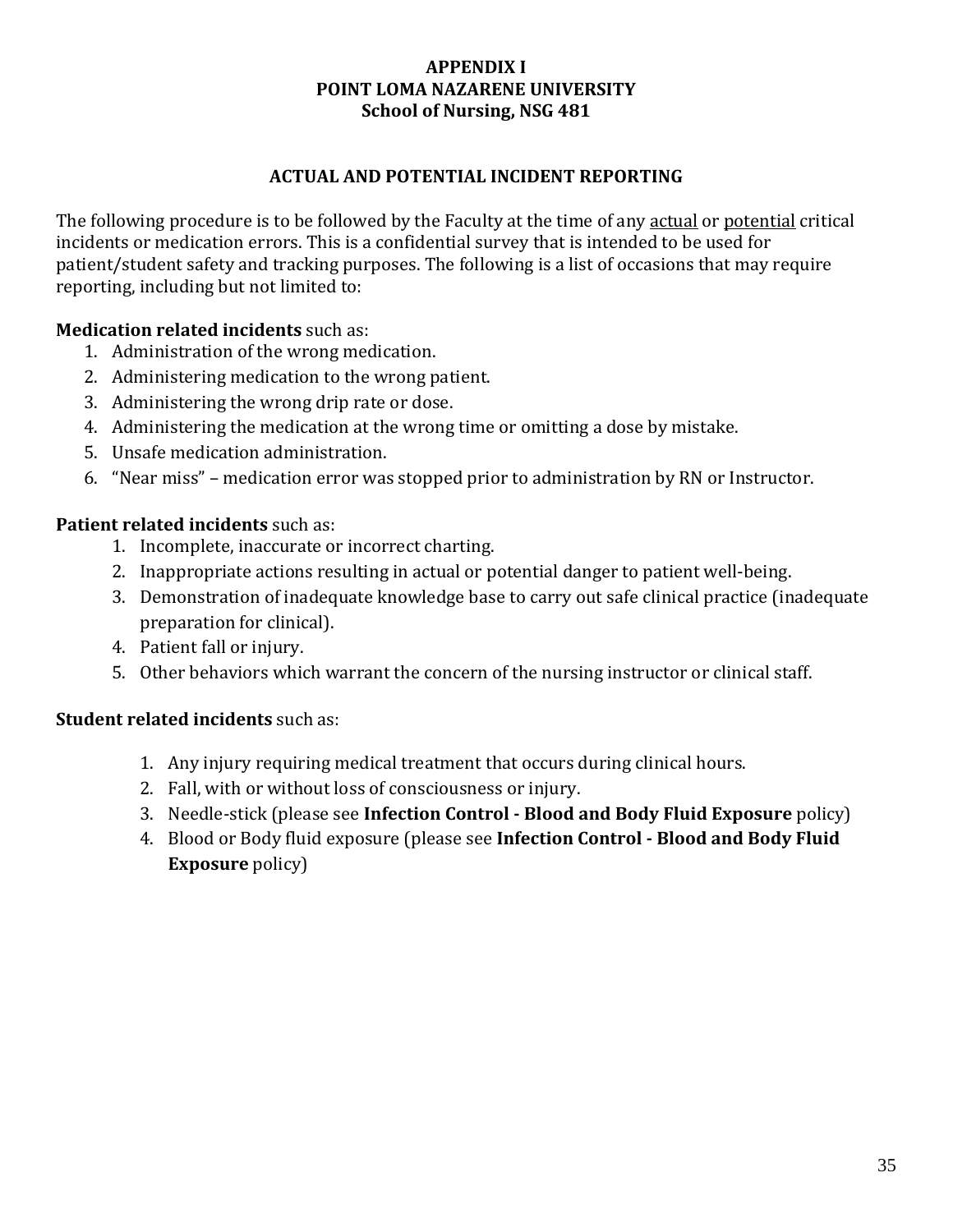# **STUDENT Procedure:**

- 1. The student will complete the incident report as soon as possible after incident or near miss, and after notifying clinical instructor of event requiring report (within 48 hours unless otherwise arranged by clinical instructor).
- 2. The student will access the **SON Incident Report** form in the SON resource folder and follow the link provided (see below)

[\(https://Canvas.pointloma.edu/>](https://eclass.pointloma.edu/) School of Nursing Resource Site >SON Documents>Misc. Forms)

- 3. The survey must be completed in one sitting, once started it must be finished. Please be aware that any information pertaining to the event needs to be collected prior to beginning the survey.
- 4. Once report is complete, student to notify faculty of record for the course in which the incident took place.

Consequences, if any, of such reports shall be determined by the level team faculty in the School of Nursing.

# **FACULTY Procedure:**

- 1. Once notified of an incident requiring the completion of the **SON Incident Report**, direct student to complete report form located in Canvas under the SON resource form (see above for student procedure and possible occasions requiring completion of a report).
- 2. If possible, assist the student in completing the form while together at the hospital, or arrange for the student to complete the form within 48 hours (unless otherwise unable).
- 3. Once the student has completed the form, enter Qualtrics via the link provided here to review the students report.<https://pointloma.us.qualtrics.com/ControlPanel/>
- 4. If there are any necessary updates or clarifications to be made, type up a Word document with your clarifications indicating the date and time of completion.
- 5. Contact the ASAC Chairperson, or other designee in the SON, to notify them of the students completion of the Incident Report and give comments or clarifications to them for attachment to the report and placement into the student Shared Folder.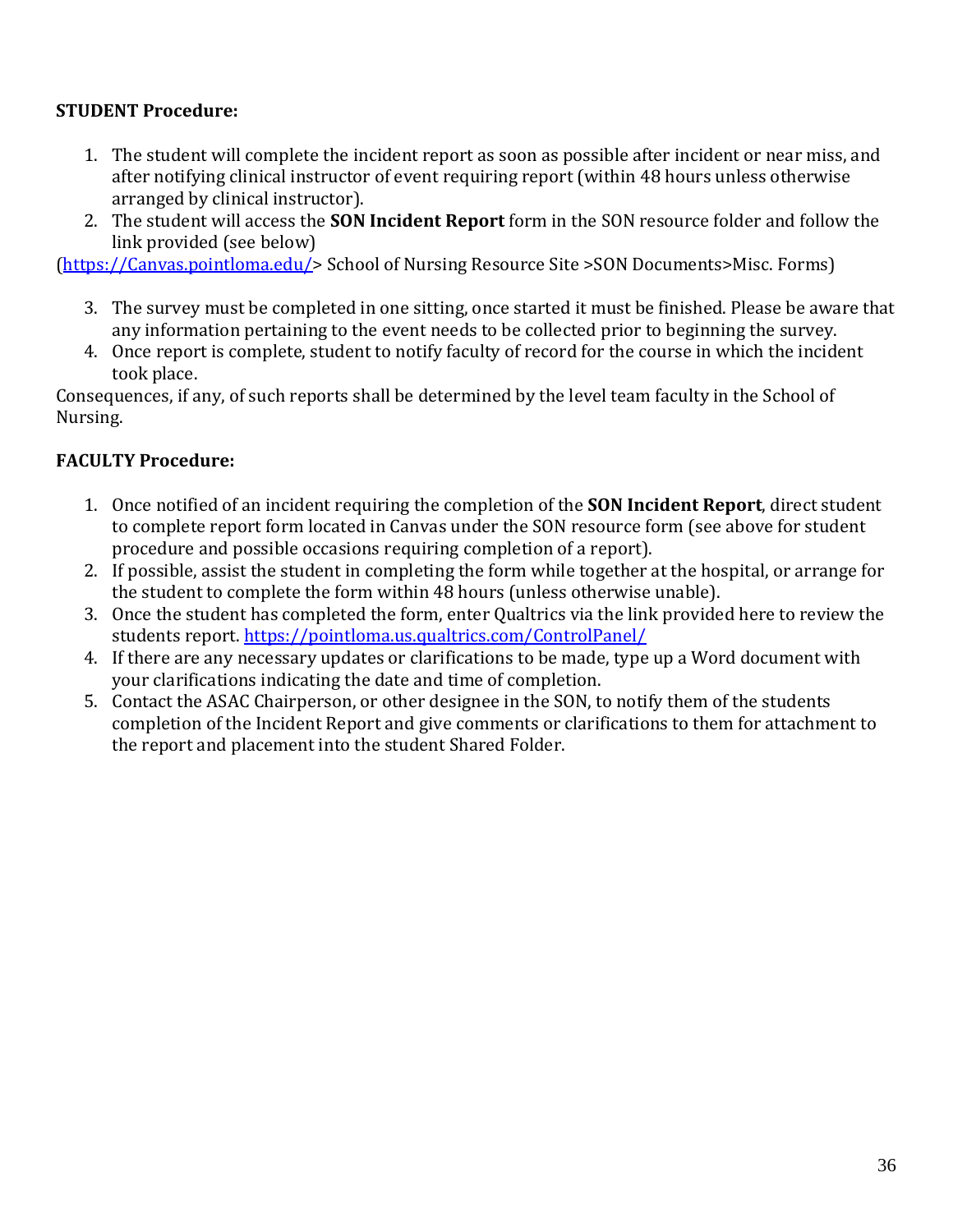#### POINT LOMA NAZARENE UNIVERSITY School of Nursing NURSING OF COMMUNITIES: NSG 481

# **INFECTION CONTROL - BLOOD/BODY FLUID EXPOSURE**

**Purpose:** This policy is established because of the particular concern for exposure to Hepatitis B, Hepatitis C, or HIV in the clinical setting.

**For:** *Any person (faculty or student) exposed* to blood/body fluids by puncture, laceration, bites, contact through eye, nose, or mouth, or contact with pre-existing breaks in the skin. The *source person* is the person whose blood/body fluids have come in contact with the exposed person as previously listed.

# I. **Immediate First Aid** (Responsibility of the Exposed Person)

- A. Squeeze the wound/cut to make it bleed and wash with soap and water. *(Please note the CDC does not recommend this)*.
- B. Rinse mouth, eye, or nose with large volumes of clean water or saline.
- C. If sutures are required or other medical intervention, the exposed person should receive immediate attention by the agency's urgent care/emergency services (student or insurance company will be billed for expenses).

#### II. **Report of Incident** (Responsibility of the Exposed Person)

- A. Contact Instructor and Supervisor/Preceptor/Primary Nurse
- B. Complete Agency Incident Report *AND* School of Nursing Incident Report (via Canvas link) as soon as possible.
- C. Seek professional first-aid follow-up via the urgent care/emergency department **within one hour of the incident.**
- D. Contact personal health care provider.

# III. **Instructor's Responsibility**

- A. Assist in completing Agency Incident Form *AND* School of Nursing Incident Report. Place a copy in the student's file.
- B. Notify Employee Health/Quality Assurance Personnel in Agency and Human Resources at Point Loma Nazarene University (619-849-2534).
- C. Notify SON Dean and Human Resources department to initiate Workman's Comp process.

|                  | POINT LOM |  |  |  |   |
|------------------|-----------|--|--|--|---|
|                  |           |  |  |  | N |
| <b>HIIIIIIII</b> |           |  |  |  |   |

IN CASE OF WORK **RELATED INJURY** 

| <b>DURING REGULAR WORK HOURS:</b><br>Go to or contact:<br><b>PLNU Wellness Center</b><br>1 <sup>5T</sup> floor Nicholson Commons<br>Extension 2574      | If the Wellness Center is closed,<br>contact Human Resources<br>Mieras Hall, Top Floor<br>Extension 2203 or 2240 |  |  |  |  |  |
|---------------------------------------------------------------------------------------------------------------------------------------------------------|------------------------------------------------------------------------------------------------------------------|--|--|--|--|--|
| <b>AFTER HOURS &amp; WEEKENDS:</b>                                                                                                                      | IF INJURY IS SEVERE OR LIFE<br><b>THREATENING:</b>                                                               |  |  |  |  |  |
| Call Shelter Island Medical Group<br>1370 Rosecrans Street<br>619-223-2668 (On Call 24 hrs)<br>*notify Human Resources the following<br>work day x2203. | Contact Public Safety<br>Extension 2525                                                                          |  |  |  |  |  |

\*\*\*Please note, for any work related injury you must contact one of these parties immediately.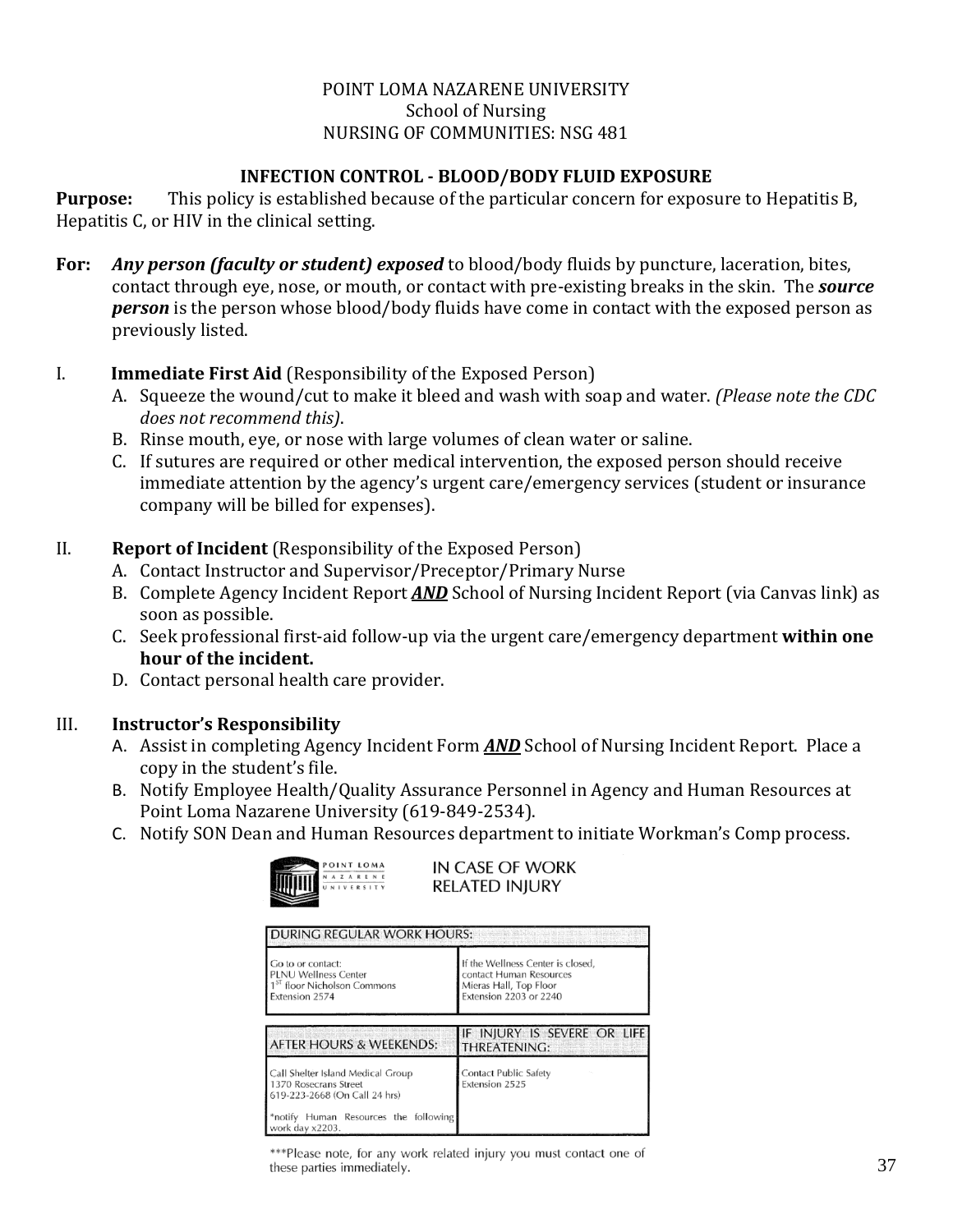- D. Assure the student's access to professional first-aid treatment.
- E. Obtain information on the Agency's policy for Blood/Body/Fluid Exposure treatment.
- F. Document events related to the incident. Relevant information that should be included (CDC, 1998a):
	- 1. date and time of exposure;
	- 2. details of the procedure being performed, including where and how the exposure occurred, and if the exposure was related to a sharp device, the type of device and how and when in the course of handling the device the exposure occurred;
	- 3. details of the exposure, including the type and amount of fluid or material and the severity of the exposure, (e.g., for a percutaneous exposure, depth of injury and whether fluid was injected; or for a skin or mucous membrane exposure, the estimated volume of material and duration of contact and the condition of the skin [e.g., chapped, abraded, or intact]).
- G. Initiate follow-up contact with Clinical Agency Health/Quality Assurance personnel within 72 hours.
- H. **Urgent Care Protocol:** If there is a clinical agency policy in place for such an incident, adhere to it. Otherwise, if there isn't one, the School of Nursing procedure is to:
	- a. Obtain consent from the source person to have blood withdrawn for testing purposes. If the source person refuses to consent to a lab draw, *an emergency care physician must submit a report within 24 hours* and provide an evaluation of the source person within 72 hours. Notify the source person's primary physician who *must* respond to the urgent care agency/ED, or to the exposed person's primary physician within three weeks. If the source person refuses to consent to a blood draw, any blood that has been drawn for a diagnostic study can be used (if available). Urgent Care/ED personnel are to notify the person who has been exposed as soon as possible of the test results as to whether or not the source person is positive for HIV.

*Note*: the CDC recommends an FDA approved test kit that can be used in a situation where enzyme immunoassy (EIA) for HIV, cannot be completed within 24-48 hours.

- b. Obtain consent from the exposed person to have blood drawn for baseline information.
- c. Obtain a history of incident and a report of the examination of exposed areas of the exposed person.
- d. Provide counseling and options of prophylactic procedures to the exposed person.
- e. Obtain follow-up information about the blood/body fluids of the source person from the Employee Health/Quality Assurance Personnel, and the attending physician.
- IV. **Treatment** The recommended procedure for:

# A. **Hepatitis B**

- 1. Immune Globulin (0.06 ml/kg) within 24 hours if the exposed person has not completed the vaccination series, then follow the accelerated schedule for Hep B vaccine.
- 2. If the person has not been vaccinated, give Hep B on an accelerated schedule starting immediately, followed in one, and two months later. Check blood titers one month after 3rd dose of vaccine. Give a booster shot in 12 months.

# B. **Hepatitis C**

- 1. Draw serum. Give HCV Ab now, then at 3, 6, 12 months.
- 2. Refer the exposed person to their primary physician if serum is positive.
- C. **HIV** (Clinical Agency)
	- 1. Determine the extent of the exposure, in conjunction with the CDC guidelines (CDC,